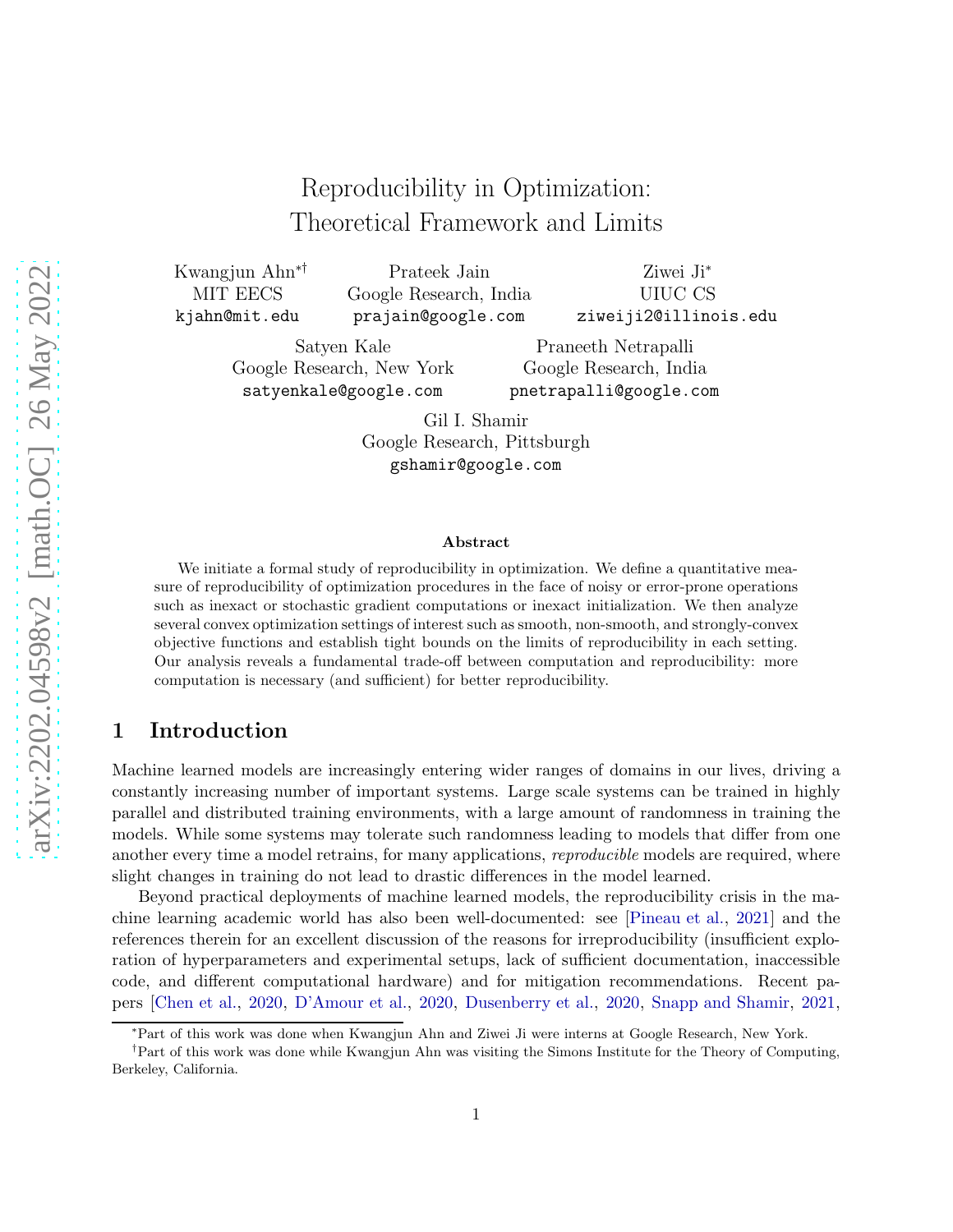[Summers and Dinneen,](#page-14-1) [2021,](#page-14-1) [Yu et al.](#page-14-2), [2021\]](#page-14-2) have also demonstrated that even when models are trained on identical datasets with identical optimization algorithms, architectures, and hyperparameters, they can produce significantly different predictions on the same example. This type of irreproducibility may be caused by multiple factors [\[D'Amour et al.](#page-12-1), [2020](#page-12-1), [Fort et al.,](#page-13-2) [2020](#page-13-2), [Frankle et al.](#page-13-3), [2020,](#page-13-3) [Shallue et al.,](#page-14-3) [2018](#page-14-3), [Snapp and Shamir](#page-14-0), [2021](#page-14-0), [Summers and Dinneen,](#page-14-1) [2021\]](#page-14-1), such as non-convexity of the objective, random initialization, nondeterminism in training such as data shuffling, parallelism, random schedules, hardware used, and round off quantization errors. Perhaps surprisingly, even if we control for the randomness by using the same "seed" for model initialization, other factors such as numerical errors introduced due to nondeterminism of modern GPUs (see, e.g., [\[Zhuang et al.,](#page-14-4) [2021\]](#page-14-4)) may still lead to significant differences. It was empirically shown (see, e.g., [Achille et al.](#page-11-0) [\[2017](#page-11-0)]) that slight deviations early in training can lead to different optima, with substantial differences in resulting models. Thus we are forced to accept some fundamental level of irreproducibility that persists even after fixing all aspects of the training process under our control.

The goal of this paper is to initiate a formal study of the fundamental limits of irreproducibility. In particular, we focus on the most basic training process: *convex optimization*. At first glance, it might seem surprising that convex optimization procedures can exhibit irreproducibility since they're guaranteed to converge to an optimal solution. However, in practice, the default convex optimization algorithms are iterative first-order methods; methods that only use a first-order oracle to provide an approximate gradient of the function at a given point, and converge to an approximately optimal solution. The first-order oracle is a source of irreproducibility. In stochastic gradient descent, it returns a random vector whose expectation is the true gradient. The randomness in the stochastic gradients can lead to different outcomes of the optimization process. Similarly, there are numerical errors that can arise in the computation of the gradients due to inherent nondetermism in modern GPUs. Beyond the first-order oracle, irreproducibility may also arise in convex optimization procedures because the initial point is chosen randomly. Thus, we attempt to answer the following questions for convex optimization procedures operating with the above sources of irreproducibility:

- What are the fundamental limits of reproducibility for any convex optimization procedure?
- Can we design practical and efficient first-order methods that achieve these limits?

We study these questions in a variety of settings; including general non-smooth convex functions, smooth convex functions, strongly-convex functions, finite-sum functions, and stochastic convex optimization, under the different sources of irreproducibility mentioned above. To the best of our knowledge, no prior theoretical work considered such questions.

The primary contribution of this paper is conceptual: the development of a rigorous theoretical framework to study the fundamental limits of reproducibility in convex optimization. The concepts developed in this framework can be extended easily to other settings of interest such as non-convex optimization. The technical contribution of this paper is the development of lower bounds on the amount of reproducibility, and matching upper bounds via analysis of specific first-order algorithms in all the different settings of convex optimization described above. Detailed technical descriptions of the results appear below in Section [1.1.](#page-2-0)

At a high level, our study provides the same message for all the different optimization settings we consider. On the lower bound side, we find that *any* first-order method would need to trade-off convergence rate (computational complexity) for more reproduciblity. On the upper bound side,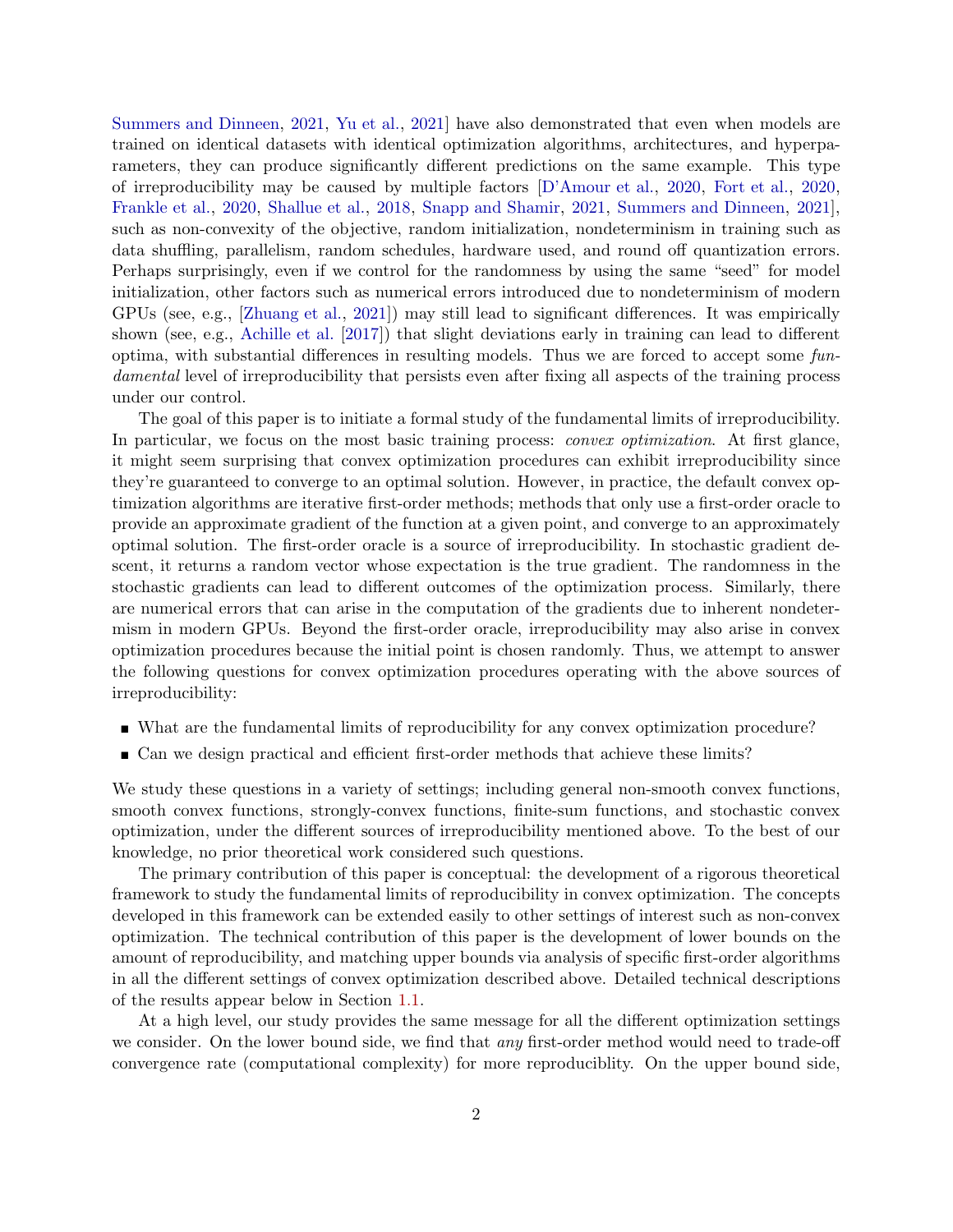<span id="page-2-1"></span>

|                         | Stochastic Inexact                      | Non-stochastic Inexact                              | Inexact Initialization                              |
|-------------------------|-----------------------------------------|-----------------------------------------------------|-----------------------------------------------------|
|                         | Gradient Oracle                         | Gradient Oracle                                     | Oracle                                              |
|                         | Theorem 1                               | Theorem 2                                           | Theorem 3                                           |
| Smooth                  | $\Theta(\delta^2/(T\varepsilon^2))$     | $\Theta(\delta^2/\varepsilon^2)$                    | $\Theta(\delta^2)$                                  |
| Smooth Strongly-Cvx.    | $\Theta(\delta^2/T \wedge \varepsilon)$ | $\Theta(\delta^2 \wedge \varepsilon)$               | $\Theta(e^{-\Omega(T)}\delta^2 \wedge \varepsilon)$ |
| Nonsmooth               | $\Theta(1/(T\varepsilon^2))$            | $\Theta(1/(T\varepsilon^2)+\delta^2/\varepsilon^2)$ | $\Theta(1/(T\epsilon^2))$                           |
| Nonsmooth Strongly-Cvx. | $\Theta(1/T \wedge \varepsilon)$        | $\Theta((1/T + \delta^2) \wedge \varepsilon)$       | $\Theta(1/T \wedge \varepsilon)$                    |

Table 1: Summary of  $(\varepsilon, \delta)$ -deviation bounds for various convex optimization settings.

we find that various forms of gradient descent, when run with *lower* step-size (and correspondingly, more iterations) already achieve the fundamental limits of reproducibility. One (somewhat surprising) consequence of our results is that advanced techniques like regularization, variance reduction, and acceleration do not improve reproducibility over standard gradient descent methods.

We show, for example, that when optimizing a Lipschitz non-smooth convex function  $f$  on a bounded domain using a first-order oracle that computes gradients with even vanishingly small error, two runs of any first-order method that obtains an  $\varepsilon$  suboptimal solution of f after T iterations can generate solutions that are  $\Omega(1/(\sqrt{T}\varepsilon))$  apart in  $\ell_2$  distance. Thus, if we run the method for the standard  $T = O(1/\epsilon^2)$  iterations required to obtain  $\epsilon$ -approximate solution for a non-smooth function, then obtained solutions can deviate by  $\Omega(1)$  distance; i.e., the method is maximally irreproducible. To ensure that irreproducibility is small, i.e. that the solutions are within a small distance  $\gamma$  of each other, we will need to run at least  $\Omega(1/(\varepsilon^2 \gamma^2))$  iterations. Interestingly, standard gradient descent with appropriately chosen learning rate and number of iterations already achieves this trade-off.

Our results demonstrate the challenge of reproducibility even for standard convex optimization. While we provide matching lower and upper bounds in certain general settings, in Section [7,](#page-11-1) we outline several important open directions. Solutions to these problems should enable better understanding of reproducibility even for deep learning.

### <span id="page-2-0"></span>1.1 Summary of results

Table [1](#page-2-1) summarizes our key results for our measure of irreproducibility,  $(\varepsilon, \delta)$ -deviation (see Defini-tion [3\)](#page-6-0). The  $(\varepsilon, \delta)$ -deviation measures the amount of change between the outputs of two independent runs of an optimization algorithm, that is guaranteed to achieve  $\varepsilon$ -suboptimality after T iterations, when the computations of the algorithm incur errors of magnitude up to  $\delta$ . We specifically focus on three different sources of errors: i) stochastic gradient oracles, ii) gradient oracles with non-deterministic numerical errors (Definition [2\)](#page-6-1), and iii) inexact initialization for the optimizer (Definition [1\)](#page-5-0). We analyze the deviation under these sources of errors for four types of function classes: smooth convex functions, non-smooth but Lipschitz convex functions and strongly-convex restrictions of the two. Throughout the paper,  $a \wedge b$  denotes the minimum between a and b.

All lower bounds are for first-order iterative algorithms ( $\dot{a}$  la [Nesterov](#page-13-4) [\[2018](#page-13-4)]) that we formally define in ([FOI](#page-5-1)). This is a large class of iterative optimization methods, including Stochastic Gradient Descent (SGD), which construct successive iterates *adaptively* in the linear span of previous iterates. Additionally, for smooth costs and stochastic inexact gradient oracle, we have an information theoretic lower bound of  $\Omega(\delta^2/(\tau_{\epsilon}^2))$  when  $\epsilon \leq \delta^2$  [\(Theorem 6\)](#page-17-0). We believe such informtation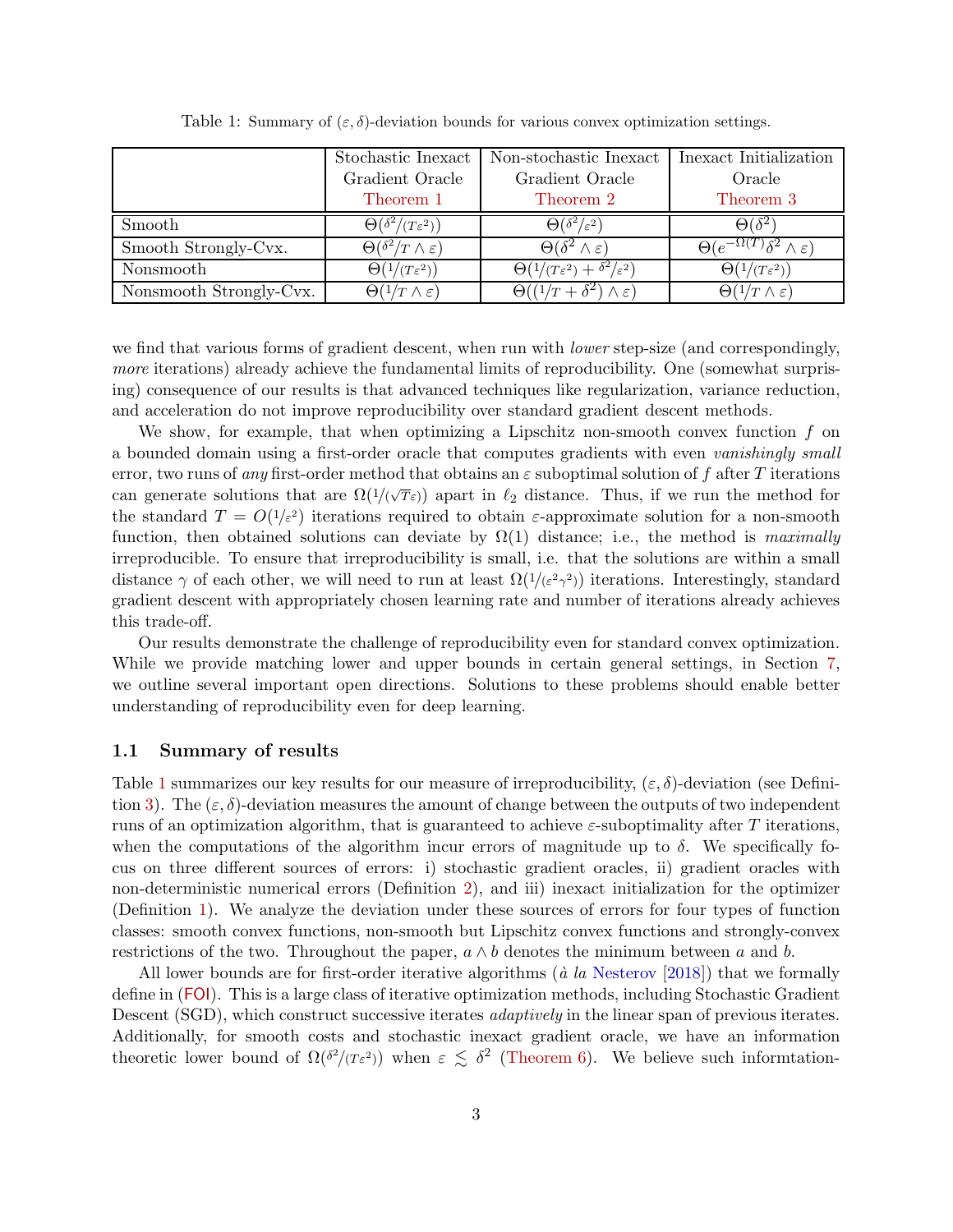theoretic lower bounds can be shown for all the settings in this paper. As for the upper bounds, they are all obtained using slowed-down SGD: i.e. SGD using smaller learning rates and more iterations.

For the non-strongly convex cases, one may expect to have high irreproducibility if the minima form a large flat region; however, surprisingly, our upper bounds show that we can always bound the extent of irreproducibility via slowed-down SGD. In the non-smooth cases, the main observation is that the deviation *does not* depend on scale of perturbation by the gradient oracle, i.e., any  $\delta > 0$ can lead to fairly irreproducible solutions. The non-stochastic gradient oracle setting is strictly harder than the stochastic setting. Naturally, the lower and upper bounds on reproducibility are worse. Interestingly, even though strong convexity implies uniqueness of the global optimum, which intuitively should lead to highly reproducible solutions, we show that when faced with sources of error in computations, the deviation can still be significantly large for any algorithm.

Finally, we study reproducibility of optimization in machine learning settings. Here we have additional structure such as finite-sum minimization (for optimizing training loss) and stochastic convex optimization (for optimizing population loss). We define appropriate notions of errors for these problems and analyze two settings of particular interest. Our main results [\(Theorem 4](#page-10-0) and [Theorem 5\)](#page-11-2) show that despite the additional structure in these problems, the bounds given by Table [1](#page-2-1) for the specific settings are nonetheless tight. One consequence is that more sophisticated techniques for these problems such as variance reduction don't improve reproducibility.

#### 1.2 Related work

**Related notions.** In the scientific world, the terms *reproducibility* and *replicability* are often used interchangeably, but here we distinguish the two, following [Pineau et al.](#page-13-0) [\[2021\]](#page-13-0). Reproducibility refers to the requirement that results obtained by a computational procedure (e.g. an experiment or a statistical analysis of a data set) should be the same (or largely similar) when the procedure is repeated using the same code on the same data, whereas replicability is a different notion that requires that results be reliably the same or similar when the data are changed. The field of statistical hypothesis testing [\[Lehmann and Romano,](#page-13-5) [2005](#page-13-5)] provides rigorous and principled techniques to minimize false discoveries and thereby promote replicability. The notion of algorithmic stability can also be seen as quantifying the amount of change in the output when a single data sample is changed. This notion has been extensively studied in the context of providing algorithm-dependent generalization bounds [\[Bousquet and Elisseeff](#page-12-2), [2001](#page-12-2), [Kutin and Niyogi](#page-13-6), [2002](#page-13-6)] and in developing differentially private algorithms [\[Dwork et al.](#page-13-7), [2006](#page-13-7), [McSherry and Talwar](#page-13-8), [2007](#page-13-8)]. In very recent concurrent work, [Impagliazzo et al.](#page-13-9) [\[2022](#page-13-9)] define a notion of replicability in learning that is quite different from ours: they aim to develop algorithms that generate the exact same output with reasonable probability given a fresh sample. Note that despite the title of their paper, technically the notion studied is replicability, not reproducibility, since they study the output of algorithms when the input data are changed.

In this paper, we specifically focus on reproducibility: how much can the results of a computation differ when it is re-run on the same data with the same code? Hence, both hypothesis testing and algorithmic stability are orthogonal to the study in this paper, although some of our upper bounds use similar analysis techniques as algorithmic stability. On a different note, similar to replicability, the boundary between the notions of irreproducibility and *uncertainty* in deep models is rather blurred. Several papers considered different aspects of uncertainty (see, e.g., [\[Lakshminarayanan et al.,](#page-13-10) [2017\]](#page-13-10) and references therein), but this line of work has been empirical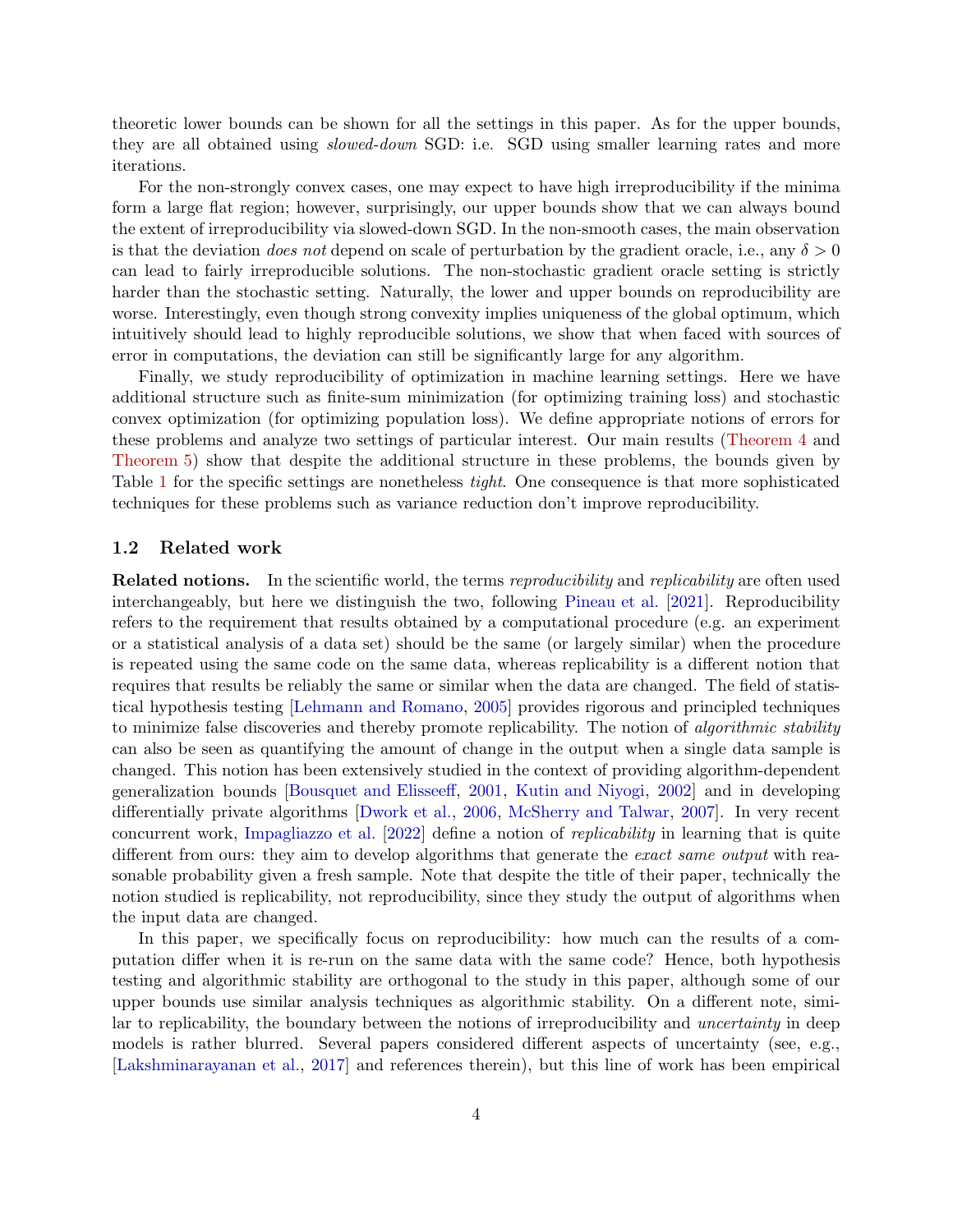in nature.

Inexact oracles in optimization. The optimization community has studied the consequences of using inexact or error-prone gradient oracles in optimization. Several papers (e.g. [\[Aybat et al.](#page-12-3), [2020,](#page-12-3) [Devolder et al.,](#page-12-4) [2014](#page-12-4), [d'Aspremont](#page-12-5), [2008,](#page-12-5) [Cohen et al.](#page-12-6), [2018](#page-12-6)] have developed bounds on the optimization error incurred due to the use of inexact oracles. While the sources of errors are similar to the ones studied in this paper, the quantities of interest in these papers are convergence rate and optimization error rather than reproducibility. Interestingly, despite the different objective, some of the high-level conclusions are similar to our paper: for example, accelerated gradient methods do not outperform standard classical methods when used with inexact gradient oracles.

Techniques to improve reproducibility in practice. Several recent empirical papers considered methods that can reduce levels of irreproducibility in deep models despite nondeterminism in training. Smooth activations [\[Du](#page-12-7), [2019](#page-12-7), [Mhaskar,](#page-13-11) [1997\]](#page-13-11) have been shown [\[Shamir et al.](#page-14-5), [2020](#page-14-5)] to improve reproducibilty over popular activations, as the Rectified Linear Unit [\[Nair and Hinton](#page-13-12), [2010\]](#page-13-12). Ensembles [\[Dietterich](#page-12-8), [2000\]](#page-12-8) leverage diversity of multiple different solutions to produce an average more reproducible one [\[Allen-Zhu and Li,](#page-11-3) [2020](#page-11-3)]. Co-distillation [\[Anil et al.](#page-11-4), [2018](#page-11-4)] and Anti-distillation [\[Shamir and Coviello,](#page-14-6) [2020](#page-14-6)] leverage ensembles to further push deployed models to be more reproducible. Imposing constraints [\[Bhojanapalli et al.](#page-12-9), [2021](#page-12-9), [Shamir,](#page-14-7) [2018](#page-14-7)] forces models to prefer some solutions over others, but may come at the cost of reducing model accuracy performance.

Robustness of dynamical systems. The upper bound results in our paper can be interpreted as robustness results of the (sub)gradient descent dynamics against disturbances. In particular, our upper bounds can be viewed as some variants of the input-to-state stability [\[Sontag and Wang](#page-14-8), [1995\]](#page-14-8) results for the dynamics (see, e.g., [\[Tu et al.,](#page-14-9) [2022](#page-14-9), Definition 3.2]).

### 2 Problem Formulation

In this section, we define a quantitative measure of *irreproducibility* amenable to a theoretical analysis. Intuitively, a computation is *reproducible* if it generates the exact same output given the same inputs on two different runs. Irreproducibility arises because low-level operations of a computation produce different answers on two runs due to either *randomness* or *non-determinism*.

Our computation of interest is convex optimization via first-order methods, where initialization and *gradient computations* are the primary operations that constitute the computation and are subject to errors leading to inexact outputs. A natural measure of irreproducibility is the amount of change in the computed solution to the convex optimization problem under inexact gradient computations or inexact initialization. However, there are two nuances that must be carefully handled here. First, a trivial procedure which ignores its input and outputs a constant solution is perfectly reproducible! Unfortunately, it is perfectly useless as a convex optimization procedure as well. Thus, in order to compare different procedures by their reproducibility metrics, we must assume that the procedures are guaranteed to converge to an optimal solution. The second nuance is that we need to assume that the errors in the gradient or initialization computations are bounded in some manner. Evidently, without such an assumption, any non-trivial convex optimization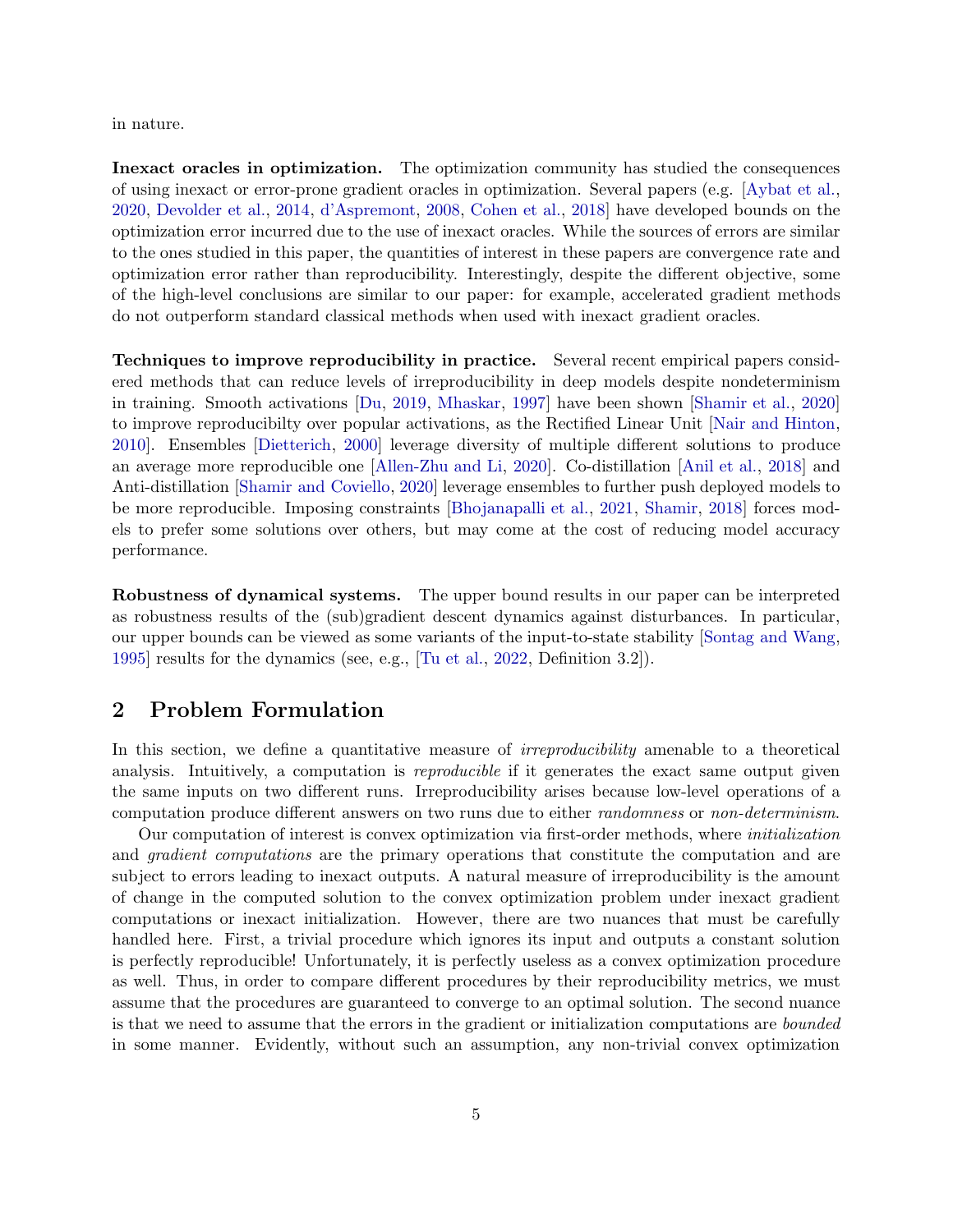procedure will be extremely irreproducible. We now use the above considerations to develop a precise definition of a measure of irreproducibility.

Convex function classes. We assume that the function to be optimized is chosen from a certain class,  $\mathcal{F}$ , of convex functions, along with their domains, satisfying suitable *regularity* conditions (e.g. Lipschitzness, smoothness, strong-convexity, etc.) to develop convergence rates. For clarity, we will suppress exact dependence on smoothness, Lipschitzness, and strong-convexity parameters. In particular, "smooth" will denote a convex function whose gradients are  $O(1)$ -Lipschitz continuous, "non-smooth" a convex function that is  $O(1)$ -Lipschitz continuous, and "strongly-convex" an  $\Omega(1)$ strongly-convex function. Here,  $O(1)$  and  $\Omega(1)$  denote universal constants independent of the dimension or other problem dependent quantities, which we leave unspecified to ease the exposition.

Convex optimization procedures. A first-order convex optimization procedure for  $\mathcal F$  is an algorithm that, given any function  $f \in \mathcal{F}$ , and access to two (potentially noisy) oracles – an initialization oracle, which generates the initial point, and a gradient oracle, which computes gradients for f at any given query point – generates a candidate solution  $x_{\text{out}}$  for the problem of minimizing f over its domain. Note that the algorithm can only access f via the oracles provided. We call such an algorithm  $\varepsilon$ -**accurate** if it guarantees that  $E f(x_{\text{out}}) - inf_{x \in \text{dom} f} f(x) \leq \varepsilon$ , where the expectation is over any randomness in the computation of  $x_{\text{out}}$ . Several of our lower bounds require more structure for the algorithm: specifically, a **first-order iterative** (FOI) algorithm ( $\dot{a}$  la [Nesterov](#page-13-4)  $[2018]$ ) is one that starting from the point  $x_0$  generated by the initialization oracle, constructs successive iterates

<span id="page-5-1"></span>
$$
\boldsymbol{x}_t = \boldsymbol{x}_0 - \sum_{i=0}^{t-1} \lambda_i^{(t)} g(\boldsymbol{x}_i) \quad \text{for some } \lambda_i^{(t)}, \ i = 0, \dots, t-1,
$$
 (FOI)

where  $g(x_i)$  is the output of the gradient oracle query at  $x_i$ , and outputs  $x_T$  for some integer  $T > 0$ . We emphasize that for all t, the coefficients  $\lambda_i^{(t)}$  $i_i^{(t)}$  can be chosen adaptively based on all the previous computations. The above class of algorithms is a canonical one to consider when proving lower bounds against gradient oracle based optimization algorithms. We refer readers to [\[Nesterov](#page-13-4), [2018,](#page-13-4) §2.1.2] for more background. For the case of nonsmooth costs, we additionally assume that the coefficient of the latest gradient is nonzero, i.e.,  $\lambda_t^{(t)}$  $t_{t-1}^{(t)} \neq 0$  for all t. We also note that one of our lower bound results [\(Theorem 6\)](#page-17-0) is *information-theoretic* (in the sense of [Nemirovski and Yudin](#page-13-13) [\[1983\]](#page-13-13)).

Sources of errors in computation. Errors arise due to inexactness in the outputs of the initialization or gradient oracles. Queries to these oracles on two different runs of the same algorithm might yield different outputs, but we will control the errors by assuming that the outputs are close to some reference point (that remains fixed over different runs) in a suitable metric.

<span id="page-5-0"></span>**Definition 1** (δ-bounded inexact initialization oracle). Given a function  $f \in \mathcal{F}$  and a reference initialization point  $x_0^{ref} \in domf$ , a  $\delta$ -**bounded** inexact initialization oracle for f is one that generates an initial point  $x_0 \in dom f$  such that  $\|x_0 - x_0^{ref}\|$  $\| \leq \delta.$ 

The gradient computation oracle is said to be  $\delta$ -bounded if for any  $f \in \mathcal{F}$  and any point  $\boldsymbol{x} \in \text{dom} f$ , it outputs a vector  $g(\boldsymbol{x})$  such that  $\mathbb{E} \|g(\boldsymbol{x}) - \nabla f(\boldsymbol{x})\|^2 \leq \delta^2$  for some  $\nabla f(\boldsymbol{x}) \in \partial f(\boldsymbol{x}),$ where the expectation is over any randomness in the computation of  $g(x)$ . We consider both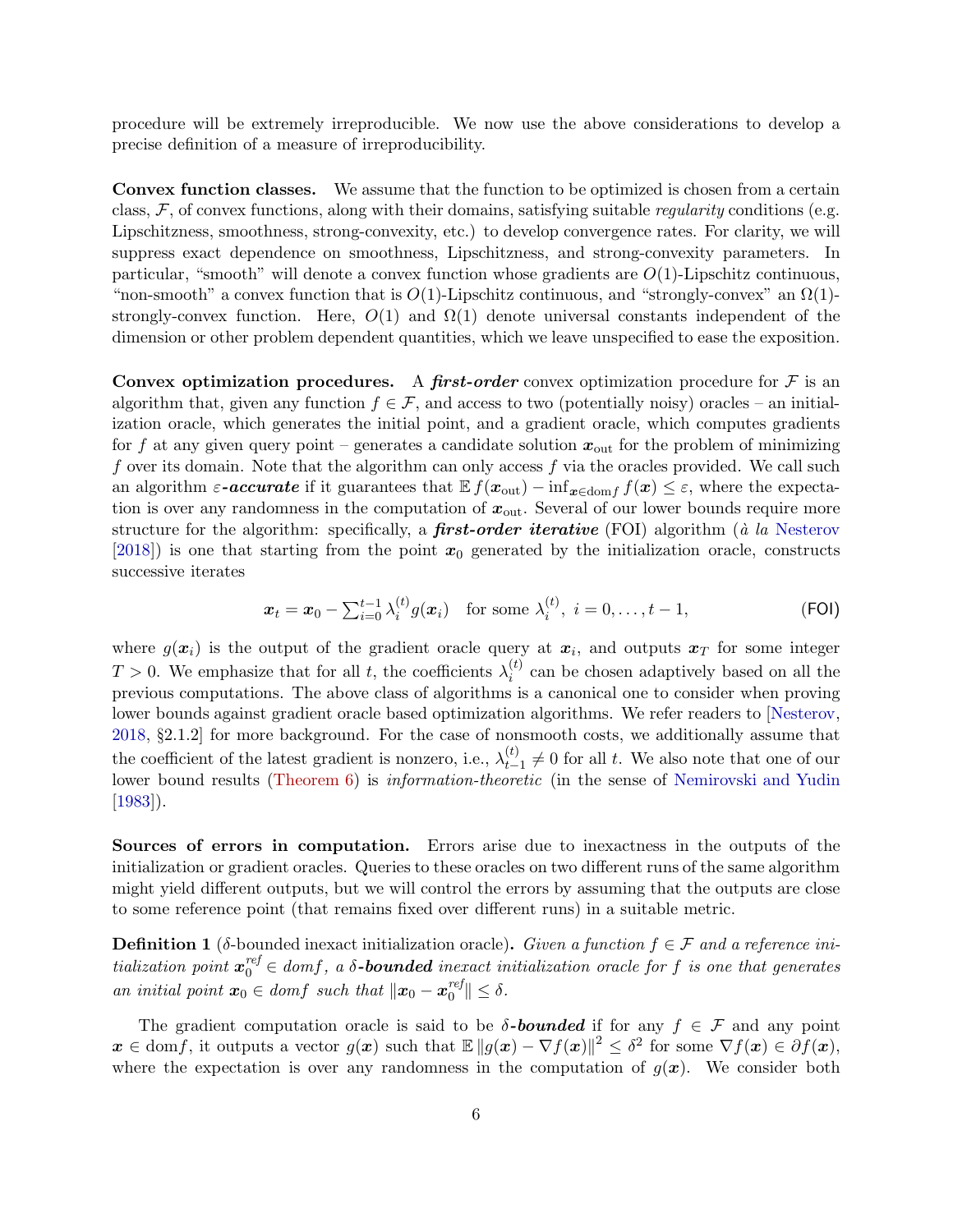stochastic and non-stochastic inexact  $\delta$ -bounded gradient oracles. A stochastic gradient oracle has the additional property that its output  $g(x)$  is a random vector such that  $\mathbb{E} g(x) = \nabla f(x)$ , with different queries being independent of each other. Stochastic inexact gradient oracles arise naturally in machine learning applications due to randomness in minibatching, whereas non-stochastic inexact gradient oracles model non-deterministic numerical errors due to the accumulation of floating point errors. We formally define the two types of inexact oracles below.

<span id="page-6-1"></span>**Definition 2** (δ-bounded inexact gradient oracle). Given a function  $f \in \mathcal{F}$ , and  $x \in dom f$ , let  $\partial f(x)$  denote the sub-differential of f at x.

(a) A stochastic inexact  $\delta$ -bounded gradient oracle outputs a random vector  $g(x)$  such that  $\mathbb{E}\, g(\bm{x}) \ = \ \nabla f(\bm{x}) \ \ and \ \ \mathbb{E}\, \| g(\bm{x}) - \nabla f(\bm{x}) \|^2 \ \leq \ \delta^2 \ \ for \ \ some \ \ \nabla f(\bm{x}) \ \in \ \partial f(\bm{x}). \ \ \ The \ \ expectation \ \ is$ over the randomness in  $g(x)$  which is also assumed to be independent for each oracle call.

(b) A non-stochastic inexact  $\delta$ -bounded gradient oracle outputs a non-deterministic vector  $g(x)$ such that  $||g(\mathbf{x}) - \nabla f(\mathbf{x})||^2 \leq \delta^2$  for some  $\nabla f(\mathbf{x}) \in \partial f(\mathbf{x})$ .

**Measure of irreproducibility.** Let  $A$  be a first-order,  $\varepsilon$ -accurate convex optimization procedure for F with access to either a  $\delta$ -bounded initialization oracle (and an exact gradient oracle), or a δ-bounded gradient oracle (and an exact initialization oracle). The  $(\varepsilon, \delta)$ -deviation is

<span id="page-6-0"></span>**Definition 3** (( $\varepsilon, \delta$ )-deviation). Given a function  $f \in \mathcal{F}$ , let  $x_f$  and  $x'_f$  denote the outputs of A on two independent runs of A that result in  $\varepsilon$ -accurate solutions.

(a) If a stochastic inexact  $\delta$ -bounded gradient oracle is used, the  $(\varepsilon, \delta)$ -deviation of A is defined as  $\sup_{f \in \mathcal{F}} \mathbb{E} ||x_f - x'_f||^2$  where the randomness is over the stochastic oracle in the two runs.

(b) If either an inexact  $\delta$ -bounded initialization oracle or a  $\delta$ -bounded non-stochastic inexact gradient oracle is used, the  $(\varepsilon, \delta)$ -deviation of A is defined as  $\sup_{f \in \mathcal{F}} \sup ||x_f - x'_f||^2$ , where the inner supremum is over the two runs.

Here we note that  $x_f$  is not necessarily the last iterate of a first-order algorithm. Depending on cases, sometimes we choose  $x_f$  to be the (weighted) average iterate.

Other notions? Alternate definitions are certainly plausible. For example, in machine learning applications, the computed solution  $x$  may be used as a parameter vector for a predictor function  $g_x$  which maps inputs z to real-valued predictions  $\hat{y}$  whose quality is measured by a loss function  $\ell(\hat{y}, y)$  where y is the true label of z. Let x and x' be outputs of two different runs of the optimization algorithm. Then one can also define  $(\varepsilon, \delta)$ -deviation based on prediction reproducibility: e.g.  $\sup_z |g_x(z) - g_{x'}(z)|$  or  $\mathbb{E}_z |g_x(z) - g_{x'}(z)|$ , or loss reproducibility: e.g.  $\sup_{(z,y)} |\ell(g_{\bm{x}}(z), y) - \ell(g_{\bm{x'}}(z), y)| \text{ or } \mathbb{E}_{(z,y)} |\ell(g_{\bm{x}}(z), y) - \ell(g_{\bm{x'}}(z), y)|$ , where the expectation is over the distribution of the examples. Nevertheless, we adopt [Definition 3,](#page-6-0) which is based on parameter reproducibility, in this paper for the following reasons:

- The convex optimization problems studied in this paper are **more basic/fundamental** than more structured ML optimization. To the best of our knowledge, there is no pre-existing theory even for this basic setting. Parameter reproducibility is a more natural definition here since there is no notion of prediction or loss.
- In many ML applications, the predictor function  $g_x$  is Lipschitz in x for any input z. In such cases,  $(\varepsilon, \delta)$ -deviation bounds for parametter reproducibility immediately transform into  $(\varepsilon, \delta)$ -deviation bounds for parameter reproducibility. Similar transformations are also generally possible  $(\varepsilon, \delta)$ deviation bounds for loss reproducibility.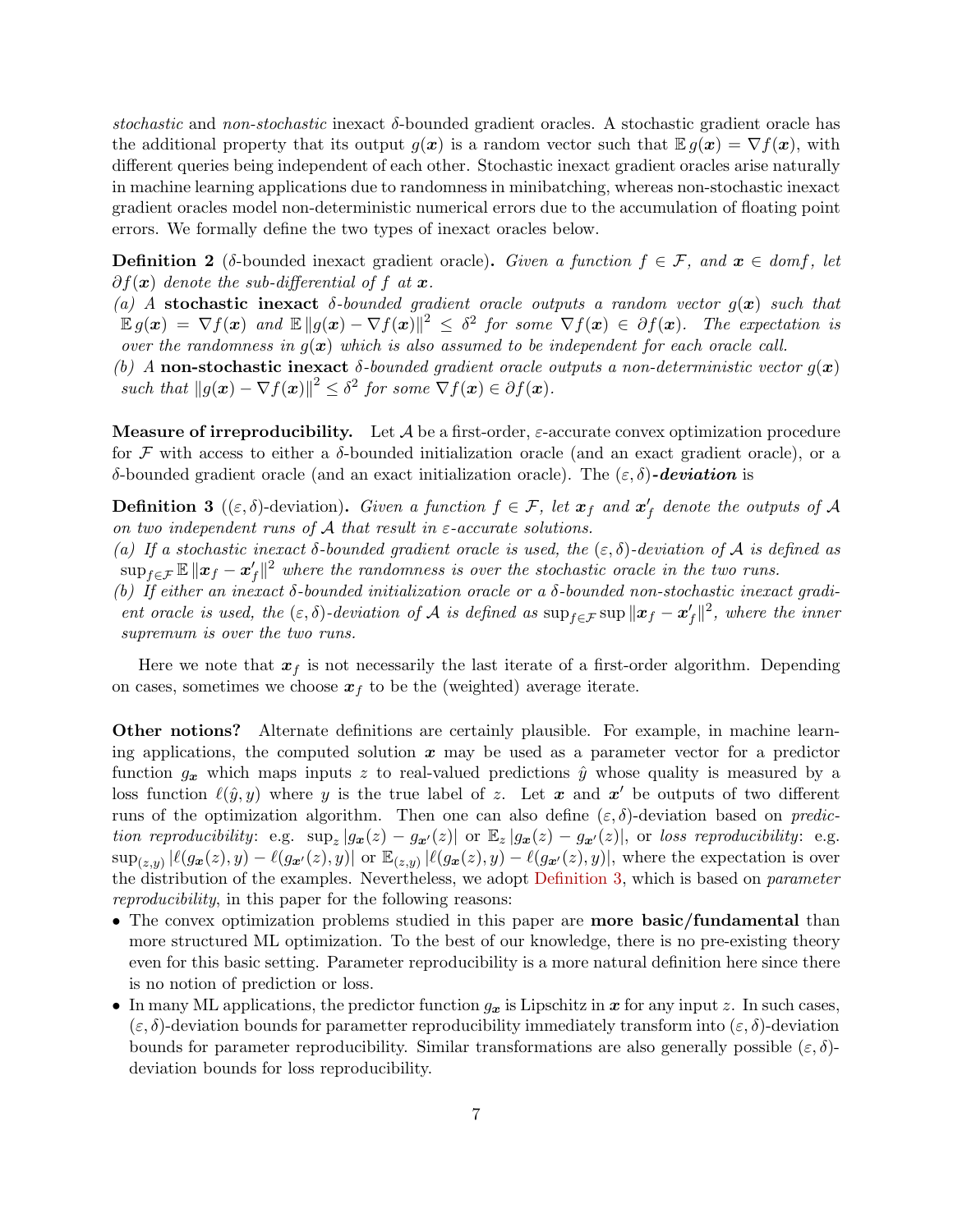- Without knowledge of how a learned parametric function is deployed for making predictions, it is difficult to analyze prediction reproducibility even in ML settings. Hence, parameter deviations provide a reasonable first approximation. Furthermore, in real systems, we often optimize multiple metrics (e.g. performance on sub-segments of populations, for fairness). Parameter reproducibility gives greater assurance on all metrics. A similar argument applies when the test distribution is different from the training distribution.
- Finally, several recent works [\[Shamir et al.,](#page-14-5) [2020](#page-14-5), [D'Amour et al.](#page-12-1), [2020](#page-12-1)] have empirically observed that even if two different runs of the algorithm resulted in parameters that have nearly the same loss, the predictions on test examples could be very different. One reason this happens is because surrogate losses are used in place of the true metric for optimization. So simply achieving loss reproducibility may not be sufficient for practical applications.

### 3 Reproducibility with Stochastic Inexact Gradient Oracles

In this section we consider reproducibility of optimizing a convex function  $f \in \mathcal{F}$  where we can access f only via a stochastic gradient oracle (see [Definition 2\)](#page-6-1). This setting covers several important ML optimization scenarios, e.g., when the training data is randomly sampled from a population or when the selection of mini-batches is randomized. Our main result is the following theorem.

<span id="page-7-0"></span>**Theorem 1.** For any  $\epsilon, \delta > 0$ , and number of iterations T, the  $(\epsilon, \delta)$ -deviation for optimizing convex functions with a stochastic inexact gradient oracle is as follows. In all cases, the lower bounds hold for any FOI algorithm, and the upper bound is achieved by stochastic gradient descent for  $T = \Omega(1/\varepsilon^2)$  in the non-strongly-convex settings and  $T = \Omega(1/\varepsilon)$  in the strongly-convex settings.

- **Smooth functions**:  $(\varepsilon, \delta)$ -deviation is  $\Theta(\delta^2/(\tau \varepsilon^2))$ . Furthermore, for the case  $\varepsilon \lesssim \delta^2$  there is a matching information theoretic lower bound.
- **■** Smooth and strongly convex functions:  $(\varepsilon, \delta)$ -deviation is  $\Theta(\delta^2/T \wedge \varepsilon)$ .
- **Lipschitz (non-smooth) functions**:  $(\varepsilon, \delta)$ -deviation is  $\Theta(1/(T_{\varepsilon}^2))$ .
- **Lipschitz (non-smooth) and strongly convex functions:**  $(\varepsilon, \delta)$ -deviation is  $\Theta(1/T \wedge \varepsilon)$ .

This theorem is proved in several pieces, one corresponding to each setting (i.e., smooth, smooth & strongly convex etc.) and type of bound (i.e., upper or lower). The precise details are given in [Appendix A.](#page-16-0) A few remarks are in order.

Smoothness: Intuitively, smoothness would ensure that a slight error in gradient computation need not imply catastrophic deviation in the iterates. Our matching upper and lower bounds confirm this intuition.

Strong convexity: Since strongly-convex functions have unique minimizers, at first glance it might seem surprising that irreproducibility can manifest at all in this setting. However, the errors in the gradients can cause the output solution to deviate between different runs.

Non-smoothness: Our results show that even a slight amount of noise in the gradients can lead to drastic irreproducibility in the non-smooth case. Intuitively, the reason for this phenomenon is that non-smooth functions have non-differentiable points where the slightest amount of noise in the gradients can lead to drastically different behavior. This is in line with the empirical observations of [Shamir et al.](#page-14-5) [\[2020](#page-14-5)].

Furthermore, in all the settings, our results show that using an algorithm with a larger number of iterations is more helpful; intuitively that is because more gradient samples from the oracle can help reduce the sample noise as an averaging. For example, for smooth functions, if a gradient descent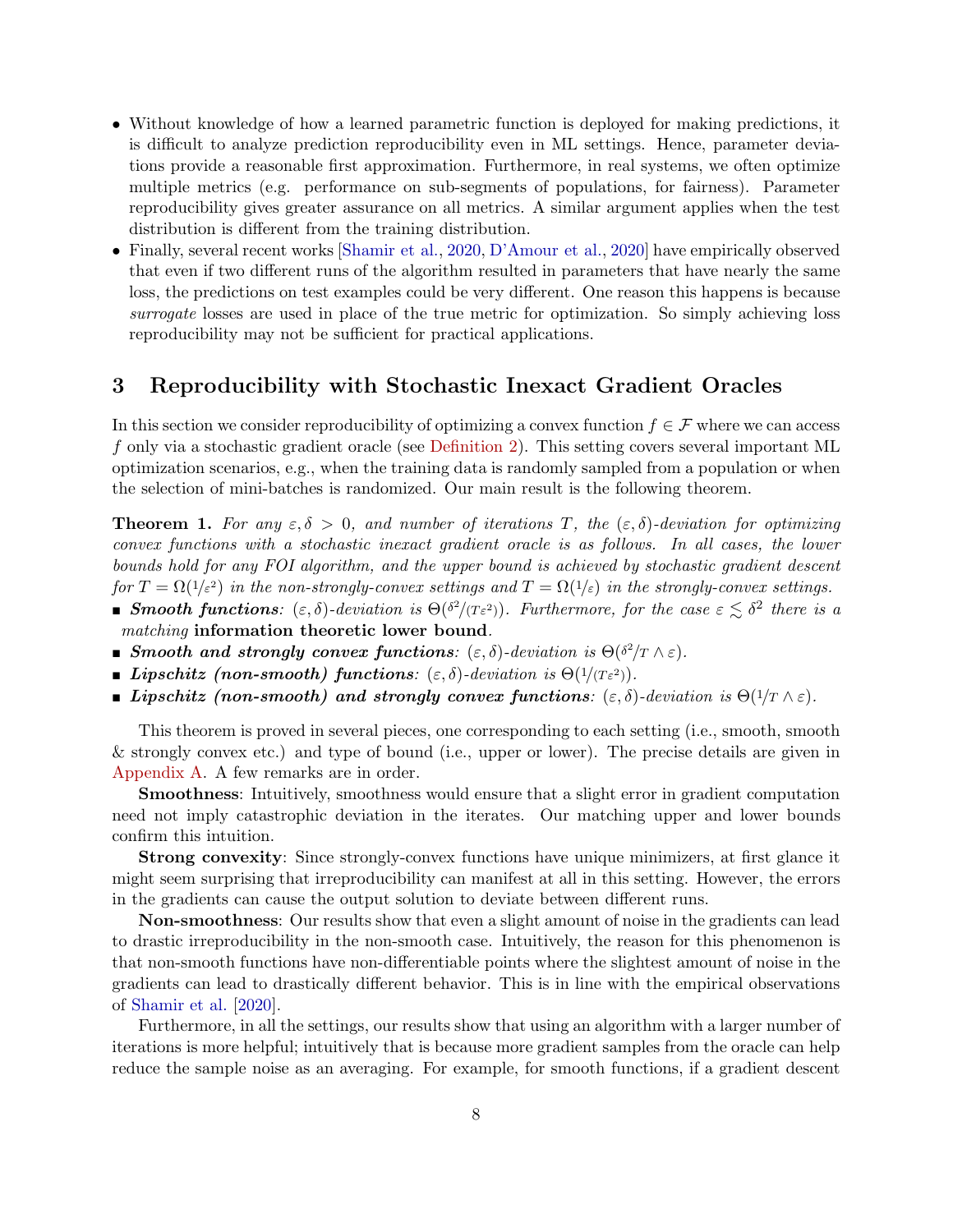type method is run for the standard  $T = O(1/\varepsilon^2)$  iterations, then the solution obtained might still suffer deviation of  $\delta^2$ , which is independent of  $\varepsilon$ . Thus, in order to obtain low deviation, we are forced to run the method for  $\omega(1/\varepsilon^2)$  iterations. We also note that by relying on the standard convergence rate lower bounds [\[Nemirovski and Yudin](#page-13-13), [1983\]](#page-13-13), the requirement on T e.g.,  $T = \Omega(1/\varepsilon^2)$  for the smooth setting, is without loss of generality. Finally, we remark that the lower bound for smooth functions is information theoretic (i.e., holds against *any* algorithm) for  $\varepsilon \lesssim \delta^2$ .

### 4 Reproducibility with Non-Stochastic Inexact Gradient Oracles

In this section, we study reproducibility for optimizing a function  $f \in \mathcal{F}$  with non-stochastic inexact gradient oracle access [\(Definition 2\)](#page-6-1). In particular, we establish lower and upper bounds for first-order algorithms ([FOI](#page-5-1)) on the  $(\varepsilon, \delta)$ -deviation [\(Definition 3\)](#page-6-0) despite initialization with the same point  $x_0 \in \text{dom} f$ . Recall that this setting allows us to capture reproducibility challenges due to non-deterministic numerical errors introduced by a computing device (like GPUs) during floating point computations. The main high-level message here is that unlike in the stochastic gradient oracle case, in the non-stochastic gradient oracle setting the iteration complexity  $T$  has little to no effect on the  $(\varepsilon, \delta)$ -deviation: intuitively this is because unlike the stochastic setting, it is not possible to reduce the error in the gradients by taking more samples and averaging.

<span id="page-8-0"></span>**Theorem 2.** For  $D = O(1)$ ,  $\varepsilon, \delta > 0$  such that  $\delta \leq \varepsilon/(2D)$ , and number of iterations T, the  $(\varepsilon, \delta)$ deviation for optimizing convex functions whose optimum has norm at most D with a non-stochastic inexact gradient oracle is as follows. In all cases, the lower bounds hold for any FOI algorithm, and the upper bound is achieved by projected gradient descent for  $T = \Omega(1/\varepsilon)$  in the smooth settings and non-smooth strongly convex setting, and  $T = \Omega(1/\varepsilon^2)$  in the non-smooth setting.

- **Smooth functions**:  $(\varepsilon, \delta)$ -deviation is  $\Theta(\delta^2/\varepsilon^2)$ .
- **■** Smooth and strongly convex functions:  $(\varepsilon, \delta)$ -deviation is  $\Theta(\delta^2 \wedge \varepsilon)$ .
- **Ii** Lipschitz (non-smooth) functions:  $(\varepsilon, \delta)$ -deviation is  $\Theta(1/(T\varepsilon^2) + \delta^2/\varepsilon^2)$ .
- **I** Lipschitz (non-smooth) and strongly convex functions:  $(\varepsilon, \delta)$ -deviation is  $\Theta((1/T + \delta^2) \wedge \varepsilon)$ .

Like [Theorem 1,](#page-7-0) this theorem is proved in several pieces; see [Appendix A.](#page-16-0) Some remarks follow:

Acceleration v.s. reproducibility? Note that for smooth functions, accelerated methods can get  $\varepsilon$ -suboptimality in only  $T = O(1/\sqrt{\varepsilon})$  iterations. A natural question is if we can achieve similar  $(\varepsilon, \delta)$ -deviation for such accelerated methods. However, it is known that accelerated methods are unstable (see e.g., [\[Devolder et al.,](#page-12-4) [2014](#page-12-4), [Attia and Koren](#page-12-10), [2021](#page-12-10)]), and cannot even achieve the desired  $\varepsilon$ -accuracy under the inexact oracle model. Hence, we conjecture that iteration complexity of  $\Omega(1/\varepsilon)$  is necessary to achieve the desired reproducibility.

Nonsmoothness: Note that the lower bound shows that if gradient descent style methods are run for the standard  $T = 1/\varepsilon^2$  iterations, then the solutions can be forced to have  $\Omega(1)$  deviation. Hence, to ensure reproducibility, any method would need to have a slower convergence rate than  $T=1/\varepsilon^2$ .

<span id="page-8-1"></span><sup>&</sup>lt;sup>1</sup>Note that [Theorem 21](#page-41-0) provides a similar upper bound result without the assumption that the optimum lies in a ball of radius  $O(1)$ .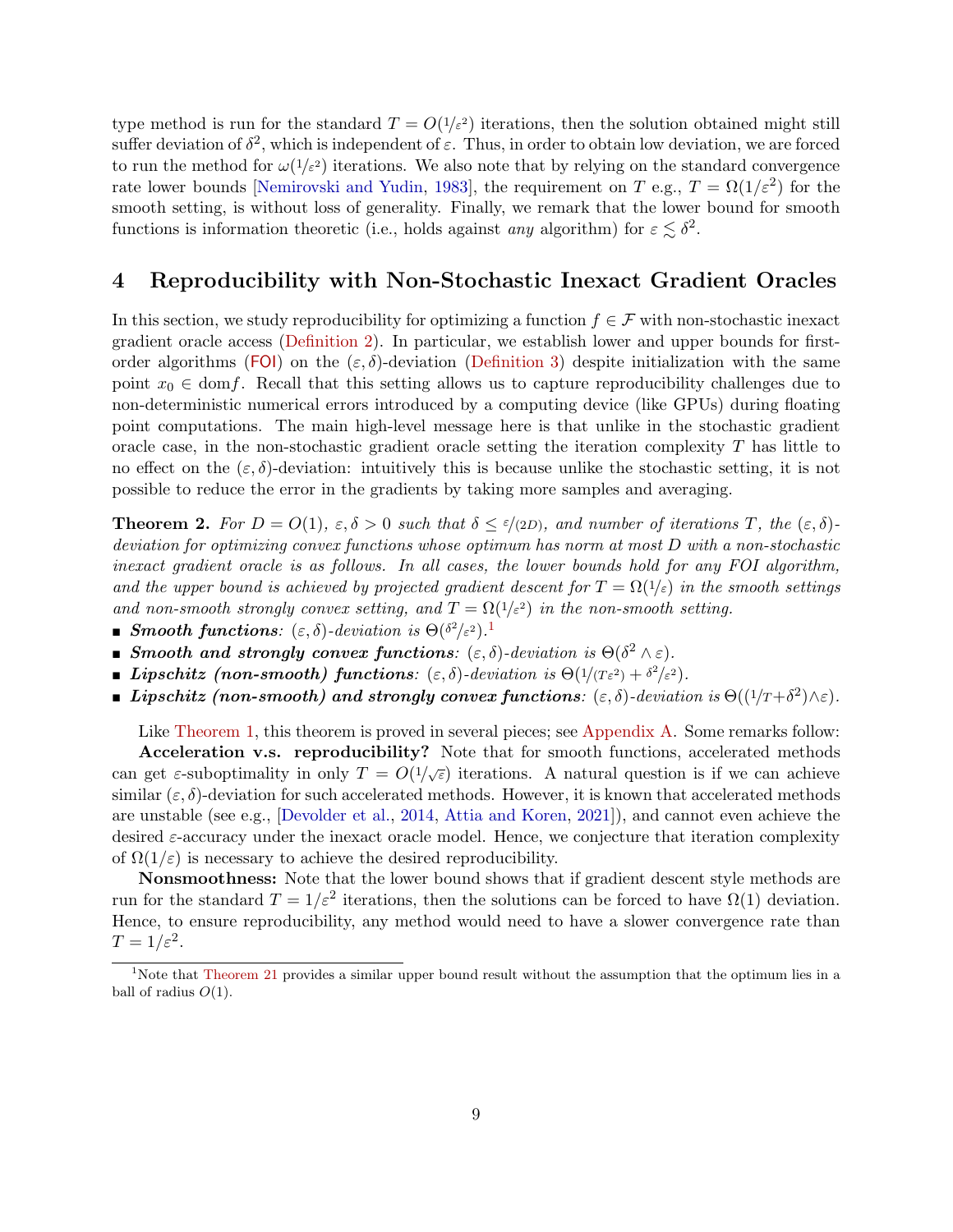### 5 Reproducibility with Inexact Initialization Oracles

We now study reproducibility for optimizing a function  $f \in \mathcal{F}$  with an inexact initialization oracle [\(Definition 1\)](#page-5-0) and establish tight bounds on the  $(\varepsilon, \delta)$ -deviation for FOI algorithms. An inexact initialization oracle models situations where the initial values of the parameters are set randomly, or incur some non-deterministic numerical error.

<span id="page-9-0"></span>**Theorem 3.** For any  $\epsilon, \delta > 0$  and number of iterations T, the  $(\epsilon, \delta)$ -deviation for optimizing convex functions with an inexact initialization oracle is as follows. In all cases, the lower bounds hold for any FOI algorithm, and the upper bound is achieved by gradient descent for  $T = \Omega(1/\varepsilon)$ in the smooth settings and non-smooth strongly convex setting, and  $T = \Omega(1/\varepsilon^2)$  in the non-smooth setting.

- **Smooth functions**:  $(\varepsilon, \delta)$ -deviation is  $\Theta(\delta^2)$ .
- **■** Smooth and strongly convex functions:  $(\varepsilon, \delta)$ -deviation is  $\Theta((\exp(-\Omega(T))\delta^2 \wedge \varepsilon)$ .
- **Lipschitz (non-smooth) functions**:  $(\varepsilon, \delta)$ -deviation is  $\Theta(1/(T_{\varepsilon}^2))$ .
- **Lipschitz (non-smooth) and strongly convex functions:**  $(\varepsilon, \delta)$ -deviation is  $\Theta(1/\tau \wedge \varepsilon)$ .

Like [Theorem 1,](#page-7-0) this theorem is proved in several pieces; see [Appendix A.](#page-16-0) A remark follows:

Nonsmoothness: As in the case of non-smooth optimization with inexact gradient oracles, here as well we see that even the slightest amount of inexactness in initialization can lead to nonnegligible irreproducibility. Intuitively this is a consequence of non-smoothness: If the function is not differentiable at the reference point, even a slight bit of inexactness can lead to drastically different trajectories right from the beginning.

### 6 Reproducibility in Optimization for Machine Learning

So far, we have studied reproducibility in general convex optimization with different sources of perturbation. In machine learning, however, optimization problems come with more structure, and hence a more nuanced analysis of reproducibility is called for. In this section, we study reproducibility in two specific optimization settings of interest in machine learning: finite sum minimization which corresponds to minimizing training loss, and stochastic convex optimization (SCO), which corresponds to minimizing population (or test) loss. Instead of a detailed study of different types of convex functions as done in the previous sections, here we focus on a few specific cases that yield particularly interesting insights.

### 6.1 Optimizing Training Loss (Finite Sum Minimization)

Optimizing the training loss in ML can be cast as minimizing a function that can be written as a finite sum of component functions:  $f(x) := \frac{1}{m} \sum_{i=1}^{m} f_i(x)$ . Typical optimization methods such as stochastic gradient descent can be implemented to solve such problems by iteratively sampling one of the component functions and taking its gradient. So randomness in sampling as well as nondeterministic numerical errors in computing of gradient can lead to irreproducibility. Randomness is sampling is a property of the algorithm and hence under the control of the algorithm designer; however non-deterministic numerical errors in gradient computations are beyond the control of the designer, and hence we aim to quantify irreproducibility caused by this specific source (numerical errors). To capture this intuition, we consider the following inexact gradient oracle.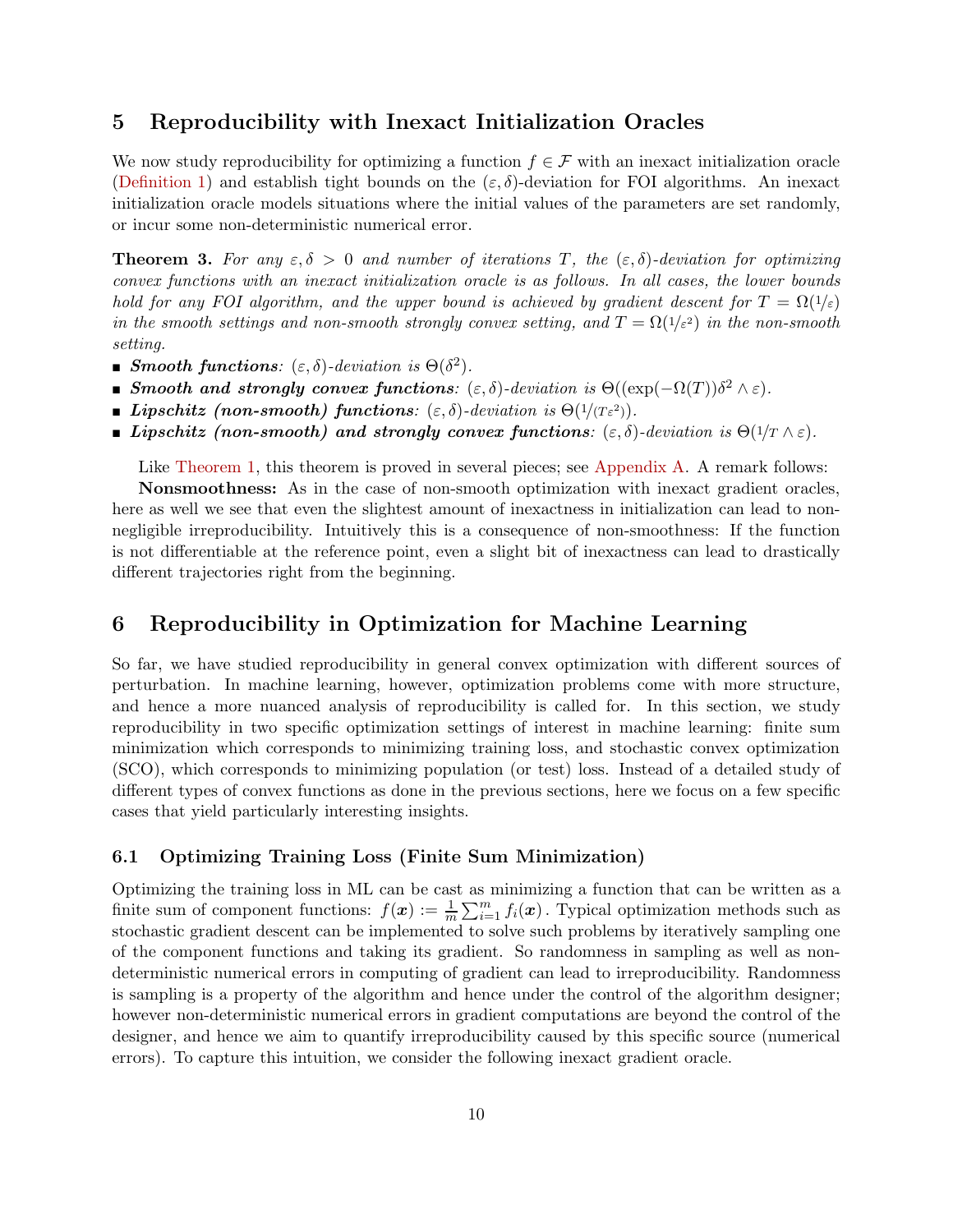<span id="page-10-1"></span>**Definition 4** (δ-bounded inexact component gradient oracle). A  $\delta$ -bounded inexact component gradient oracle takes as input  $i \in \{1, 2, ..., m\}$  and a point x, and outputs a vector  $g_i(x)$  such that

$$
||g_i(\boldsymbol{x}) - \nabla f_i(\boldsymbol{x})||^2 \leq \delta^2 \text{ for some } \nabla f_i(\boldsymbol{x}) \in \partial f_i(\boldsymbol{x}).
$$

The number of calls to the component gradient oracle is now our primary measure of complexity. Then, a natural question that arises is whether we can we tightly characterize reproduciblity of typical first-order methods when given access to an inexact component gradient oracle. We first observe that in the special case that all  $f_i$  are identical, the inexact component gradient oracle reduces to the non-stochastic inexact oracle [\(Definition 2\)](#page-6-1). Hence, for the smooth and non-smooth function settings, we immediately obtain lower bounds on the  $(\varepsilon, \delta)$ -deviation via our previous analysis; see [Theorem 8](#page-23-0) and [Theorem 14,](#page-32-0) respectively.

The non-smooth case in particular is interesting, as the deviation lower bound is  $\Omega(1/(T\epsilon^2) + \delta^2/\epsilon^2)$ , where  $T$  is the number of oracle calls. Now, if we use projected (full-batch) gradient descent (as used for the matching upper bound in [Theorem 27\)](#page-49-0), then each iteration would require  $m$  oracle calls, hence the  $(\varepsilon, \delta)$ -deviation for such a method is  $O(m/(T\varepsilon^2) + \delta^2/\varepsilon^2)$ , which is worse than the lower bound mentioned above. Now, the key question is whether we can reduce this deviation by other means. It turns out that stochastic gradient descent (SGD), where in each step we sample a component function to query randomly, when run with an appropriate learning rate and using averaging, matches the optimal deviation up to constant factors. We provide a detailed proof of the result in [Appendix I.](#page-52-0) This provides another justification for using SGD instead of gradient descent in practice.

<span id="page-10-0"></span>**Theorem 4.** For  $G = O(1)$  and  $D = O(1)$ , let  $f_i$  be an G-Lipschitz convex cost function for each  $i \in [m]$ , and assume that the optimum of f lies in a ball of radius D. Let  $\varepsilon, \delta > 0$  be given parameters such that  $\delta \le \epsilon/(2D)$ , and  $T = \Omega(1/\epsilon^2)$  be a given number of iterations. Define the SGD updates as follows: initialize  $x_0 = 0$ , and for  $t = 0, 1, \ldots, T-1$ , set  $x_{t+1} = x_t - \eta_t g_{i_t}(x_t)$  where  $i_t \sim [n]$  uniformly at random. Under the inexact component gradient oracle (Definition [4\)](#page-10-1), the average iterate  $\bar{x}_T$  of SGD with stepsize  $\eta = \Theta(1/(\epsilon T))$  satisfies  $\mathbb{E} f(\bar{x}_T) - \inf_{\bm{x} \in dom f} f(\bm{x}) \leq \epsilon$  and  $\mathbb{E}\left\|\bar{\boldsymbol{x}}_T-\bar{\boldsymbol{x}}_T'\right\|^2 = O(1/(T\varepsilon^2) + \delta^2/\varepsilon^2)$ , where  $\bar{\boldsymbol{x}}_T'$  is the output of an independent run of SGD.

### 6.2 Optimizing Population Loss (Stochastic Convex Optimization)

The fundamental problem of machine learning is to find the solution to the following population (or test) loss minimization problem: minimize  $F(x) = \mathbb{E}_{\xi \sim \Xi} f(x, \xi)$ , where  $\Xi$  is an unknown distribution on the examples  $\xi$ , given access to an oracle that sample from  $\Xi$ . When the function F is convex, this is also known as Stochastic Convex Optimization (SCO).

In this setting, the sampling oracle is a natural source of irreproducibility of optimization methods. To model this, we consider the *stochastic global oracle*, inspired by [Foster et al.](#page-13-14) [\[2019\]](#page-13-14).

<span id="page-10-2"></span>**Definition 5** (δ-bounded stochastic global oracle). Given a function F, a  $\delta$ -bounded stochastic global oracle for F is an algorithm that, on each query, draws an independent sample  $\xi \sim \Xi$  from some distribution  $\Xi$ , and outputs a function  $f(\cdot,\xi)$ : dom $F \to \mathbb{R}$  such that for all  $x \in domF$ , we have  $F(\boldsymbol{x}) = \mathbb{E}_{\xi \sim \Xi} f(\boldsymbol{x}, \xi)$ , and,  $\mathbb{E}_{\xi \sim \Xi} || \nabla f(\boldsymbol{x}, \xi) - \nabla F(\boldsymbol{x}) ||^2 \leq \delta^2$ .

Since in each query, the stochastic global oracle returns the complete specification of  $f(\cdot,\xi)$ , and algorithm using such an oracle has access to  $(x, f(x, \xi), \nabla f(x, \xi), \nabla^2 f(x, \xi), \cdots)$  for all x.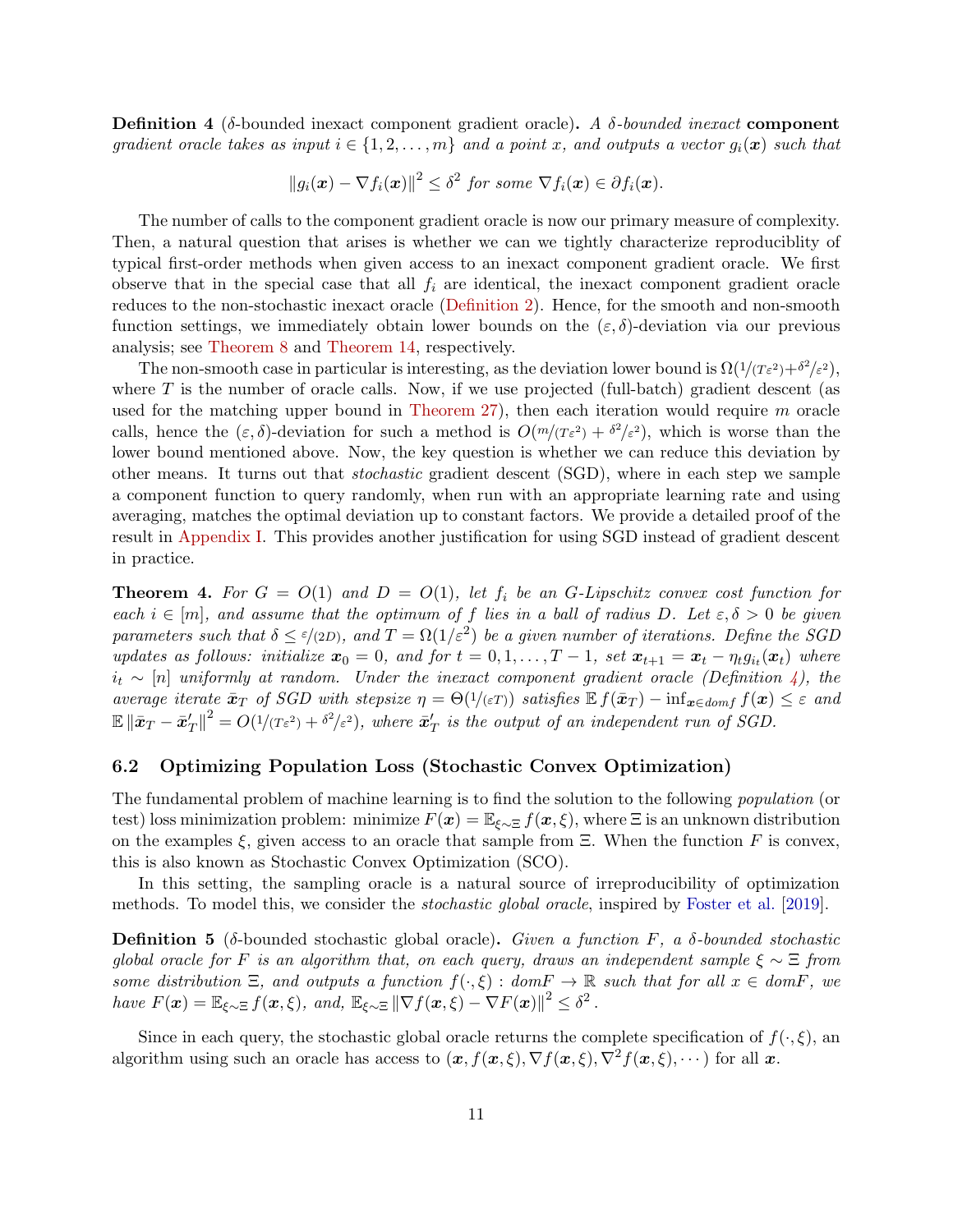Note that the inexact stochastic gradient oracle of [Definition 2](#page-6-1) is a weaker form of the stochastic global oracle. Thus, the key question is: under the powerful stochastic global oracle, can we provide better reproducibility than the lower bounds in [Theorem 1?](#page-7-0) Surprisingly, the answer to the above question is negative. That is, despite the stronger oracle setting, there is a function class for which the lower bound on  $(\varepsilon, \delta)$ -deviation matches that of [Theorem 1.](#page-7-0)

<span id="page-11-2"></span>**Theorem 5.** Assume that  $\varepsilon < 1/200$  and  $\varepsilon \leq \delta^2$ . Then there exists a family of population costs  $F_{\theta}(\boldsymbol{x}) = \mathbb{E}_{\xi \sim P_{\theta}} f_{\theta}(\boldsymbol{x}, \xi)$  parametrized by  $\theta \in [1, 2]$ , and a δ-bounded stochastic global oracle for  $F_{\theta}$ , satisfying the following property. Suppose that A is any algorithm that for each  $\theta \in [1,2]$  uses at most T queries to the stochastic global oracle and outputs  $x_T^{\theta}$  that is  $\varepsilon$ -accurate, i.e.,  $\mathbb{E}\tilde{F}_{\theta}(x_T^{\theta})$  - $\inf_{\bm{x}} F_{\theta}(\bm{x}) \leq \varepsilon$ . Then, there exists  $\theta_{bad} \in [1,2]$  such that  $\text{Var}(\bm{x}_T^{\theta_{bad}})$  $T^{(b_{\text{bad}})} \geq \Omega(\delta^2/(T\varepsilon^2)).$ 

See [subsection B.2](#page-20-0) for a detailed proof. On the other hand, [Theorem 1](#page-7-0) also shows that standard SGD with the weaker inexact stochastic gradient oracle achieves this lower bound.

### <span id="page-11-1"></span>7 Conclusions

We presented a framework for studying reproducibility in convex optimization, and explored limits of reproducibility for optimizing various function classes under different sources of errors. For each of these settings, we provide tight lower and upper bounds on reproducibility of first order iterative algorithms. Overall, our results provide the following insights: a) Non-smooth functions can be highly susceptible to even tiny errors which can creep in due to say numerical errors in GPU. Thus introducing smoothness in deep learning models might help with reproducibility. b) Generally, gradient descent type methods with small learning rate are more reproducible. c) In finite-sum settings, despite more randomness, SGD is more reproducible than full-batch gradient descent.

The study in this paper is a first step towards addressing the challenging problem of reproducibility in a rigorous framework. So, many important directions remain unexplored. For example, study of reproducibility of adaptive methods like AdaGrad that are not captured by ([FOI](#page-5-1)) is interesting. We study reproducibility in a strict form where we measure deviation in terms of the learned parameters of the model. However, in practice, one might care for reproducibility in model predictions only. So, extending our results to such ML-driven scenarios should be relevant in practice. Finally, while our lower bounds on reproducibility obviously also hold for non-convex optimization, extension of the upper bounds to non-convex settings and potentially, designing novel rigorous methods in this setting is a fascinating direction for future work.

### References

- <span id="page-11-0"></span>A. Achille, M. Rovere, and S. Soatto. Critical learning periods in deep neural networks. arXiv preprint arXiv:1711.08856, 2017.
- <span id="page-11-3"></span>Z. Allen-Zhu and Y. Li. Towards understanding ensemble, knowledge distillation and self-distillation in deep learning. arXiv preprint arXiv:2012.09816, 2020.
- <span id="page-11-4"></span>R. Anil, G. Pereyra, A. Passos, R. Ormandi, G. E. Dahl, and G. E. Hinton. Large scale distributed neural network training through online distillation. arXiv preprint arXiv:1804.03235, 2018.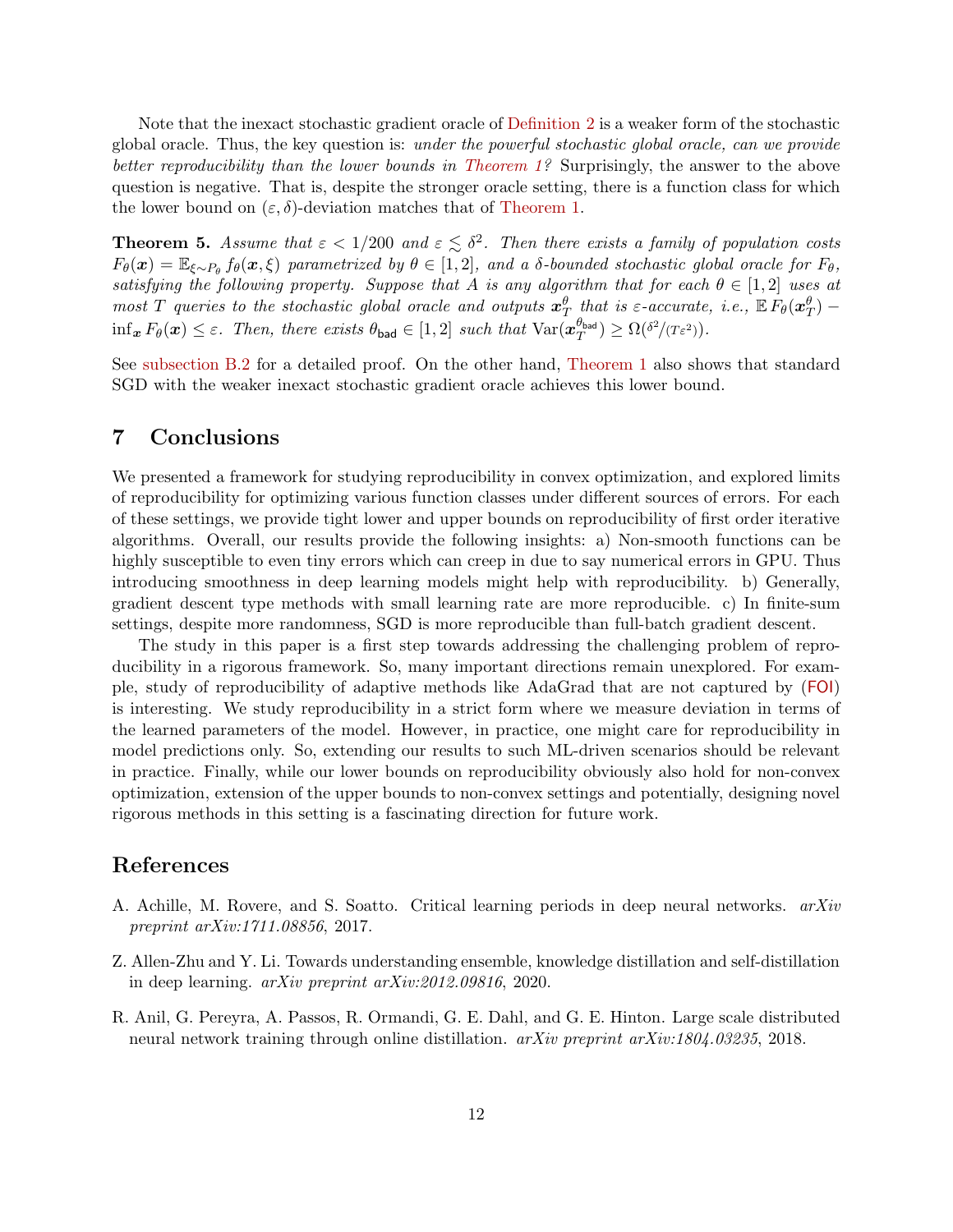- <span id="page-12-10"></span>A. Attia and T. Koren. Algorithmic instabilities of accelerated gradient descent. Advances in Neural Information Processing Systems, 34, 2021.
- <span id="page-12-3"></span>N. S. Aybat, A. Fallah, M. Gurbuzbalaban, and A. Ozdaglar. Robust accelerated gradient methods for smooth strongly convex functions. SIAM Journal on Optimization, 30(1):717–751, 2020.
- <span id="page-12-14"></span>N. Bansal and A. Gupta. Potential-function proofs for gradient methods. Theory of Computing, 15(1):1–32, 2019.
- <span id="page-12-13"></span>R. Bassily, V. Feldman, C. Guzmán, and K. Talwar. Stability of stochastic gradient descent on nonsmooth convex losses. Advances in Neural Information Processing Systems, 33:4381–4391, 2020.
- <span id="page-12-12"></span>H. H. Bauschke, P. L. Combettes, et al. Convex analysis and monotone operator theory in Hilbert spaces, volume 408. Springer, 2011.
- <span id="page-12-9"></span>S. Bhojanapalli, K. Wilber, A. Veit, A. S. Rawat, S. Kim, A. Menon, and S. Kumar. On the reproducibility of neural network predictions. arXiv preprint arXiv:2102.03349, 2021.
- <span id="page-12-2"></span>O. Bousquet and A. Elisseeff. Algorithmic stability and generalization performance. Advances in Neural Information Processing Systems, pages 196–202, 2001.
- <span id="page-12-11"></span>S. Bubeck. Convex optimization: algorithms and complexity.  $arXiv$  preprint  $arXiv:1405.4980$ , 2014.
- <span id="page-12-0"></span>Z. Chen, Y. Wang, D. Lin, D. Cheng, L. Hong, E. Chi, and C. Cui. Beyond point estimate: Inferring ensemble prediction variation from neuron activation strength in recommender systems.  $arXiv$ preprint arXiv:2008.07032, 2020.
- <span id="page-12-6"></span>M. Cohen, J. Diakonikolas, and L. Orecchia. On acceleration with noise-corrupted gradients. In International Conference on Machine Learning, pages 1019–1028. PMLR, 2018.
- <span id="page-12-1"></span>A. D'Amour, K. Heller, D. Moldovan, B. Adlam, B. Alipanahi, A. Beutel, C. Chen, J. Deaton, J. Eisenstein, M. D. Hoffman, F. Hormozdiari, N. Houlsby, S. Hou, G. Jerfel, A. Karthikesalingam, M. Lucic, Y. Ma, C. McLean, D. Mincu, A. Mitani, A. Montanari, Z. Nado, V. Natarajan, C. Nielson, T. F. Osborne, R. Raman, K. Ramasamy, R. Sayres, J. Schrouff, M. Seneviratne, S. Sequeira, H. Suresh, V. Veitch, M. Vladymyrov, X. Wang, K. Webster, S. Yadlowsky, T. Yun, X. Zhai, and D. Sculley. Underspecification presents challenges for credibility in modern machine learning. arXiv preprint arXiv:2011.03395, 2020.
- <span id="page-12-5"></span>A. d'Aspremont. Smooth optimization with approximate gradient. SIAM Journal on Optimization, 19(3):1171–1183, 2008.
- <span id="page-12-4"></span>O. Devolder, F. Glineur, and Y. Nesterov. First-order methods of smooth convex optimization with inexact oracle. Mathematical Programming, 146(1):37–75, 2014.
- <span id="page-12-8"></span>T. G. Dietterich. Ensemble methods in machine learning. Lecture Notes in Computer Science, pages 1–15, 2000.
- <span id="page-12-7"></span>S. Du. Gradient Descent for Non-convex Problems in Modern Machine Learning. PhD thesis, Carnegie Mellon University, 2019.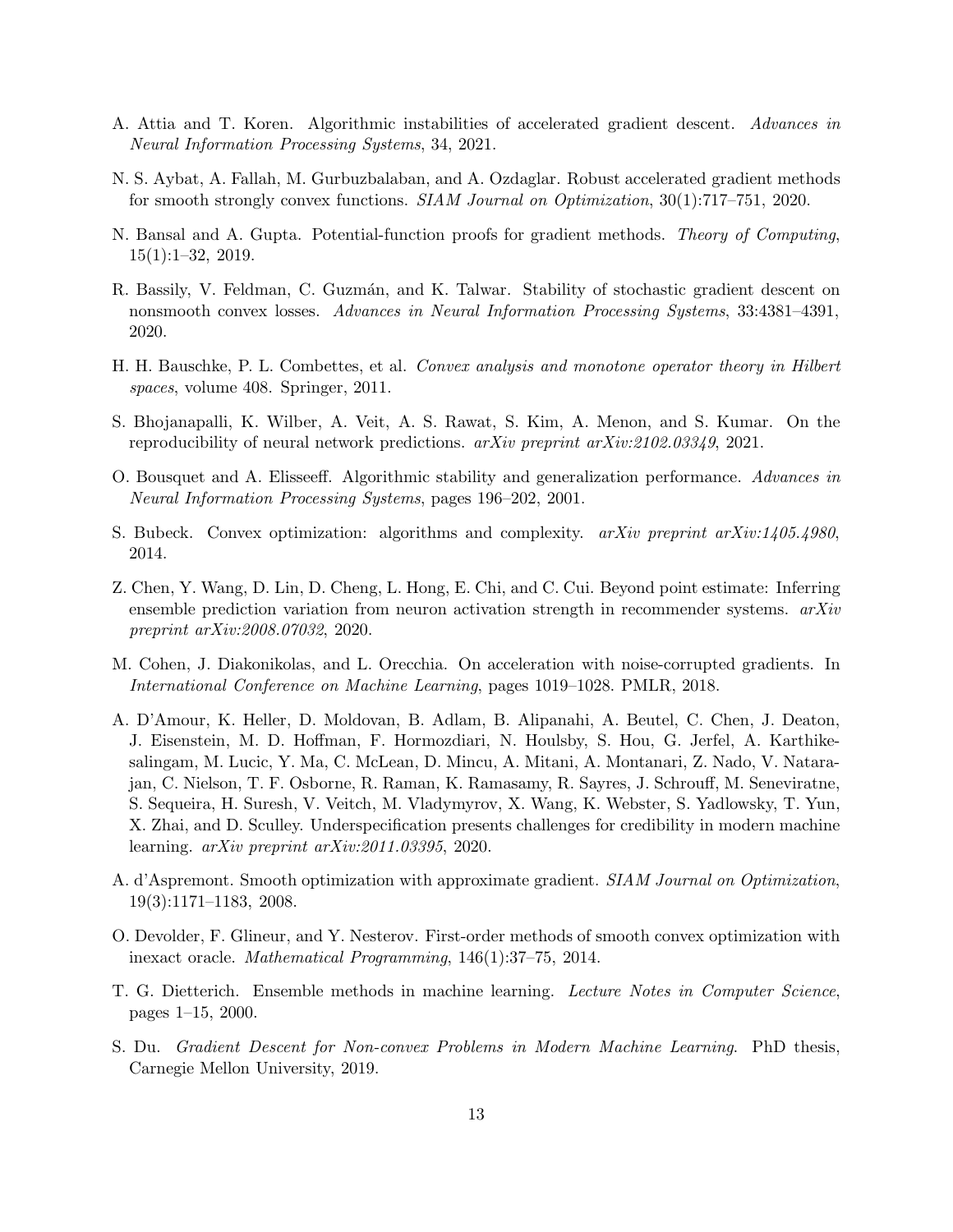- <span id="page-13-1"></span>M. W. Dusenberry, D. Tran, E. Choi, J. Kemp, J. Nixon, G. Jerfel, K. Heller, and A. M. Dai. Analyzing the role of model uncertainty for electronic health records. In *Proceedings of the ACM* Conference on Health, Inference, and Learning, pages 204–213, 2020.
- <span id="page-13-7"></span>C. Dwork, F. McSherry, K. Nissim, and A. D. Smith. Calibrating noise to sensitivity in private data analysis. In TCC, volume 3876 of Lecture Notes in Computer Science, pages 265–284. Springer, 2006.
- <span id="page-13-15"></span>Y. C. Eldar. Minimum variance in biased estimation: Bounds and asymptotically optimal estimators. IEEE Transactions on Signal Processing, 52(7):1915–1930, 2004.
- <span id="page-13-2"></span>S. Fort, H. Hu, and B. Lakshminarayanan. Deep ensembles: A loss landscape perspective.  $arXiv$ preprint arXiv:1912.02757, 2020.
- <span id="page-13-14"></span>D. J. Foster, A. Sekhari, O. Shamir, N. Srebro, K. Sridharan, and B. Woodworth. The complexity of making the gradient small in stochastic convex optimization. In *Conference on Learning Theory*, pages 1319–1345. PMLR, 2019.
- <span id="page-13-3"></span>J. Frankle, G. K. Dziugaite, D. Roy, and M. Carbin. Linear mode connectivity and the lottery ticket hypothesis. In International Conference on Machine Learning, pages 3259–3269. PMLR, 2020.
- <span id="page-13-9"></span>R. Impagliazzo, R. Lei, T. Pitassi, and J. Sorrell. Reproducibility in learning. To appear at STOC 2022 arXiv:2201.08430, 2022.
- <span id="page-13-6"></span>S. Kutin and P. Niyogi. Almost-everywhere algorithmic stability and generalization error. In UAI, pages 275–282, 2002.
- <span id="page-13-10"></span>B. Lakshminarayanan, A. Pritzel, and C. Blundell. Simple and scalable predictive uncertainty estimation using deep ensembles. In Advances in neural information processing systems, pages 6402–6413, 2017.
- <span id="page-13-5"></span>E. Lehmann and J. Romano. Testing statistical hypotheses. Springer, 2005.
- <span id="page-13-8"></span>F. McSherry and K. Talwar. Mechanism design via differential privacy. In FOCS, pages 94–103. IEEE Computer Society, 2007.
- <span id="page-13-11"></span>H. Mhaskar. On smooth activation functions. In Mathematics of Neural Networks, pages 275–279. Springer, 1997.
- <span id="page-13-12"></span>V. Nair and G. E. Hinton. Rectified linear units improve restricted Boltzmann machines. In ICML, 2010.
- <span id="page-13-13"></span>A. S. Nemirovski and D. B. Yudin. Problem complexity and method efficiency in optimization. Wiley-Interscience, 1983.
- <span id="page-13-4"></span>Y. Nesterov. Lectures on convex optimization, volume 137. Springer, 2018.
- <span id="page-13-0"></span>J. Pineau, P. Vincent-Lamarre, K. Sinha, V. Larivière, A. Beygelzimer, F. d'Alché Buc, E. Fox, and H. Larochelle. Improving reproducibility in machine learning research: a report from the NeurIPS 2019 reproducibility program. Journal of Machine Learning Research, 22, 2021.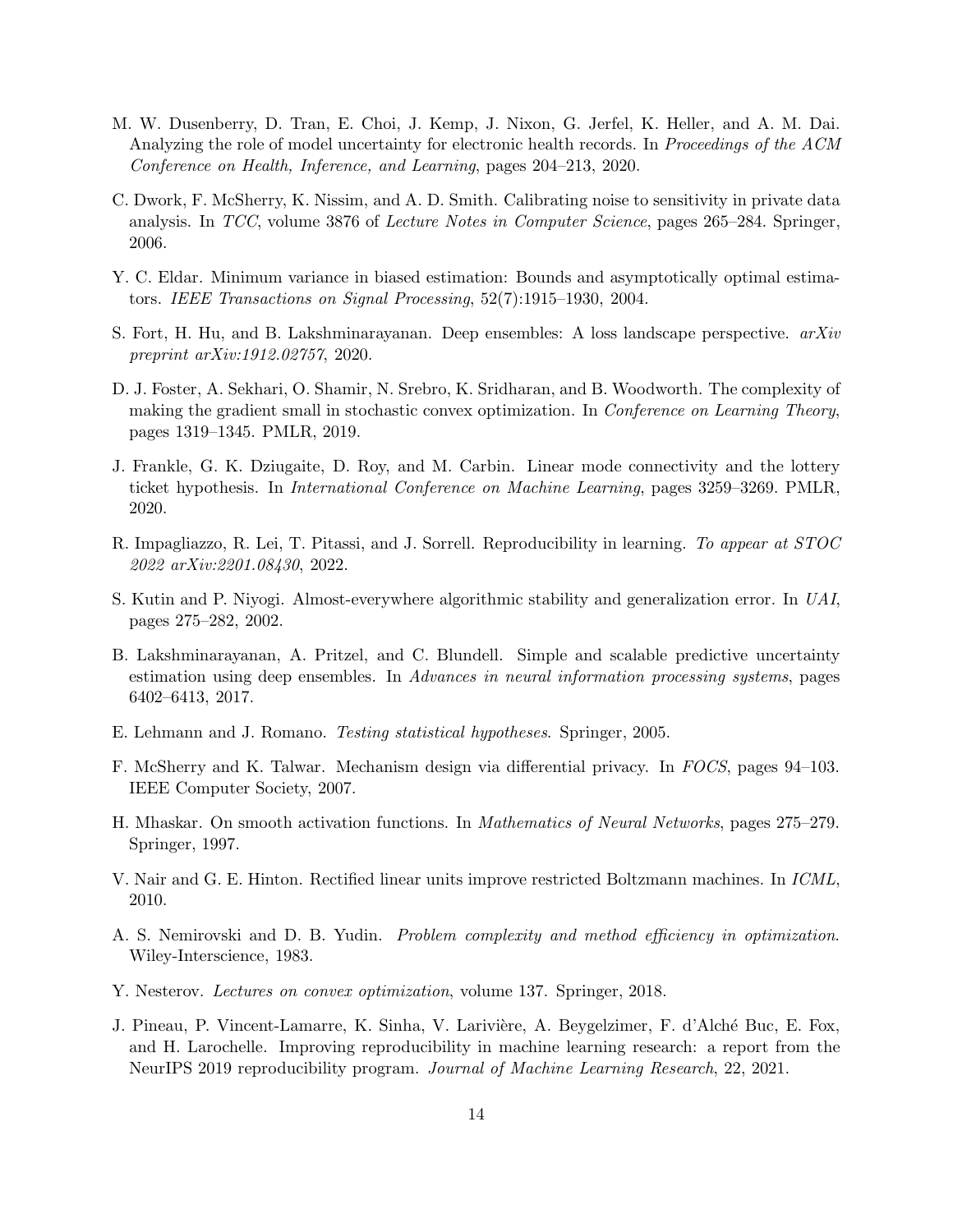- <span id="page-14-3"></span>C. J. Shallue, J. Lee, J. Antognini, J. Sohl-Dickstein, R. Frostig, and G. E. Dahl. Measuring the effects of data parallelism on neural network training. arXiv preprint arXiv:1811.03600, 2018.
- <span id="page-14-7"></span>G. I. Shamir. Systems and methods for improved generalization, reproducibility, and stabilization of neural networks via error control code constraints, 2018.
- <span id="page-14-6"></span>G. I. Shamir and L. Coviello. Anti-distillation: Improving reproducibility of deep networks. arXiv preprint arXiv:2010.09923, 2020.
- <span id="page-14-5"></span>G. I. Shamir, D. Lin, and L. Coviello. Smooth activations and reproducibility in deep networks. arXiv preprint arXiv:2010.09931, 2020.
- <span id="page-14-0"></span>R. R. Snapp and G. I. Shamir. Synthesizing irreproducibility in deep networks. arXiv preprint arXiv:2102.10696, 2021.
- <span id="page-14-8"></span>E. D. Sontag and Y. Wang. On characterizations of the input-to-state stability property. Systems & Control Letters, 24(5):351–359, 1995.
- <span id="page-14-1"></span>C. Summers and M. J. Dinneen. On nondeterminism and instability in neural network optimization, 2021.
- <span id="page-14-9"></span>S. Tu, A. Robey, T. Zhang, and N. Matni. On the sample complexity of stability constrained imitation learning. Proceedings of the 4rd Conference on Learning for Dynamics and Control, arXiv preprint arXiv:2102.09161, 2022.
- <span id="page-14-2"></span>H. Yu, Z. Chen, D. Lin, G. Shamir, and J. Han. Dropout prediction variation estimation using neuron activation strength. arXiv preprint arXiv:2110.06435, 2021.
- <span id="page-14-4"></span>D. Zhuang, X. Zhang, S. L. Song, and S. Hooker. Randomness in neural network training: Characterizing the impact of tooling. arXiv preprint arXiv:2106.11872, 2021.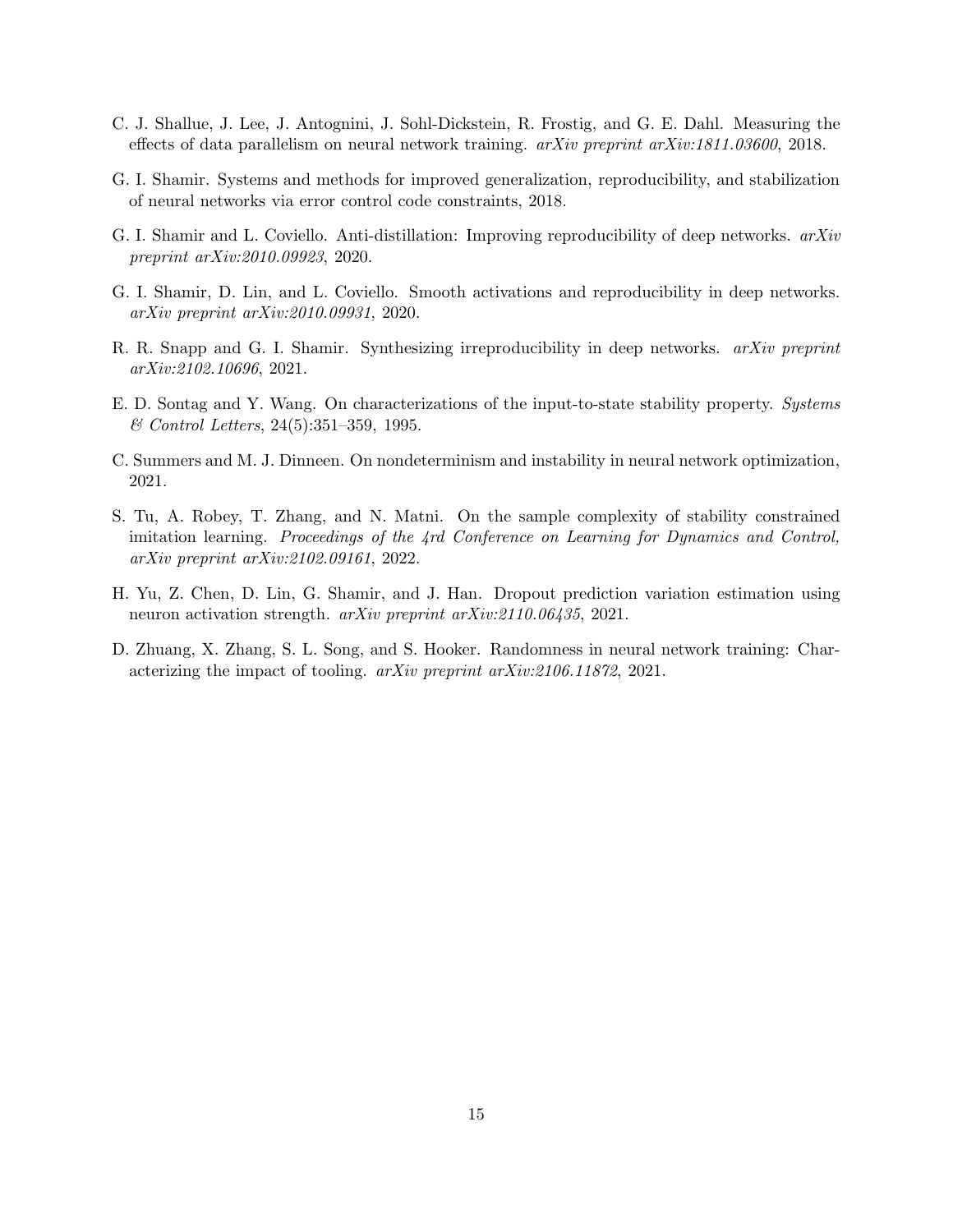# Appendix

# Table of Contents

| A Summary of results in Appendix                                                                        | 17 |
|---------------------------------------------------------------------------------------------------------|----|
|                                                                                                         | 17 |
|                                                                                                         |    |
| Information-theoretic lower bounds<br>в                                                                 | 18 |
| Information-theoretic lower bound for stochastic inexact gradient model<br><b>B.1</b>                   | 18 |
| B.2                                                                                                     | 21 |
| Notations for FOI lower bound proofs<br>C                                                               | 21 |
| Warm-up: proofs of FOI lower bound for smooth cost (stochastic oracle)<br>D                             | 23 |
| Proof of lower bounds (smooth costs)<br>E                                                               | 24 |
| E.1                                                                                                     | 24 |
| E.2                                                                                                     | 25 |
| Stochastic inexact gradient model (strongly convex costs)<br>E.3                                        | 25 |
| E.4                                                                                                     | 27 |
| Inexact initialization model (strongly convex costs) $\ldots \ldots \ldots \ldots \ldots \ldots$<br>E.5 | 28 |
| Proof of lower bounds (nonsmooth costs)<br>F                                                            | 28 |
| F.1                                                                                                     | 29 |
| Stochastic inexact gradient model<br>F.2                                                                | 30 |
| F.3                                                                                                     | 33 |
| F.4                                                                                                     | 34 |
| Stochastic inexact gradient model (strongly-convex costs)<br>F.5                                        | 35 |
| Non-stochastic inexact gradient model (strongly-convex costs)<br>F.6                                    | 37 |
| F.7                                                                                                     | 38 |
| G Proof of upper bounds (smooth costs)                                                                  | 39 |
|                                                                                                         | 39 |
|                                                                                                         | 40 |
|                                                                                                         | 43 |
| G.4 Stochastic inexact gradient model (strongly convex costs)                                           | 43 |
| Non-stochastic inexact gradient model (strongly convex costs)<br>G.5                                    | 46 |
| G.6                                                                                                     | 47 |
| H Proof of upper bounds (nonsmooth costs)                                                               | 48 |
|                                                                                                         | 48 |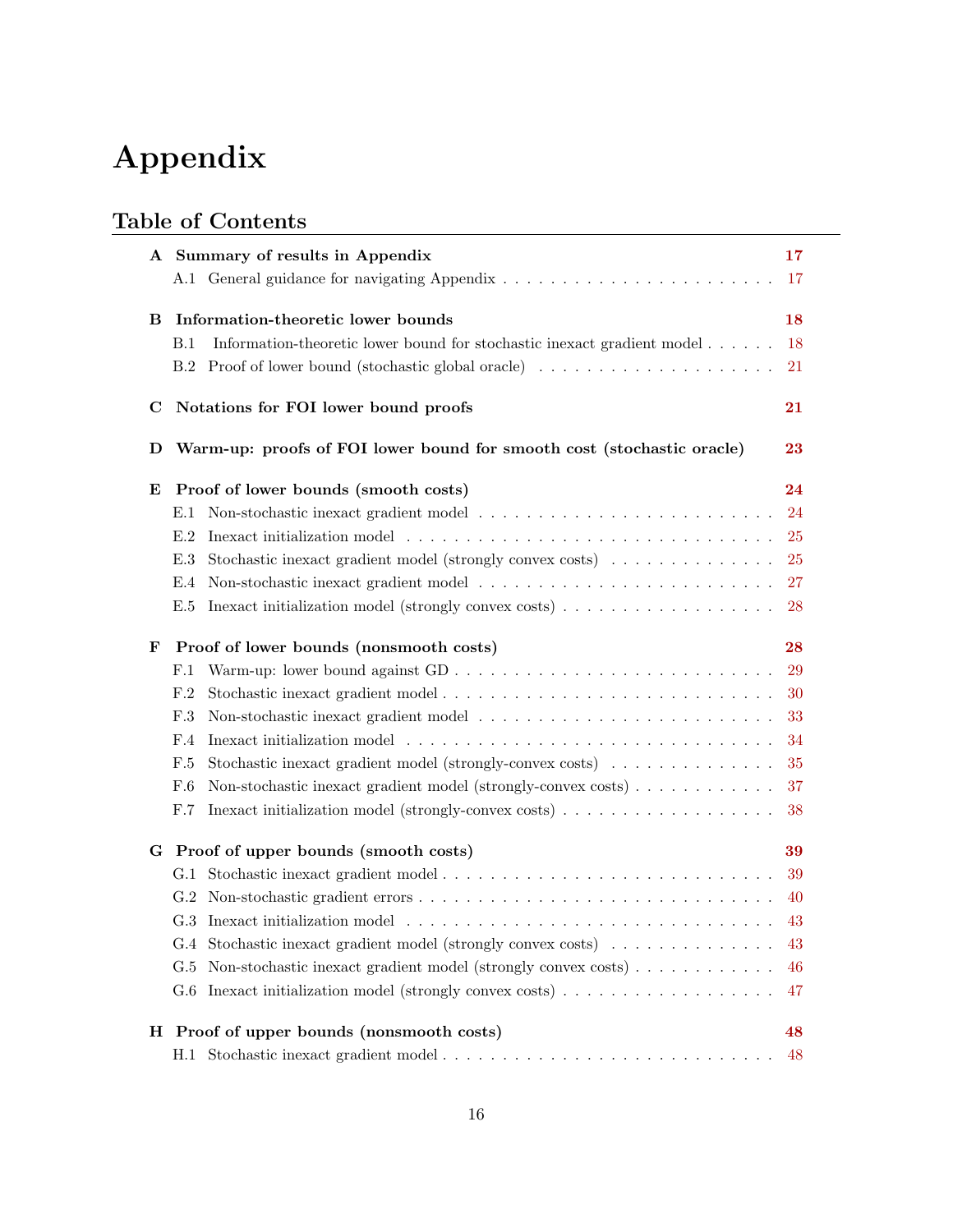|  | Proof of upper bound for finite-sum setting (Theorem 4)                                                 | 53. |
|--|---------------------------------------------------------------------------------------------------------|-----|
|  | H.6 Inexact initialization model (strongly convex costs) $\ldots \ldots \ldots \ldots \ldots \ldots$ 53 |     |
|  | H.5 Non-stochastic inexact gradient model (strongly convex costs) 51                                    |     |
|  |                                                                                                         |     |
|  |                                                                                                         |     |
|  |                                                                                                         |     |

### <span id="page-16-0"></span>A Summary of results in Appendix

In order to help readers navigates the results in the appendix, we summarize the results in the appendix in the following table. In the main paper, we have three main theorems: Theorems [1,](#page-7-0) [2](#page-8-0) and [3,](#page-9-0) each corresponding to one column in the following table. Further each of these theorems have four components corresponding to four settings: smooth, smooth & strongly convex, nonsmooth and finally nonsmooth & strongly convex. Each cell in the below table lists the corresponding theorems which prove the lower and upper bounds corresponding to a given setting. Theorems [1,](#page-7-0) [2](#page-8-0) and [3](#page-9-0) follow immediately from the constituent theorems. In each cell of results, "Theorems  $\mathbf{X} \parallel \mathbf{Y}$ " indicates that the lower bound appears in Theorem  $X$ , and the upper bound in Theorem  $Y$ . All lower bounds are for first-order iterative algorithms  $(\dot{a} \, la \, Nesterov [2018])$  $(\dot{a} \, la \, Nesterov [2018])$  $(\dot{a} \, la \, Nesterov [2018])$  $(\dot{a} \, la \, Nesterov [2018])$  $(\dot{a} \, la \, Nesterov [2018])$  that we formally defined in ([FOI](#page-5-1)).

|                 | Stochastic Inexact                      | Non-stochastic Inexact                        | Inexact Initialization                              |
|-----------------|-----------------------------------------|-----------------------------------------------|-----------------------------------------------------|
|                 | Gradient Oracle                         | Gradient Oracle                               | Oracle                                              |
|                 | (Theorem 1)                             | (Theorem 2)                                   | (Theorem 3)                                         |
| Smooth          | $\Theta(\delta^2/T\varepsilon^2)$       | $\overline{\Theta(\delta^2/\varepsilon^2)}$   | $\Theta(\delta^2)$                                  |
|                 | Theorems $6^{\dagger}\&7$    19         | Theorems $8  20$                              | Theorems $9  22$                                    |
| Smooth          | $\Theta(\delta^2/T \wedge \varepsilon)$ | $\Theta(\delta^2 \wedge \varepsilon)$         | $\Theta(e^{-\Omega(T)}\delta^2 \wedge \varepsilon)$ |
| Strongly-Convex | Theorems $10  23$                       | Theorems $11   24$                            | Theorems $12  25$                                   |
| Nonsmooth       | $\Theta(1/T\epsilon^2)$                 | $\Theta(1/T\epsilon^2+\delta^2/\epsilon^2)$   | $\Theta(1/T\epsilon^2)$                             |
|                 | Theorems $13  26$                       | Theorems $14  27$                             | Theorems $15  28$                                   |
| Nonsmooth       | $\Theta(1/T \wedge \varepsilon)$        | $\Theta((1/T + \delta^2) \wedge \varepsilon)$ | $\Theta(1/T \wedge \varepsilon)$                    |
| Strongly-Convex | Theorems $16  29$                       | Theorems $17  30$                             | Theorems $18  31$                                   |

† For smooth costs and stochastic inexact gradient oracle, we also have an additional **information-theoretic** lower bound of  $\Omega(\delta^2/T \epsilon^2)$  when  $\epsilon \lesssim \delta^2$  in [Theorem 6.](#page-17-0)

### <span id="page-16-1"></span>A.1 General guidance for navigating Appendix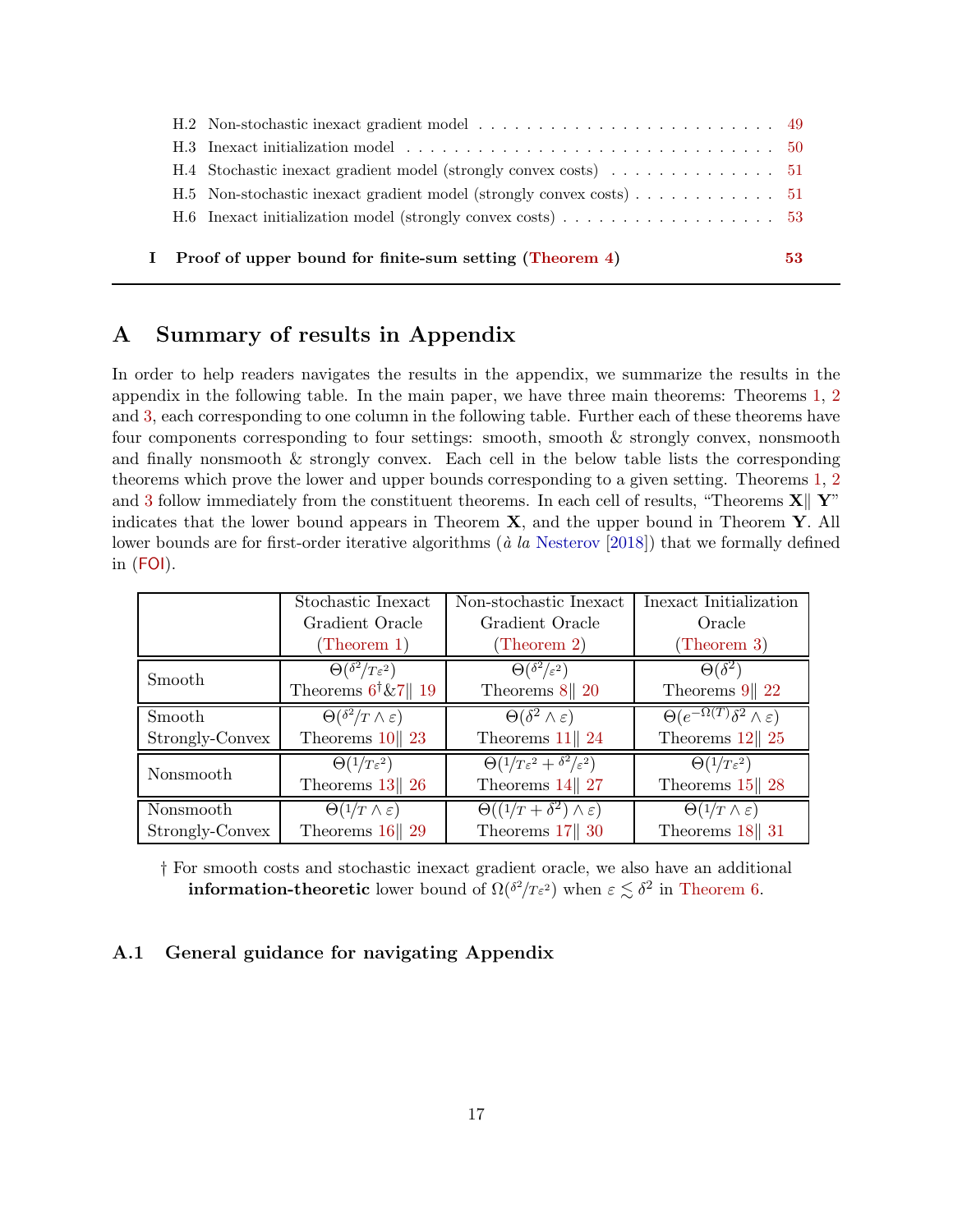- **The information-theoretic lower bounds** are presented in [Appendix B](#page-17-1) and can be read independently:
	- The lower bound proof for the smooth costs [\(Theorem 6\)](#page-17-0) and is presented in [subsection B.1.](#page-17-2)
	- The lower bound proof for the stochastic global oracle case [\(Theorem 5\)](#page-11-2) is similar to that of [Theorem 6](#page-17-0) and is presented in [subsection B.2.](#page-20-0)
- **The FOI lower bounds** are quite technical and often rely on delicate constructions. Hence, we present the proofs as follows:
	- In [Appendix C,](#page-20-1) we collect notations and constructions that are repeatedly used in the proofs.
	- In [Appendix D,](#page-22-0) to help readers understand the general proof strategy, we first present the lower bound proof for smooth costs with the stochastic inexact oracle [\(Theorem 7\)](#page-22-1).
	- In [Appendix E,](#page-23-1) we present the proofs of other FOI lower bounds for smooth costs.
	- In [Appendix F,](#page-27-1) we present the proofs of FOI lower bounds for nonsmooth costs. The lower bound constructions are more complicated than the case of smooth costs. Hence, to help reader understand the crux of arguments, we first present the proof of a (weaker) lower bound against gradient descent (as opposed to the entire class of FOI) in [subsection F.1.](#page-28-0)
- The upper bounds are presented in [Appendix G](#page-38-0) (smooth costs), [Appendix H](#page-47-0) (non-smooth costs), and [Appendix I](#page-52-0) (finite-sum setting).

### <span id="page-17-2"></span><span id="page-17-1"></span>B Information-theoretic lower bounds

### B.1 Information-theoretic lower bound for stochastic inexact gradient model

We state and prove the information-theoretic lower bound for smooth costs.

<span id="page-17-0"></span>**Theorem 6. (Information-theoretic Lower Bound)** Assume that  $\varepsilon < 1/200$  and  $\varepsilon \lesssim \delta^2$ . Then there exists a family of smooth cost functions  $\{F_\theta : \mathbb{R} \to \mathbb{R}\}\$  parameterized by  $\theta \in [-1,1]$  with the following property. Suppose A is any algorithm that for each  $\theta \in [-1,1]$  uses at most T queries to stochastic inexact gradient oracle and outputs  $x_T^{\theta}$  that is  $\varepsilon$ -accurate, i.e.,  $\mathbb{E}\, F_{\theta}(x_T^{\theta}) - \inf_{\bm{x}} F_{\theta}(\bm{x}) \leq \varepsilon$ . Then, there exists  $\theta_{bad} \in [-1,1]$  such that  $(\varepsilon,\delta)$ -deviation [\(Definition 3](#page-6-0) (a)) is lower bounded by  $\Omega(\frac{\delta^2}{T\varepsilon^2}).$ 

*Proof.* Let  $\varepsilon > 0$  be a fixed small constant. We consider the following family of cost functions  ${F_{\theta}: \mathbb{R} \to \mathbb{R}}$  parametrized by  $\theta \in [-1, 1]$ :

$$
F_{\theta}(x) = \begin{cases} 100\varepsilon \cdot (x - \theta)^2, & \text{for } x \in [-1, 1], \\ 100\varepsilon \cdot (1 - \theta)^2 + 200\varepsilon(1 - \theta)(x - 1) & \text{for } x > 1 \\ 100\varepsilon \cdot (-1 - \theta)^2 + 200\varepsilon(-1 - \theta)(x + 1) & \text{for } x < -1. \end{cases}
$$
(B.1)

Note that  $F_{\theta}$  is 200 $\epsilon$ -smooth for each  $\theta \in [-1, 1]$ .

We consider the following stochastic first order oracle for each  $F_{\theta}$ . For a queried point x, the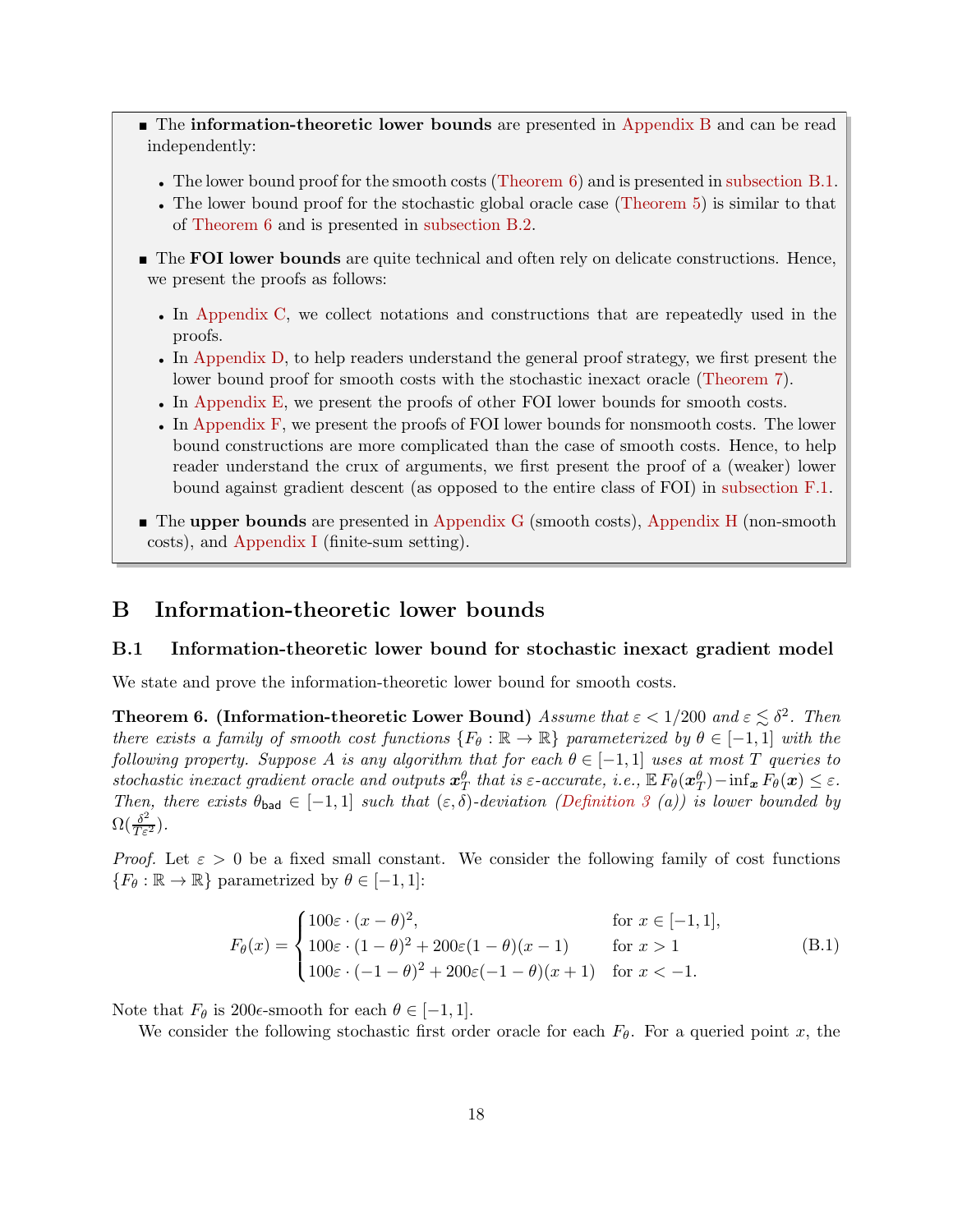oracle outputs  $g_{\theta}(x)$  defined as

$$
g_{\theta}(x) = \begin{cases} \frac{1}{200\varepsilon} \nabla F_{\theta}(x) + z & \text{for } z \sim N(0, \frac{\delta^2}{2 \cdot 200\varepsilon}), \quad \text{w.p. } 200\varepsilon, \\ 0, & \text{w.p. } 1 - 200\varepsilon. \end{cases}
$$
(B.2)

Since we define  $F_{\theta}$  as a linear extension outside [-1, 1], below we may assume that all gradient queries are made within  $[-1, 1]$ .

Assuming that all queries are made in  $[-1, 1]$ , we can rewrite  $(B.2)$  simply as

<span id="page-18-1"></span><span id="page-18-0"></span>
$$
g_{\theta}(x) = (x - \theta + z) \cdot \text{Sample},\tag{B.3}
$$

where Sample  $\sim$  Bernoulli(200 $\epsilon$ ). Let us verify that this is a valid stochastic first order oracle. First, it is clear that

$$
\mathbb{E}[g_{\theta}(x)] = 200\epsilon \cdot (x - \theta + 0) + (1 - 200\epsilon) \cdot 0 = 200\epsilon \cdot (x - \theta) = \nabla F_{\theta}(x).
$$

Next, for the variance, note that

$$
\mathbb{E}[g_{\theta}(x) - \nabla F_{\theta}(x)]^2 = \mathbb{E}[(x - \theta + z) \cdot \text{Sample} - \nabla F_{\theta}(x)]^2
$$
  
= 200\epsilon \cdot \mathbb{E}[x - \theta + z - 200\epsilon \cdot (x - \theta)]^2 + (1 - 200\epsilon) \cdot [-200\epsilon \cdot (x - \theta)]^2  
= 200\epsilon (1 - 200\epsilon)^2 \cdot (x - \theta)^2 + (200\epsilon)^2 (1 - 200\epsilon) \cdot (x - \theta)^2 + 200\epsilon \cdot \mathbb{E}[z^2]  
= 200\epsilon (1 - 200\epsilon) \cdot (x - \theta)^2 + \delta^2/2.

Hence, the variance is always upper bounded by  $\delta^2/2 + 200\epsilon(1 - 200\epsilon)2^2 \leq \delta^2$ , as long as  $\epsilon \lesssim \delta^2$ .

We now prove the theorem. From the fact that the output  $x_T^{\theta}$  is  $\varepsilon$ -accurate, we have

$$
\forall \theta \in [-1, 1], \quad 100\varepsilon \cdot \mathbb{E} \left[ x_T^{\theta} - \theta \right]^2 \le \varepsilon.
$$

Using Jensen's inequality, we know  $\left|\mathbb{E}[x_{T}^{\theta}]-\theta\right|^{2}=\left|\mathbb{E}[x_{T}^{\theta}-\theta]\right|^{2} \leq \mathbb{E}[x_{T}^{\theta}-\theta]^{2}$  which implies the following condition:

<span id="page-18-2"></span>
$$
\forall \theta \in [-1, 1], \quad \left| \mathbb{E}[x_T^{\theta}] - \theta \right| \le 0.1. \tag{B.4}
$$

This condition says if we regard A as an estimator of  $\theta$  for each  $\theta$ , the bias is less than equal to 0.1. For the following argument, we hence change our perspective and regard A as an estimator of  $\theta$  based on T inexact gradient queries rather than an optimization algorithm.

Let us fix  $\theta \in [-1, 1]$ . We first that we may assume that all gradient queries are made at the point 0. Indeed, from the expression for the stochastic oracle [\(B.3\)](#page-18-1), we know

$$
g_{\theta}(x) \stackrel{d}{=} g_{\theta}(0) + x \cdot \mathsf{Sample}.
$$

In particular, this implies that one can reconstruct a gradient query at any point  $x$  based on a gradient query at the point 0. Hence, without loss of generality, we may assume that all gradient queries are made at  $x = 0$ .

Hence, we can regard A as an estimator of  $\theta$  based on T independent measurements  $y_1, \ldots, y_T$ of form

$$
y_i = (-\theta + z_i) \cdot \text{Sample}_i, \quad i = 1, \dots, T,
$$
 (B.5)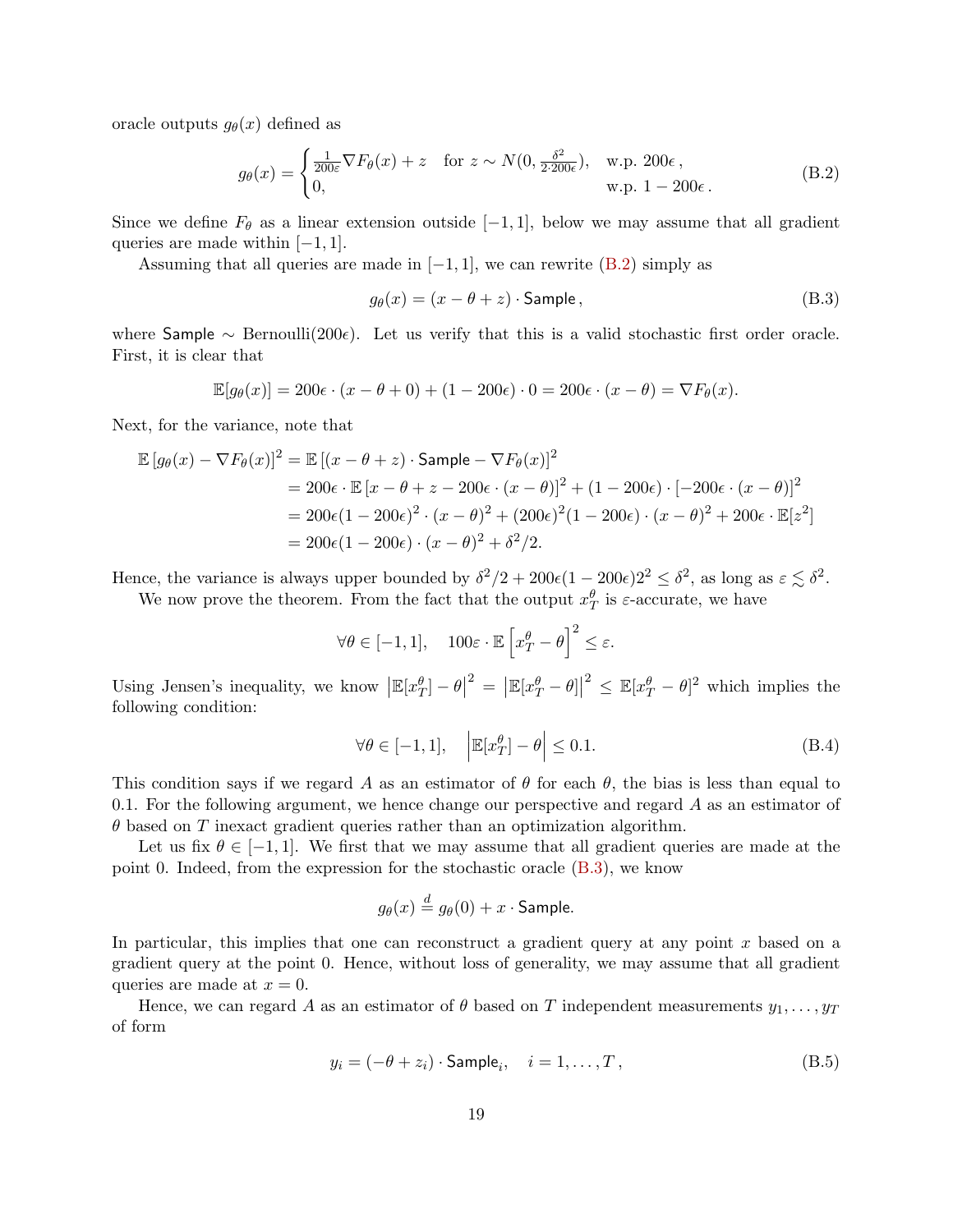where  $z_i \sim N(0, \frac{\delta^2}{200})$  $\frac{\partial^2}{\partial 00\epsilon}$  and Sample<sub>i</sub> ~ Bernoulli(200 $\epsilon$ ). Now with this new perspective in mind, we can lower bound the variance of the estimator  $\text{Var}(\mathbf{x}_T^{\theta})$  using the Cramer-Rao lower bound. To that end, we first calculate the fisher information of the measurement distribution.

Recall that each measurement is of form

$$
y = (-\theta + z) \cdot \mathsf{Sample}\,,
$$

where  $z \sim N(0, \frac{\delta^2}{2 \cdot 20})$  $\frac{\delta^2}{2!200\epsilon}$  and Sample  $\sim$  Bernoulli(200 $\epsilon$ ). Then, the log likelihood is

$$
\ell(\theta; y) = \ln \left[ \frac{1}{\sqrt{2\pi \cdot \frac{\delta^2}{2 \cdot 200 \epsilon}}} \exp \left( - \frac{2 \cdot 200 \epsilon}{\delta^2} \cdot \frac{(y + \theta)^2}{2} \right) \right] \, \mathbb{1} \left\{ \mathsf{Sample} = 1 \right\} + \delta_{[y=0]} \cdot \mathbb{1} \left\{ \mathsf{Sample} = 0 \right\} \, .
$$

Taking derivatives of the log likelihood, we get

$$
\nabla_{\theta} \ell(\theta; y) = -\frac{2 \cdot 200 \epsilon}{\delta^2} \cdot (\theta + y) \cdot \mathbb{1} \left\{ \text{Sample} = 1 \right\},
$$
  

$$
\nabla_{\theta}^2 \ell(\theta; y) = -\frac{2 \cdot 200 \epsilon}{\delta^2} \cdot \mathbb{1} \left\{ \text{Sample} = 1 \right\}.
$$

Hence, the Fisher information is equal to

$$
I(\theta) = \text{Cov}_{\theta} \nabla_{\theta} \ell(\theta; y) = -\mathop{\mathbb{E}}_{\theta} \nabla_{\theta}^{2} \ell(\theta; y) = \frac{2 \cdot 200 \epsilon}{\delta^{2}} \cdot \Pr[\text{Sample} = 1] = \frac{2 \cdot (200 \epsilon)^{2}}{\delta^{2}}.
$$

Hence, the fisher information  $I_T(\theta)$  for the T independent measurements is equal to  $T^{\frac{2\cdot(200\epsilon)^2}{\delta^2}}$  $\frac{\delta^{2}}{\delta^{2}}$ .

Let us recall the Cramér-Rao lower bound for biased estimators. (see, e.g., [\[Eldar](#page-13-15), [2004](#page-13-15), (3)]).

<span id="page-19-0"></span>**Proposition 1.** Let  $b(\theta) := \mathbb{E}[\hat{\theta}] - \theta$  be the bias of an estimator  $\hat{\theta}$ . Then, the following bounds hold:

$$
\operatorname{Var}(\hat{\theta}) \ge \frac{[1 + b'(\theta)]^2}{I(\theta)}.
$$

From [\(B.4\)](#page-18-2), it must be that  $b'(\theta_{bad}) \geq -\frac{1}{2}$  for some  $\theta_{bad} \in [-1,1]$ . To see this, suppose to the contrary that  $b'(\theta) < -\frac{1}{2}$  $\frac{1}{2}$  for all  $\theta \in [-1, 1]$ . Then, it must be that

$$
b(1) \le -\frac{1}{2} \cdot 2 + b(-1) \stackrel{\text{(B.4)}}{\le} -1 + 0.1 = -0.9,
$$

which is a contradiction since [\(B.4\)](#page-18-2) ensures that  $b(1) \ge -0.1$  $b(1) \ge -0.1$  $b(1) \ge -0.1$ . Thus, Proposition 1 gives

$$
\text{Var}(\boldsymbol{x}_T^{\theta_{\text{bad}}}) \ge \frac{(1 + b'(\theta_{\text{bad}}))^2}{I_T(\theta_{\text{bad}})} \ge \Omega\left(\frac{\delta^2}{T\varepsilon^2}\right).
$$

This concludes the proof of the lower bound.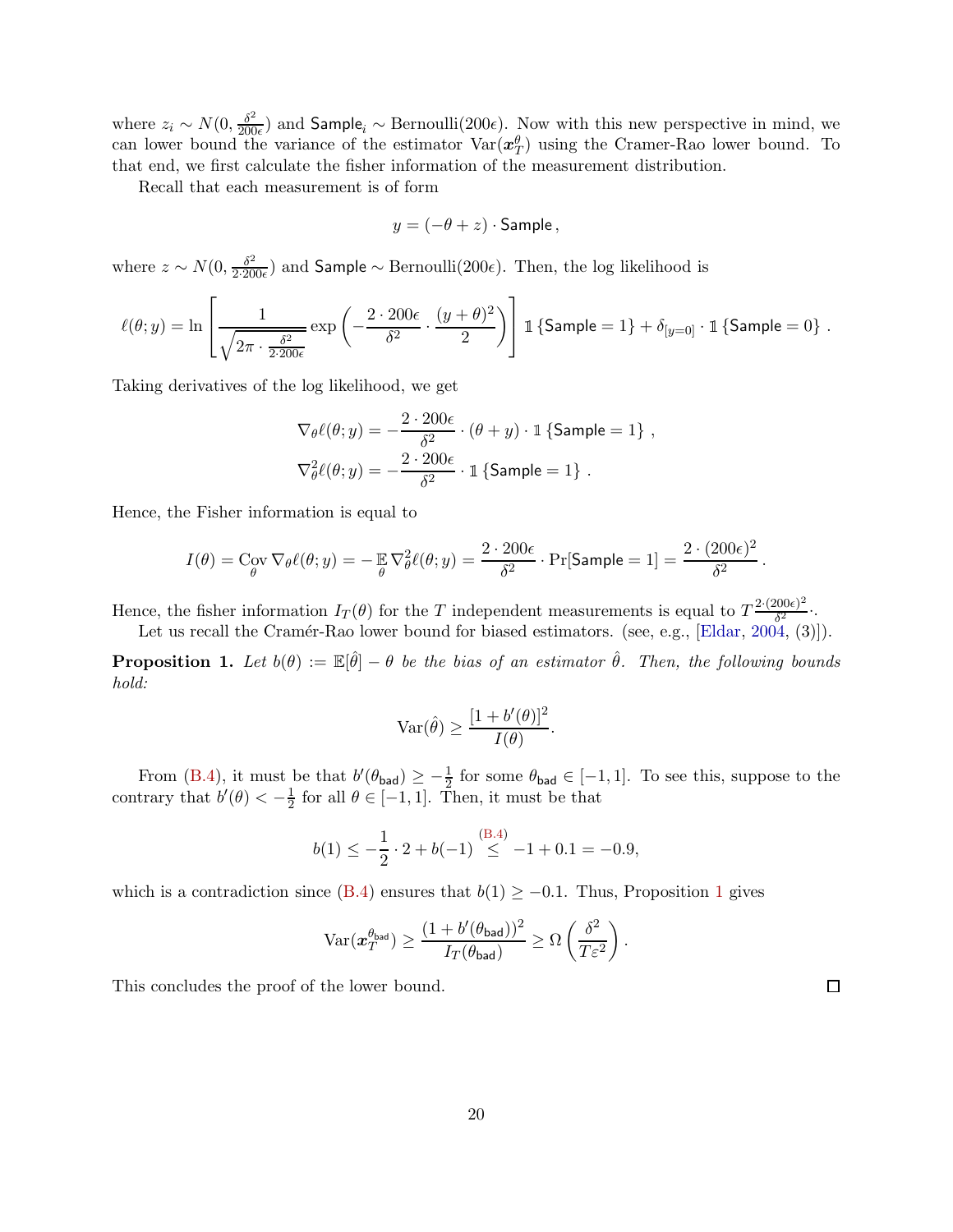### <span id="page-20-0"></span>B.2 Proof of lower bound (stochastic global oracle)

Recall [Theorem 5](#page-11-2) from the main text.

**Theorem 5.** Assume that  $\varepsilon < 1/200$  and  $\varepsilon \leq \delta^2$ . Then there exists a family of population costs  $F_{\theta}(\boldsymbol{x}) = \mathbb{E}_{\xi \sim P_{\theta}} f_{\theta}(\boldsymbol{x}, \xi)$  parametrized by  $\theta \in [1, 2]$ , and a δ-bounded stochastic global oracle for  $F_{\theta}$ , satisfying the following property. Suppose that A is any algorithm that for each  $\theta \in [1,2]$  uses at most T queries to the stochastic global oracle and outputs  $x_T^{\theta}$  that is  $\varepsilon$ -accurate, i.e.,  $\mathbb{E}\tilde{F}_{\theta}(x_T^{\theta})$  - $\inf_{\bm{x}} F_{\theta}(\bm{x}) \leq \varepsilon$ . Then, there exists  $\theta_{bad} \in [1,2]$  such that  $\text{Var}(\bm{x}_T^{\theta_{bad}})$  $T^{(b_{\text{bad}})} \geq \Omega(\delta^2/(T\varepsilon^2)).$ 

Proof. The construction and argument are analogous to the proof of [Theorem 6](#page-17-0) [\(subsection B.1\)](#page-17-2). Fix  $\varepsilon > 0$  and consider the following family of cost functions  $\{F_\theta : \mathbb{R} \to \mathbb{R}\}\$  parametrized by unknown  $\theta \in [1, 2]$ :

$$
F_{\theta}(x) = \begin{cases} 200\varepsilon \cdot \left\{\frac{1}{2}x^2 - \theta x\right\}, & \text{for } x \in [1, 2] \\ \text{linear extension} & \text{for } x \notin [1, 2]. \end{cases}
$$
(B.6)

Note that  $F_{\theta}$  is 200 $\epsilon$ -smooth for all  $\theta \in [-1, 1]$  and the minimum is achieved at  $x = \theta$ . Below, let us fix a ground truth parameter  $\theta$  and let  $F(x) = F_{\theta}(x)$ .

Now define  $f(x,\xi)$  as follows: with probability  $200\varepsilon$ ,

$$
f(x,\xi) = \begin{cases} \frac{1}{200\varepsilon} F(x) + zx & \text{for } z \sim N(0, \frac{\delta^2}{2 \cdot 200\varepsilon}), & \text{if } x \in [1,2],\\ \frac{1}{200\varepsilon} F(x) + 2z & \text{if } x > 2,\\ \frac{1}{200\varepsilon} F(x) + z & \text{if } x < 1, \end{cases}
$$
(B.7)

and  $f(x,\xi) = 0$  with probability  $1 - 200\varepsilon$ . Then clearly we have  $\mathbb{E}_{\xi} f(x,\xi) = F(x)$ .

We first check that this construction satisfies [Definition 5.](#page-10-2) It is sufficient to check the condition for  $x \in [1, 2]$  since outside the interval the cost is defined as the linear extension. For  $x \in [1, 2]$ , we have

$$
\nabla f(x,\xi) = \begin{cases} x - \theta + z & \text{for } z \sim N(0, \frac{\delta^2}{2 \cdot 200\epsilon}), & \text{w.p. } 200\epsilon, \\ 0, & \text{w.p. } 1 - 200\epsilon. \end{cases}
$$
(B.8)

This is precisely the expression  $(B.2)$  in the proof of [Theorem 6](#page-17-0) [\(subsection B.1\)](#page-17-2), and hence, this clearly satisfies [Definition 5.](#page-10-2)

Now the key fact of the proof is that one can reconstruct the complete specification of the function  $f(\cdot,\xi)$  based on a gradient query, provided that it is nonzero. This is because if nonzero, the gradient query at x is equal to  $(x - \theta + z)$ . This reveals  $(\theta - z)$ , from which one can reconstruct the complete characterization  $f(x,\xi) = \frac{1}{2}x^2 - (\theta - z)x$ .

Hence, the information revealed by a single query to the stochastic global oracle is as good as that revealed by a single query to the stochastic global oracle. Thus, the setting is reduced to that of [Theorem 6](#page-17-0) [\(subsection B.1\)](#page-17-2), and using the same argument, the proof follows.  $\Box$ 

### <span id="page-20-1"></span>C Notations for FOI lower bound proofs

In this section, we collect several notations that we will use throughout the proofs of FOI lower bounds in the remaining sections.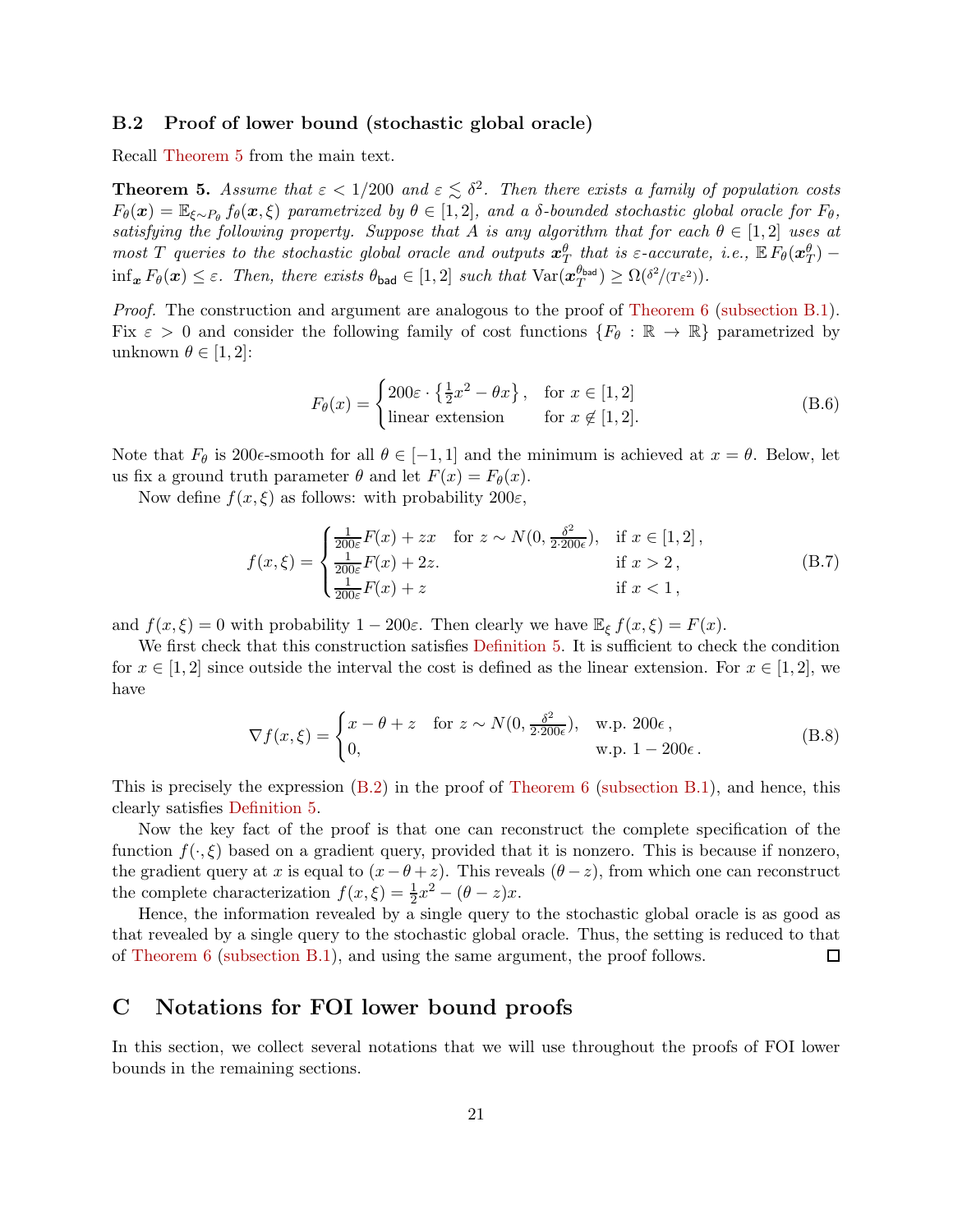Helper function for smooth costs lower bounds. We will frequently use the following function for the FOI lower bounds for smooth cost. Let  $\mathcal{F} : \mathbb{R} \to \mathbb{R}$  be an one-dimensional function defined as

<span id="page-21-1"></span>
$$
\mathcal{F}(x) := \begin{cases} x^2 & \text{if } x \in [0, 1], \\ 2x - 1 & \text{if } x \ge 1, \\ 0 & \text{if } x \le 0. \end{cases}
$$
 (C.1)

<span id="page-21-0"></span>For reader's convenience, we illustrate the helper function  $\mathcal F$  in [Figure 1](#page-21-0) below.



Figure 1: Illustration of the helper function  $\mathcal F$  for the smooth costs lower bounds.

Helper function for non-smooth costs lower bounds. In the case of non-smooth lower bounds, the lower bound constructions will be more complicated. In particular, the following function will come in handy in the lower bound constructions. Let  $\mathcal{G} : (\mathbf{x}, \mathbf{y}, \mathbf{z}, \widetilde{\mathbf{y}}, \widetilde{\mathbf{z}}) \in (\mathbb{R}^T)^5 \to \mathbb{R}$ be defined as

$$
G(\boldsymbol{x}, \boldsymbol{y}, \boldsymbol{z}, \widetilde{\boldsymbol{y}}, \widetilde{\boldsymbol{z}}) := \max\{0, \ k(\boldsymbol{x}, \boldsymbol{y}, \boldsymbol{z}, \widetilde{\boldsymbol{y}}, \widetilde{\boldsymbol{z}})\},
$$
  
\n
$$
k(\boldsymbol{x}, \boldsymbol{y}, \boldsymbol{z}, \widetilde{\boldsymbol{y}}, \widetilde{\boldsymbol{z}}) := \max_{i=1,\dots,T} \left\{ \chi(\boldsymbol{y}[i], \widetilde{\boldsymbol{y}}[i]) + \sum_{j=1}^{i-1} \frac{1}{2^{j-1}} |\boldsymbol{x}[j]| + \frac{1}{2^{i-1}} \boldsymbol{x}[i] ,
$$
  
\n
$$
\chi(\boldsymbol{z}[i], \widetilde{\boldsymbol{z}}[i]) + \sum_{j=1}^{i-1} \frac{1}{2^{j-1}} |\boldsymbol{x}[j]| - \frac{1}{2^{i-1}} \boldsymbol{x}[i] \right\},
$$
\n(C.2)

where  $\chi : \mathbb{R}^2 \to \mathbb{R}$  is a non-smooth convex function defined as

<span id="page-21-2"></span>
$$
\chi(x, y) := |x - y| \text{ and the subgradients are defined as}
$$

$$
\nabla_{(x, y)} \chi(x, y) := \begin{cases} \left(\frac{1}{\sqrt{2}}, \frac{1}{\sqrt{2}}\right), & \text{if } x = y, \\ (1, -1), & \text{if } x > y, \\ (-1, 1), & \text{if } x < y. \end{cases}
$$
(C.3)

For reader's convenience, we illustrate the subgradient  $\nabla_{(x,y)}\chi(x,y)$ in [Figure 2](#page-22-2) below.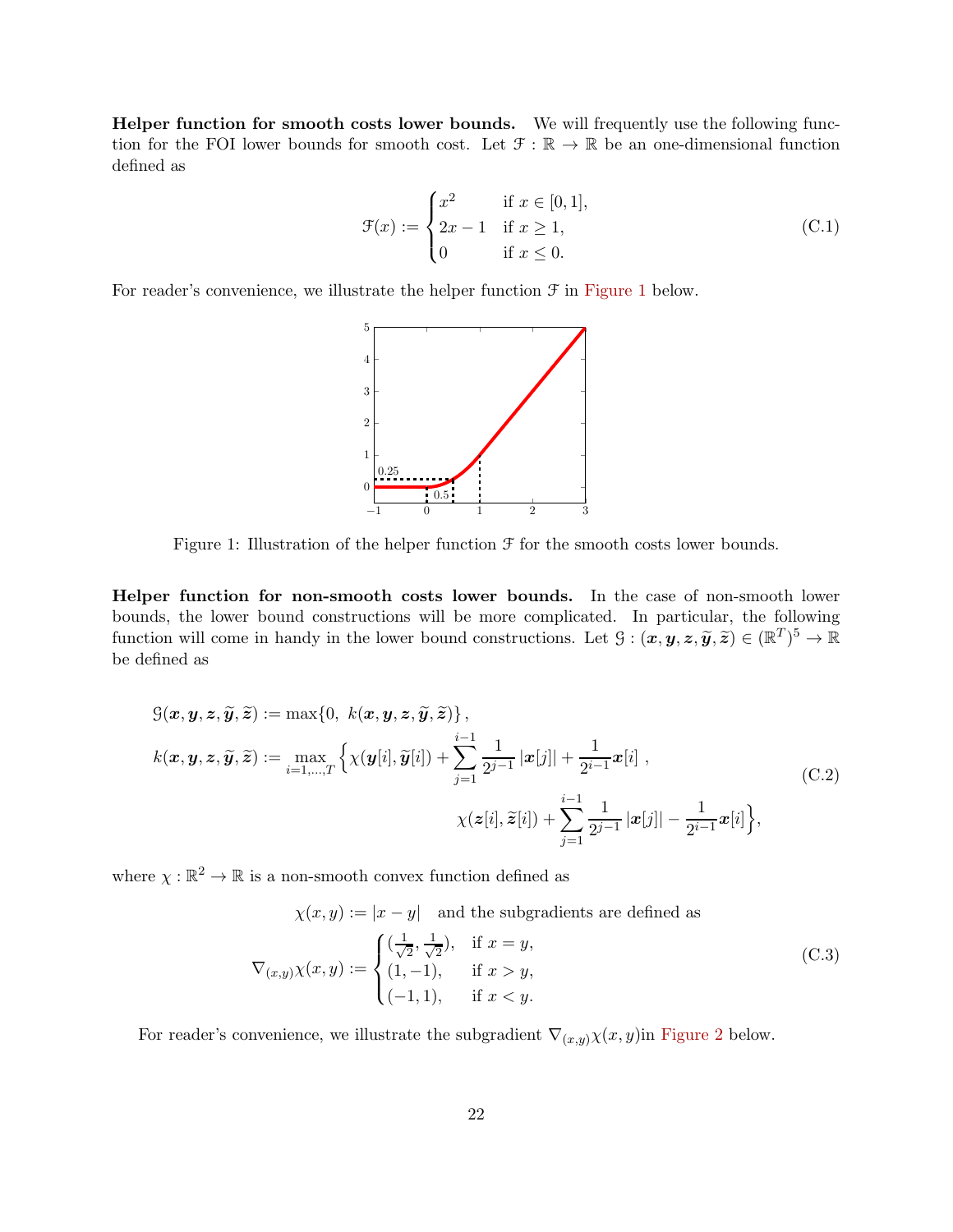<span id="page-22-2"></span>

Figure 2: Illustration of the subgradient  $\nabla_{(x,y)}\chi(x,y)$  of the function  $\chi$  that is used in the construction of the helper function G for the non-smooth costs lower bounds.

### <span id="page-22-0"></span>D Warm-up: proofs of FOI lower bound for smooth cost (stochastic oracle)

The proofs of FOI lower bounds are quite technical and rely on delicate constructions, and to illustrate our general proof strategy, we first present a proof that is relatively simpler, yet captures the essence of the later complicated constructions. More specifically, in this section, we will prove the following FOI lower bounds for smooth costs against stochastic inexact oracle.

<span id="page-22-1"></span>**Theorem 7.** (Lower Bound) Let  $\varepsilon > 0$ , and T be a given number of iterations. There exists an  $O(1)$ -smooth convex function  $f : \mathbb{R}^{O(T)} \to \mathbb{R}$  and a stochastic inexact gradient oracle such that any FOI algorithm A that starts at  $x_0 = 0$  has its  $(\varepsilon, \delta)$ -deviation lower bounded by  $\Omega(\frac{\delta^2}{T\varepsilon^2})$ .

*Proof.* Now consider the cost  $f : \mathbf{x} = (\mathbf{x}^{\text{dum}}, y) \in \mathbb{R}^T \times \mathbb{R} \to \mathbb{R}$  defined as

<span id="page-22-4"></span><span id="page-22-3"></span>
$$
f(\boldsymbol{x}) = 4\varepsilon \cdot \mathcal{F}(y+1), \tag{D.1}
$$

where  $\mathcal F$  is defined in [\(C.1\)](#page-21-1). Here note that  $x^{\text{dum}} \in \mathbb{R}^T$  is dummy coordinates which do not appear in the cost f. Next, we define the stochastic inexact oracle for  $t = 0, 1, \ldots, T - 1$  as

$$
g(\boldsymbol{x}_t) = \nabla f(\boldsymbol{x}_t) + \delta r_t \boldsymbol{e}_{1+t} \quad \text{where } r_t \sim \text{Unif}\{\pm 1\},\tag{D.2}
$$

where  $e_j$  is the j-th coordinate vector. Then, clearly this stochastic gradient fulfills the definition of stochastic inexact gradient oracle. Here the stochastic gradient noises are designed such that during the t-th iteration, the noise is added to the coordinate  $x^{\text{dum}}[1+t]$ . In other words, the noises will be added to each coordinate of  $u$  incrementally.

From here one, let us write iterates  $x_t = (x_t^{\text{dum}})$  $t_t^{\text{dum}}, y_t$ ). Note first that for  $\varepsilon$ -accuracy, it must be that  $|y_T - y_0| \ge 1/2$ ; otherwise  $f(x_T) > 4\varepsilon \cdot \mathcal{F}(0.5) = \varepsilon$ ; see [Figure 1.](#page-21-0) Based on the definition of FOI (see ([FOI](#page-5-1))), let us write

$$
\boldsymbol{x}_T = \boldsymbol{x}_0 - \sum_{t=0}^{T-1} \lambda_t^{(T)} g(\boldsymbol{x}_t) \,.
$$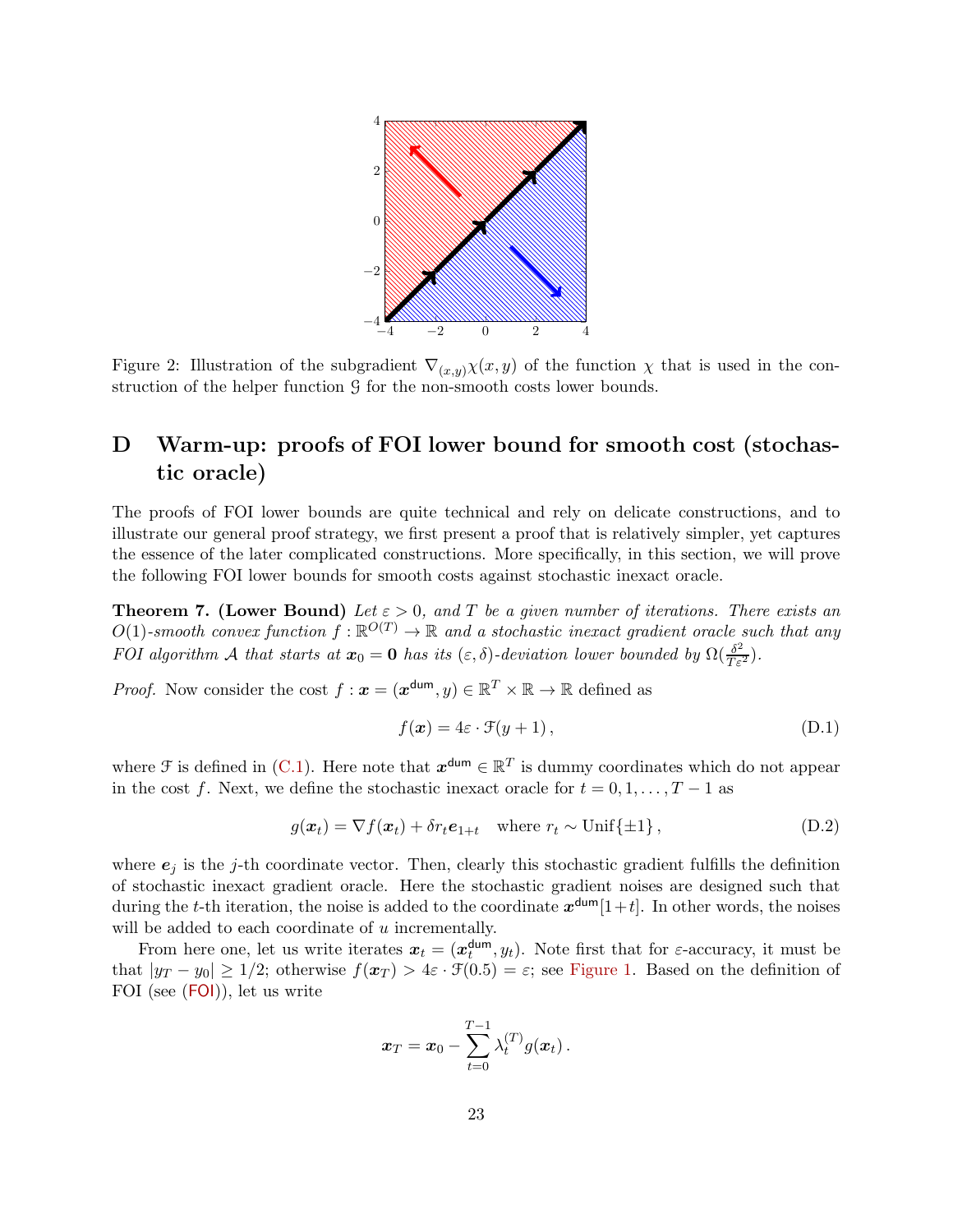Then from the construction [\(D.1\)](#page-22-3), we know that for any  $x$ , we know  $\frac{\partial f}{\partial y}(x) \in [0, \delta \varepsilon]$ . On the other hand, as we discussed, we need  $|y_T - y_0| \ge 1/2$ . Hence, in order for iterates to move far enough from the starting point, the coefficients have to add to a sufficiently large number:

<span id="page-23-3"></span>
$$
\sum_{t=0}^{T-1} |\lambda_t^{(T)}| \ge \frac{1}{16\varepsilon},
$$
 (large coefficient)

since otherwise,  $|y_T - y_0| < 8\varepsilon \cdot \frac{1}{16\varepsilon} = 1/2$ .

Now we will make use of the condition ([large coefficient](#page-23-3)) to show that there is a large deviation in the coordinates  $x^{\text{dum}}$ . More specifically, let us lower bound  $\mathbb{E} \|x_T^{\text{dum}} - \mathbb{E}[x_T^{\text{dum}}]$  $T$ <sup>dum</sup>] $\big\|^{2}$ . From the construction of inexact oracle [\(D.2\)](#page-22-4), it follows that

$$
\mathbb{E}\left\|\boldsymbol{x}_T^{\text{dum}} - \mathbb{E}[\boldsymbol{x}_T^{\text{dum}}]\right\|^2 = \mathbb{E}\left\|\sum_{t=0}^{T-1} \lambda_t^{(T)} \delta r_t \cdot \boldsymbol{e}_{1+t}\right\|^2 = \sum_{t=0}^{T-1} (\lambda_t^{(T)})^2 \delta^2 \mathbb{E}[r_t^2]
$$

$$
= \sum_{t=0}^{T-1} (\lambda_t^{(T)})^2 \delta^2 \stackrel{(a)}{\geq} \delta^2 \cdot \frac{1}{T} \cdot \left(\sum_{t=0}^{T-1} |\lambda_t^{(T)}|\right)^2 \gtrsim \frac{\delta^2}{T\varepsilon^2},
$$

where  $(a)$  is due to Cauchy-Schwarz inequality. This concludes the proof.

### <span id="page-23-1"></span>E Proof of lower bounds (smooth costs)

#### <span id="page-23-2"></span>E.1 Non-stochastic inexact gradient model

<span id="page-23-0"></span>**Theorem 8. (Lower Bound)** Let  $\varepsilon > 0$  be a small constant, and T be a given number of iterations. There exists a  $O(1)$ -smooth convex function  $f : \mathbb{R}^2 \to \mathbb{R}$  with a non-stochastic inexact gradient model such that for any FOI algorithm A that starts at  $x_0 = 0$  has the  $(\varepsilon, \delta)$ -deviation lower bounded by  $\Omega(\frac{\delta^2}{\varepsilon^2})$  $\frac{\delta^2}{\varepsilon^2}$ ).

*Proof.* With F defined as [\(C.1\)](#page-21-1), this time we consider a simpler construction: the cost  $f : x =$  $(x, y) \in \mathbb{R} \times \mathbb{R} \to \mathbb{R}$  is defined as

$$
f(x, y) = 4\varepsilon \cdot \mathcal{F}(y + 1). \tag{E.1}
$$

Let us write the iterate as  $x_t = (x_t, y_t)$ . Note that for  $\varepsilon$ -accuracy, it must be that  $y_T \ge 1/2$ ; otherwise  $f(y_T) > \varepsilon$ . This means that in order to achieve  $\varepsilon$ -suboptimality, the y-component of the iterate has to move at least constant distance away from the starting point.

Now consider the following non-stochastic inexact oracle

$$
g(\boldsymbol{x}_t) = \nabla f(\boldsymbol{x}_t) + \delta \cdot \frac{\partial}{\partial y} \mathcal{F}(y_t) \cdot \boldsymbol{e}_1,
$$
\n(E.2)

where  $e_1$  is the first coordinate vector. Note that this is a valid oracle because  $0 \leq \frac{\partial}{\partial y} \mathcal{F}(y) \in$  $[0, 8\varepsilon] \in [0, 1]$  for all y. Then from the construction of the inexact gradient oracle [\(E.2\)](#page-23-4), it follows that

<span id="page-23-5"></span><span id="page-23-4"></span>
$$
\frac{\delta}{4\varepsilon}y_T = x_T \tag{E.3}
$$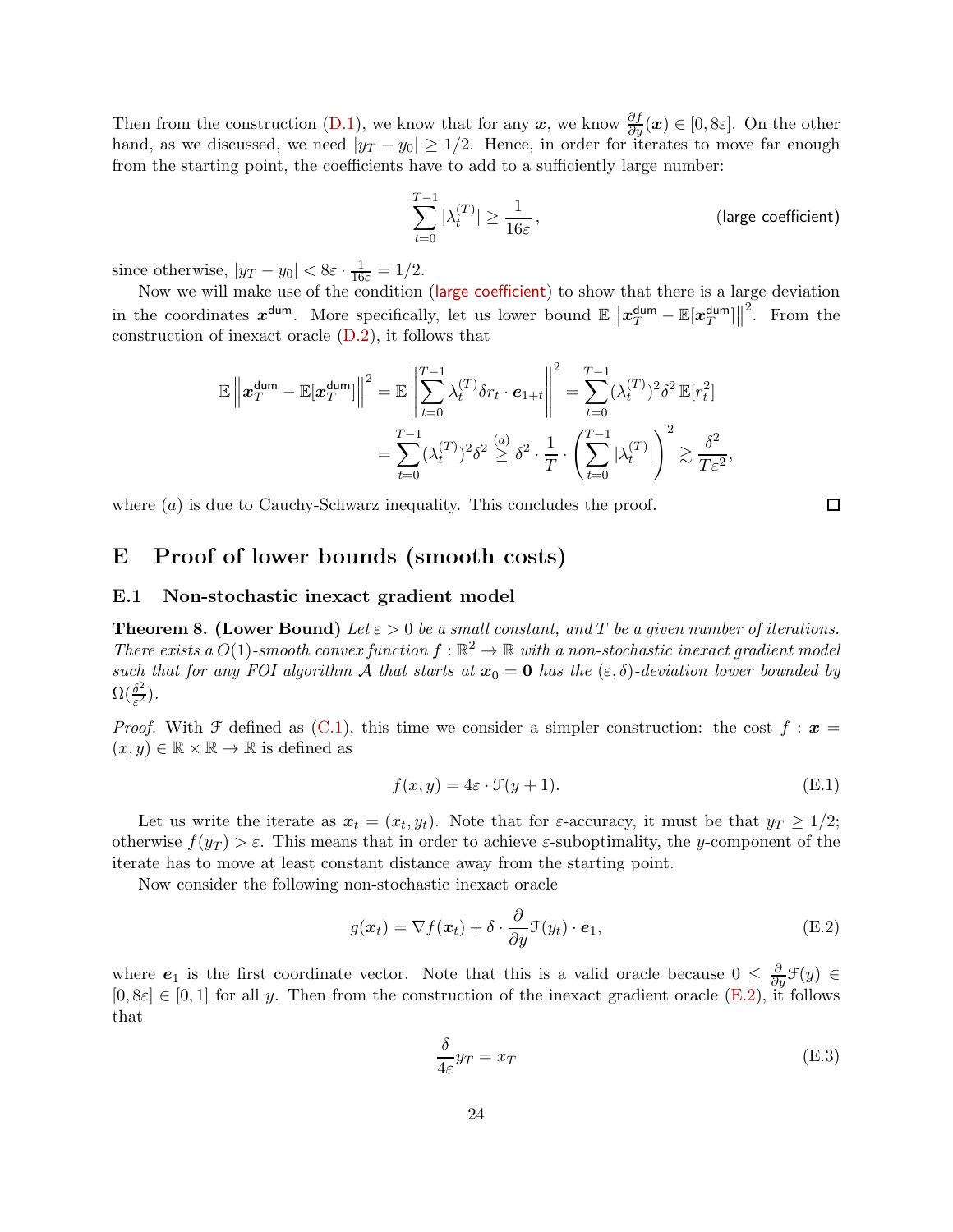Letting  $x_T^{\text{exact}} = (x_t^{\text{exact}})$  $t^{\text{exact}}$ ,  $y_t^{\text{exact}}$  be the iterate with exact gradients (without the gradient noises), since we know  $x_T^{\text{exact}} = 0$ , [\(E.3\)](#page-23-5) implies

$$
\left\|\boldsymbol{x}_T - \boldsymbol{x}_T^{\text{exact}}\right\|^2 \ge \left|x_T - x_T^{\text{exact}}\right|^2 = x_T^2 \gtrsim \frac{\delta^2}{\varepsilon^2}
$$

.

<span id="page-24-0"></span>This is the desired lower bound.

#### E.2 Inexact initialization model

<span id="page-24-2"></span>**Theorem 9.** (Lower Bound) Let  $\varepsilon > 0$  be a small constant, and T be a given number of iterations. There exists a  $O(1)$ -smooth convex function  $f : \mathbb{R}^{O(T)} \to \mathbb{R}$  such that for any FOI algorithm A the  $(\varepsilon, \delta)$ -deviation lower bounded by  $\Omega(\delta^2)$  w.r.t. the reference point  $x_0^{\text{ref}} = 0$ .

*Proof.* Consider  $f : \mathbb{R}^2 \to \mathbb{R}$  defined as  $f(x, y) = (y - 1)^2$ . Choose  $x_0^{\text{ref}} = 0$  and the inexact initialization to be  $x_0 = (\delta, 0)$ . Then, any first order algorithm only updates the second coordinate, which implies that after T iterations, we still have  $||x_T - x_T^{\text{ref}}||$  $\left| \frac{\text{ref}}{T} \right| \geq \delta^2.$  $\Box$ 

#### <span id="page-24-1"></span>E.3 Stochastic inexact gradient model (strongly convex costs)

<span id="page-24-3"></span>**Theorem 10. (Lower Bound)** Let  $\varepsilon > 0$  and T be a given number of iterations. There exists a  $O(1)$ -smooth and  $\mu$ -strongly convex function  $f : \mathbb{R}^{O(T)} \to \mathbb{R}$  with a stochastic inexact gradient model such that any FOI algorithm A that starts at  $x_0 = 0$  has its  $(\varepsilon, \delta)$ -deviation lower bounded by  $\Omega(\frac{\delta^2}{T\mu^2} \wedge \frac{\varepsilon}{\mu})$  $\frac{\varepsilon}{\mu}).$ 

*Proof.* For  $x = (x^{\text{dum}}, y)$  where  $x^{\text{dum}} \in \mathbb{R}^T$  and  $y \in \mathbb{R}$ , consider the cost

<span id="page-24-5"></span>
$$
f(x,y) := y + \frac{\mu}{2}y^2 + \frac{\mu}{2} ||x||^2
$$
.

We consider the initialization  $x_0 = (0, 0, 0, \ldots, 0)$ .

Next, we define the stochastic inexact oracle for  $t = 0, 1, \ldots, T - 1$  as

$$
\boldsymbol{g}(\boldsymbol{x}_t) = \nabla f(\boldsymbol{x}_t) + \delta r_t \cdot \boldsymbol{e}_{1+t} \quad \text{for } r_t \sim \text{Unif}\{\pm 1\},\tag{E.4}
$$

where  $e_i$  is the j-th coordinate vector. Also, throughout the proof we use the notation:

$$
g_t^{\text{dum}} := g(x_t^{\text{dum}}, y_t)[1, 2, \dots, T] \text{ and } g_t^y := g(x_t^{\text{dum}}, y_t)[T + 1].
$$

Warm-up: the case of simplified gradient noises. For a moment, we assume that the inexact gradient oracle is non-stochastic with

$$
\boldsymbol{g}(\boldsymbol{x}_t) = \nabla f(\boldsymbol{x}_t) + \delta \cdot \boldsymbol{e}_{1+t} \,.
$$

We consider this case first to build the key intuition of the proof. The first prove the following result that is crucial for the proof.

<span id="page-24-4"></span>**Lemma 1.** For each  $t = 0, 1, ..., T-1$ , the output of a FOI algorithm satisfies

$$
\delta \cdot y_t = \sum_{i=1}^T x_t[i] \quad and \quad \delta \cdot g_t^y = \sum_{i=1}^T \mathbf{g}_t^{\text{dum}}[i], \quad \text{for each } t = 0, 1, 2, \dots, T. \tag{E.5}
$$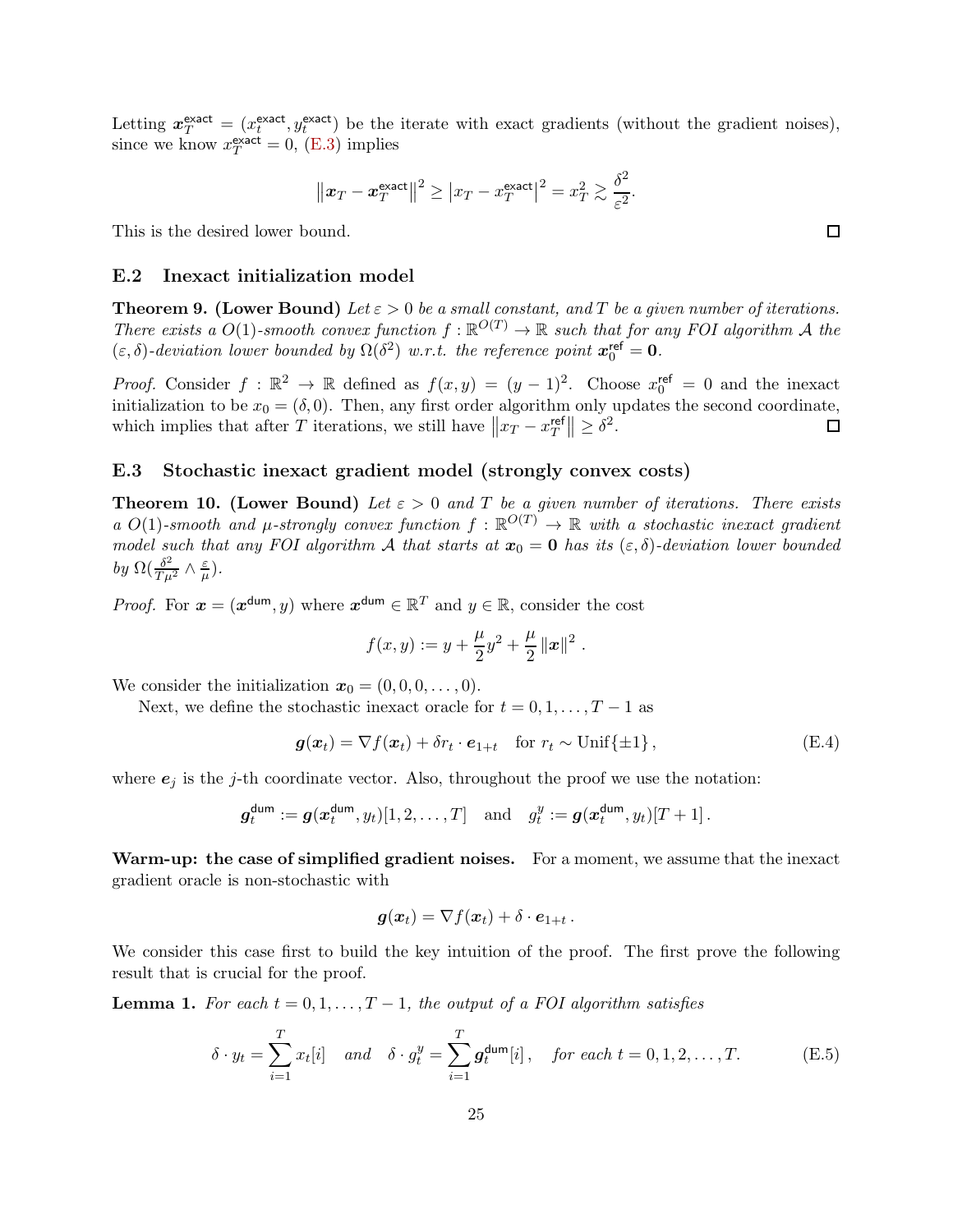*Proof.* We prove by induction on t. The statement trivially holds for  $t = 0$ . Assume that the conclusion holds for some  $t$ . We will first show that

<span id="page-25-0"></span>
$$
\delta \cdot y_{t+1} = \sum_{i=1}^{T} x_{t+1}[i].
$$
 (E.6)

By the definition of [FOI](#page-5-1) (see  $(FOI)$ ), we have

$$
\delta \cdot y_{t+1} = -\delta \cdot \sum_{j=0}^{t} \lambda_j^{(t+1)} g_j^y
$$
  
=  $-\sum_{j=0}^{t} \lambda_j^{(t+1)} \left( \sum_{i=1}^{T} g_j^{\text{dum}}[i] \right) = -\sum_{i=1}^{T} \sum_{j=0}^{t} \lambda_j^{(t+1)} g_j^{\text{dum}}[i]$   
=  $\sum_{i=1}^{T} x_{t+1}[i].$ 

This completes the proof of  $(E.6)$ . Next, we will show that

$$
\delta \cdot g_{t+1}^y = \sum_{i=1}^T g_{t+1}^{\text{dum}}[i].
$$
 (E.7)

This follows because

$$
\delta \cdot g_{t+1}^y = \delta(1 + \mu y_{t+1}) = \delta + \mu \left( \sum_{i=1}^T x_{t+1}^{\dim}[i] \right)
$$

$$
\stackrel{(a)}{=} g_{t+1}^{\dim}[t+2] + \sum_{i=1}^{t+1} g_{t+1}^{\dim}[i] = \sum_{i=1}^T g_{t+1}^{\dim}[i],
$$

where (*a*) uses the fact that  $x_{t+1}^{\text{dum}}[i] = 0$  for all  $i > t+1$ .

By Lemma [1,](#page-24-4) it holds that

$$
\delta \cdot y_T = \sum_{i=1}^T x_T^{\text{dum}}[i] \tag{E.8}
$$

.

<span id="page-25-1"></span> $\Box$ 

On the other hand, in order to achieve  $\varepsilon$ -suboptimality, we need  $y_T^2 \geq \frac{1}{\mu^2}$ . Moreover, for  $\varepsilon$ suboptimality, we also need  $\sum_{i=1}^{T} x_T^{\text{dum}}$  $_{T}^{\sf dum}[i]^{2} \lesssim \frac{\varepsilon}{\mu}$  $\frac{\varepsilon}{\mu}$ . Therefore, letting  $\boldsymbol{x}_T^{\text{exact}} = ((\boldsymbol{x}_T^{\text{dum}})$  $\frac{d \text{um}}{T}$ <sup>exact</sup>,  $y_T^{\text{exact}}$ ) be the iterate with exact gradients, since  $(x_T^{\text{dum}})$  $\binom{dum}{T}$  exact = 0, the condition [\(E.8\)](#page-25-1) implies the following: whenever  $\sum_{i=1}^T \bm{x}_T^{\mathsf{dum}}$  $_{T}^{\sf dum}[i]^{2} \lesssim \frac{\varepsilon}{\mu}$  $\frac{\varepsilon}{\mu},$ 

$$
\|x_T - x_T^{\text{exact}}\|^2 \ge \|x_T^{\text{dum}} - (x_T^{\text{dum}})^{\text{exact}}\|^2 = \sum_{i=1}^T x_T^{\text{dum}}[i]^2
$$

$$
\ge \frac{1}{T} \left(\sum_{i=1}^T x_T^{\text{dum}}[i]\right)^2 = \frac{1}{T} \cdot \delta^2 \cdot (y_T)^2 \gtrsim \frac{\delta^2}{T\mu^2}
$$

This is precisely equal to the desired lower bound.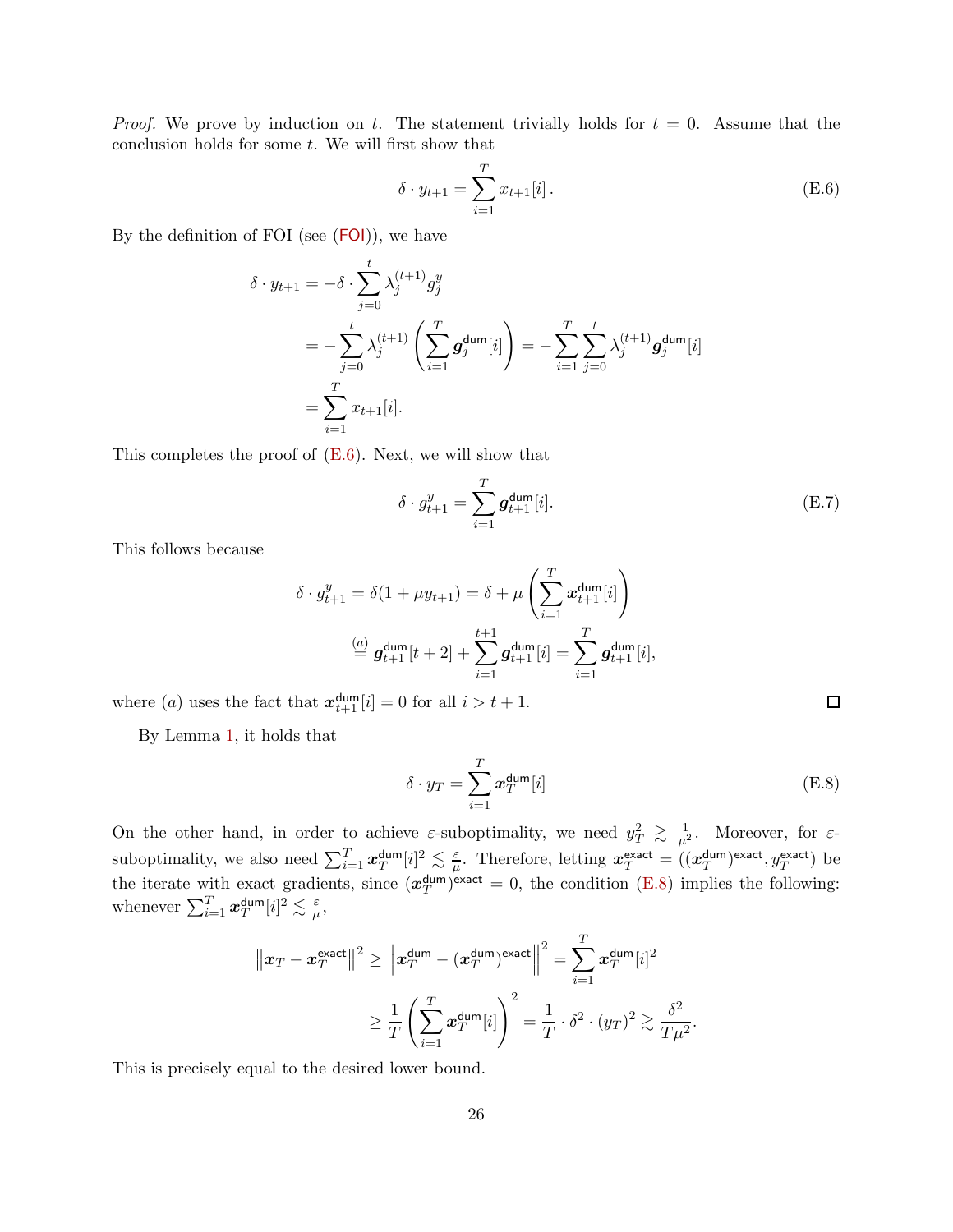Actual proof for the stochastic noise case. Now coming back to the stochastic inexact gradient [\(E.4\)](#page-24-5), one can prove the following analog of Lemma [1:](#page-24-4)

<span id="page-26-2"></span>
$$
\delta \cdot |y_t| \le \sum_{i=1}^T |\boldsymbol{x}_t^{\text{dum}}[i]| \quad \text{and} \quad \delta \cdot |g_t^y| \le \sum_{i=1}^T |\boldsymbol{g}_t^{\text{dum}}[i]| \,, \quad \text{for each } t = 0, 1, 2, \dots, T. \tag{E.9}
$$

Here we note that the construction ensures that  $|x_T^{\text{dum}}|$  $T<sup>dum</sup>[i]|$ 's are deterministic quantities (because regardless of whether  $r_t = \pm 1$  the absolute value is the same), and that is why we do not write the expectation operators next to them.

The above result holds for the following reason, when  $r_t = +1$  for all t, the stochastic inexact gradient reduces to the non-stochastic inexact gradient, in which case the equality holds in [\(E.9\)](#page-26-2) without absolute values. With  $r_t = \pm 1$ , one can no longer argue this. On the other hand, one can apply triangle inequalities to obtain [\(E.9\)](#page-26-2).

Again, in order to achieve  $\varepsilon$ -suboptimality, we need  $y_T^2 \gtrsim \frac{1}{\mu^2}$  and  $\sum_{i=1}^T \boldsymbol{x}_T^{\text{dum}}$  $_{T}^{\mathsf{dum}}[i]^{2}\lesssim\frac{\varepsilon}{\mu}$  $\frac{\varepsilon}{\mu}$ . Therefore, whenever  $\sum_{i=1}^T \bm{x}_T^{\mathsf{dum}}$  $_{T}^{\sf dum}[i]^{2} \lesssim \frac{\varepsilon}{\mu}$  $\frac{\varepsilon}{\mu}$ , we have

$$
\mathbb{E} \left\| \boldsymbol{x}_T - \mathbb{E}[\boldsymbol{x}_T] \right\|^2 \geq \sum_{i=1}^T |\boldsymbol{x}_T^{\text{dum}}[i]|^2 \geq \frac{1}{T} \left( \sum_{i=1}^T |\boldsymbol{x}_T^{\text{dum}}[i]| \right)^2 \geq \frac{1}{T} \cdot \delta^2 \cdot |y_T|^2 \gtrsim \frac{\delta^2}{T\mu^2}.
$$

<span id="page-26-0"></span>This completes the proof.

#### E.4 Non-stochastic inexact gradient model

<span id="page-26-1"></span>**Theorem 11. (Lower Bound)** Let  $\varepsilon > 0$  be a small constant, and T be a given number of iterations. There exists a  $O(1)$ -smooth  $\mu$ -strongly convex function  $f : \mathbb{R}^2 \to \mathbb{R}$  with a non-stochastic inexact gradient model such that for any FOI algorithm A that starts at  $x_0 = 0$  has the  $(\varepsilon, \delta)$ deviation lower bounded by  $\Omega(\frac{\delta^2}{\mu^2} \wedge \frac{\varepsilon}{\mu})$  $\frac{\varepsilon}{\mu}).$ 

*Proof.* For simplicity, we assume throughout the proof that  $D = 1$  and for  $x = (x, y)$  where  $x, y \in \mathbb{R}$ , consider the cost

$$
f(x,y) := y + \frac{\mu}{2}y^2 + \frac{\mu}{2}x^2
$$

We consider the initialization  $x_0 = (0, 0)$ . Next, consider the following non-stochastic inexact oracle

$$
g(\boldsymbol{x}_t) = \nabla f(\boldsymbol{x}_t) + \delta \boldsymbol{e}_1 \tag{E.10}
$$

where  $e_1$  is the first coordinate vector. Then from this construction, one can verify similarly to [Lemma 1](#page-24-4) that

$$
g(\boldsymbol{x}_t)[1] = \delta \cdot g(\boldsymbol{x}_t)[2]
$$
 and  $x_t = \delta \cdot y_t$ 

for  $t = 0, 1, ..., T$ .

Now from the *ε*-suboptimality, it must be that  $y_T^2 \gtrsim \frac{1}{\mu^2}$  and  $x_T^2 \lesssim \frac{\varepsilon}{\mu}$  $\frac{\varepsilon}{\mu}$ . Hence, whenever  $x_T^2 \lesssim \frac{\varepsilon}{\mu}$  $\overline{\mu}$ holds, we have the following deviation bound since  $x_T^{\text{exact}} = 0$ :

$$
\|\boldsymbol{x}_T - \boldsymbol{x}_T^{\text{exact}}\|^2 \geq |x_T - x_T^{\text{exact}}|^2 = \delta^2 \cdot y_t^2 \gtrsim \frac{\delta^2}{\mu^2}.
$$

This completes the proof.

 $\Box$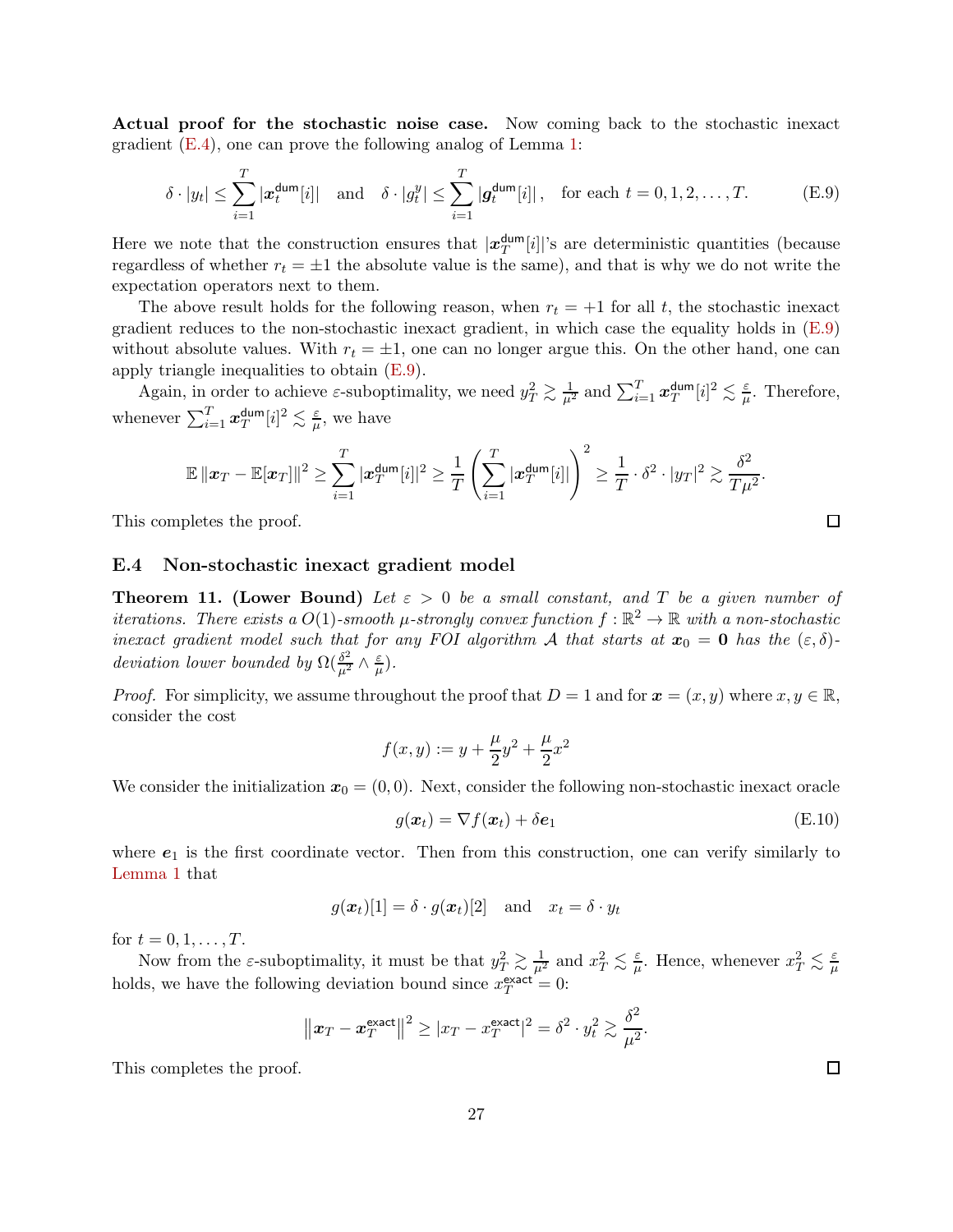### <span id="page-27-0"></span>E.5 Inexact initialization model (strongly convex costs)

<span id="page-27-2"></span>**Theorem 12. (Lower Bound)** Let  $\varepsilon > 0$  be a small constant, and T be a given number of iterations. There exists a  $O(1)$ -smooth  $\mu$ -strongly convex function  $f : \mathbb{R}^{\Omega(T)} \to \mathbb{R}$  such that for any FOI algorithm A the  $(\varepsilon, \delta)$ -deviation lower bounded by  $\Omega(\exp(-\Omega(T))\delta^2 \wedge \frac{\varepsilon}{\mu})$  $\frac{\varepsilon}{\mu}$ ) w.r.t. the reference point  $x_0^{\text{ref}} = 0$ .

Proof. We use the construction in [\[Nesterov](#page-13-4), [2018](#page-13-4), Theorem 2.1.13]. In particular, for simplicity, we consider the construction for the infinite dimensional Hilbert space  $\ell_2$  as it simplifies the proof; in fact, a similar argument works for  $\mathbb{R}^{\Omega(T)}$ . Let us recall the construction (we follow the presentation in [\[Bubeck](#page-12-11), [2014](#page-12-11), Theorem 3.15]). Let  $A: \ell_2 \to \ell_2$  be the linear operator that corresponds to the infinite tri-diagonal matrix with 2 on the diagonal and −1 on the upper and lower diagonals. For some constant  $\kappa \geq 1$ , consider the following  $\mu$ -strongly convex cost:

$$
f^{\text{Nes}}(x) = \frac{\mu(\kappa - 1)}{8} \left( \langle Ax, x \rangle - 2 \langle e_1, x \rangle \right) + \frac{\mu}{2} ||x||^2 \quad \text{and} \quad q := \frac{\sqrt{\kappa} - 1}{\sqrt{\kappa} + 1}.
$$

For the zero initialization  $x_0 = (0, 0, ...) \in \ell_2$ , the cost satisfies the following properties (see the proof of [\[Nesterov](#page-13-4), [2018](#page-13-4), Theorem 2.1.13]):

- Output of any FOI satisfies  $x_t[i] = 0, \forall i \geq t$ .
- $x^*[i] = q^i$ .
- $||x_0 x^*||^2 = \sum_{i=1}^{\infty} (x^*[i])^2 = \sum_{i=1}^{\infty} q^{2i} = \frac{q^2}{1-q^2}$  $\frac{q}{1-q^2}$ .
- $||x_t x^*||^2 \ge \sum_{i=k+1}^{\infty} q^{2i} = \frac{q^{2(t+1)}}{1-q^2}$  $\frac{2(t+1)}{1-q^2} = q^{2t} \|x_0 - x^*\|^2.$

Now we consider the following cost function: for  $\mathbf{x} = (x, y) \in \ell_2 \times \ell_2$ 

$$
f(\mathbf{x}) = f^{\text{Nes}}(x) + f^{\text{Nes}}(y)\,,
$$

and we consider the two initializations:

$$
\mathbf{x}_0^{\text{ref}} = ((0, 0, 0, \dots), (q, q^2, q^3, \dots))
$$

$$
\mathbf{x}_0 = ((0, 0, 0, \dots), (q, q^2, q^3, \dots, q^L, 0, 0, \dots))
$$

for  $L = \Omega(\log(1/\delta))$  is chosen such that  $q^{L+1}/(1-q) \leq \delta$ . Then, it follow that  $||x_0 - x_0^{\text{ref}}||$  $\binom{ref}{0}$  =  $\frac{q^{L+1}}{1-q} \leq \delta$ . On the other hand, it follows from the above property that

$$
\left\|\boldsymbol{x}_t-\boldsymbol{x}_t^{\text{ref}}\right\|^2 \geq q^t \frac{q^{2L+1}}{1-q^2} \approx q^t \cdot \delta^2.
$$

 $\Box$ 

Hence, as long as  $\left\|\bm{x}_t-\bm{x}^*\right\|^2$  ,  $\left\|\bm{x}^{\mathsf{ref}}_t-\bm{x}^*\right\|^2 \lesssim \frac{\varepsilon}{\mu}$  $\frac{\varepsilon}{\mu}$ , the deviation lower bound follows.

### <span id="page-27-1"></span>F Proof of lower bounds (nonsmooth costs)

In this section, we present the proofs of lower bounds for nonsmooth costs. The proof will be based on more complicated constructions than those for the case of smooth costs, so before we dive into the proofs, we first present some intuition behind the constructions.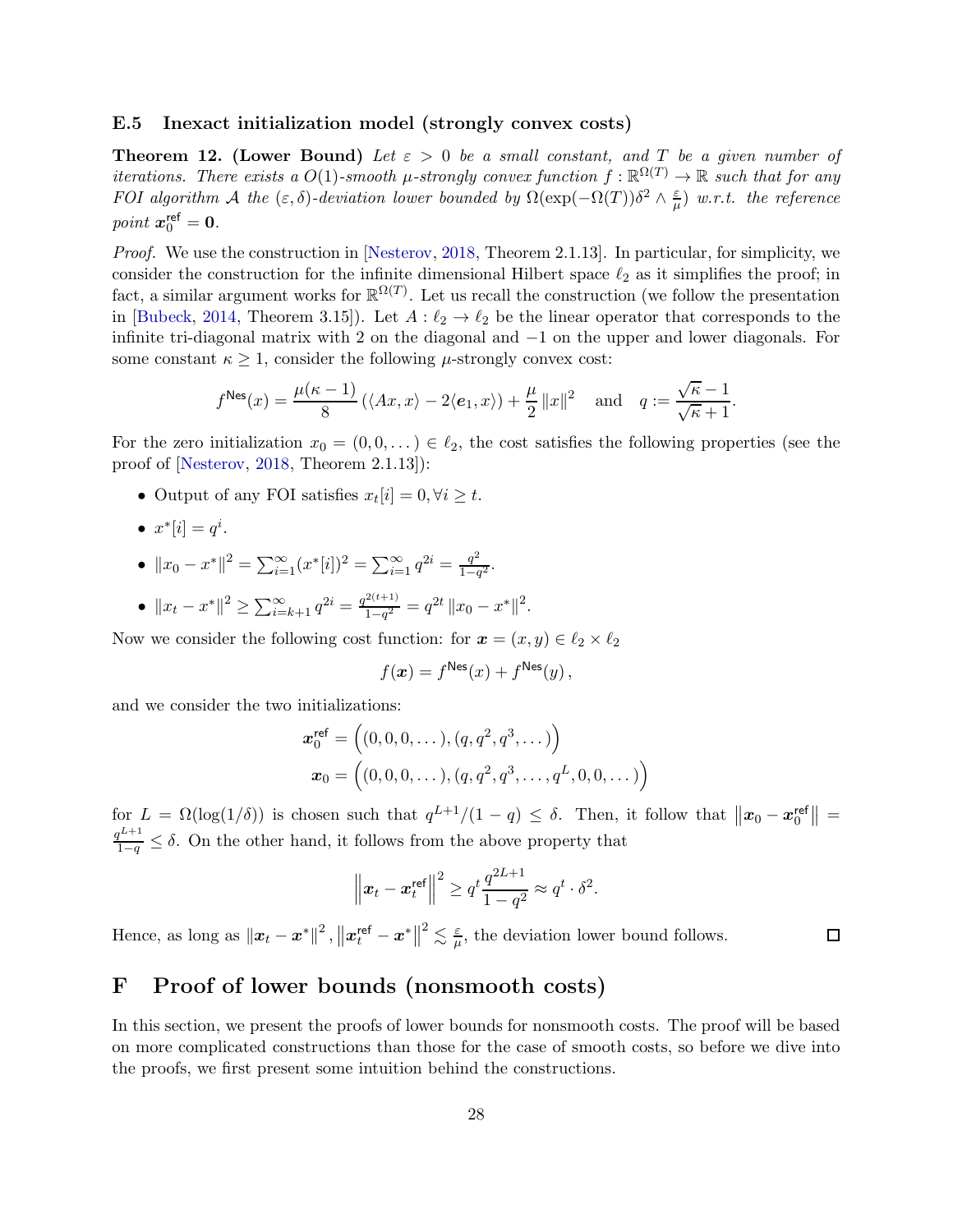### <span id="page-28-0"></span>F.1 Warm-up: lower bound against GD

In this section, as a warm-up, we will prove a (weaker) lower bound for a simplified setting. In particular, we prove the lower bound against gradient descent (GD) instead of general FOI. Formally, in the definition of [FOI](#page-5-1) (FOI), we restrict that  $\lambda_i^{(t)} \equiv \lambda_i$  (i.e., the coefficient is a positive number does not depend on the iterations t). In other words, for  $\lambda_i$ ,  $i = 0, 1, \ldots, T - 1$ ,

<span id="page-28-1"></span>
$$
\boldsymbol{x}_t = \boldsymbol{x}_0 - \sum_{i=0}^{t-1} \lambda_i g(\boldsymbol{x}_i) \quad \text{for each } t = 1, 2, \dots, T.
$$
 (F.1)

Note that this is precisely GD with step sizes  $\lambda_t$ 's.

Now for the lower bound construction, for  $\mathbf{x} = (\mathbf{y}, v, w) \in \mathbb{R}^T \times \mathbb{R} \times \mathbb{R}$ , consider the cost

$$
f(\mathbf{y}, v, w) = \underbrace{\max\{0, \max_{i=1,\dots,T} \mathbf{y}[i]\}}_{=:G(\mathbf{y})} + \underbrace{2\varepsilon \cdot \max\{0, v+1, w+1\}}_{=: \ell(v,w)}.
$$

Since the above cost function is nonsmooth, we specify the subgradient oracle as follows: for both max terms above, we consider the subgradient oracle that outputs the subgradient corresponding to the first argument that achieves the maximum. Also, we consider the zero initialization, i.e.,  $(\mathbf{y}_0, v_0, w_0) = (0, 0, 0).$ 

We will use the following notation for the iterates:

$$
\boldsymbol{x}_t := (\boldsymbol{y}_t, v_t, w_t) \in \mathbb{R}^T \times \mathbb{R} \times \mathbb{R}.
$$

Consider the two different scenarios:

First, consider the case where there is no noise in the gradients, i.e.,  $q(x_t) = \nabla f(x_t)$  for all t. Then, since  $y_0 = 0$ , it follows that  $\nabla G(y_t) = 0$  for all t. Hence the algorithm will only update the coordinates  $(v_t, w_t)$ . Since  $\ell(v_0, w_0) = 2\varepsilon$ , and in order to achieve  $\ell(v_T, w_T) - \ell(v_0, w_0) \le \varepsilon$ , it must be that  $v_T, w_T \leq -1/2$ . On the other hand, we have

$$
\frac{\partial}{\partial v}\ell(v,w), \quad \frac{\partial}{\partial w}\ell(v,w) = 0 \quad \text{or} \quad 2\varepsilon \quad \text{for any} \quad v, w \in \mathbb{R}.
$$

Hence, in order to achieve  $v_T, w_T \leq -1/2$ , it must be that  $\sum_{t=0}^{T-1} \lambda_t \geq \Omega(1/\varepsilon)$ . In fact, based on the definition of  $\ell(v, w)$ , one can also conclude that the sum of coefficients for after the first iteration also has to be large:

<span id="page-28-3"></span><span id="page-28-2"></span>
$$
\sum_{t=1}^{T-1} \lambda_t \ge \Omega(1/\varepsilon). \tag{F.2}
$$

This is an analogous to the condition ([large coefficient](#page-23-3)) from [Appendix D.](#page-22-0)

 $\blacksquare$  Now let us consider the case where the gradient error during the t-th iteration is non-stochastic and equal to  $-\delta e_t$ , where  $e_t$  denotes the t-th coordinate vector. Then, during the  $(t + 1)$ -th iteration, due to this error we have  $\nabla G(\mathbf{y}_t) = e_t$ . Hence, based on [\(F.1\)](#page-28-1), and assuming that  $\delta \ll \lambda_t$  for all t, the following estimate on the deviation holds.

$$
\|\mathbf{y}_T - \mathbf{y}_0\|^2 = \left\|\sum_{t=1}^{T-1} (\lambda_t - \lambda_{t-1}\delta)\mathbf{e}_t + \lambda_{T-1}\delta\mathbf{e}_T\right\|^2 = \sum_{t=1}^{T-1} (\lambda_t - \lambda_{t-1}\delta)^2 \approx \sum_{t=1}^{T-1} \lambda_t^2.
$$
 (F.3)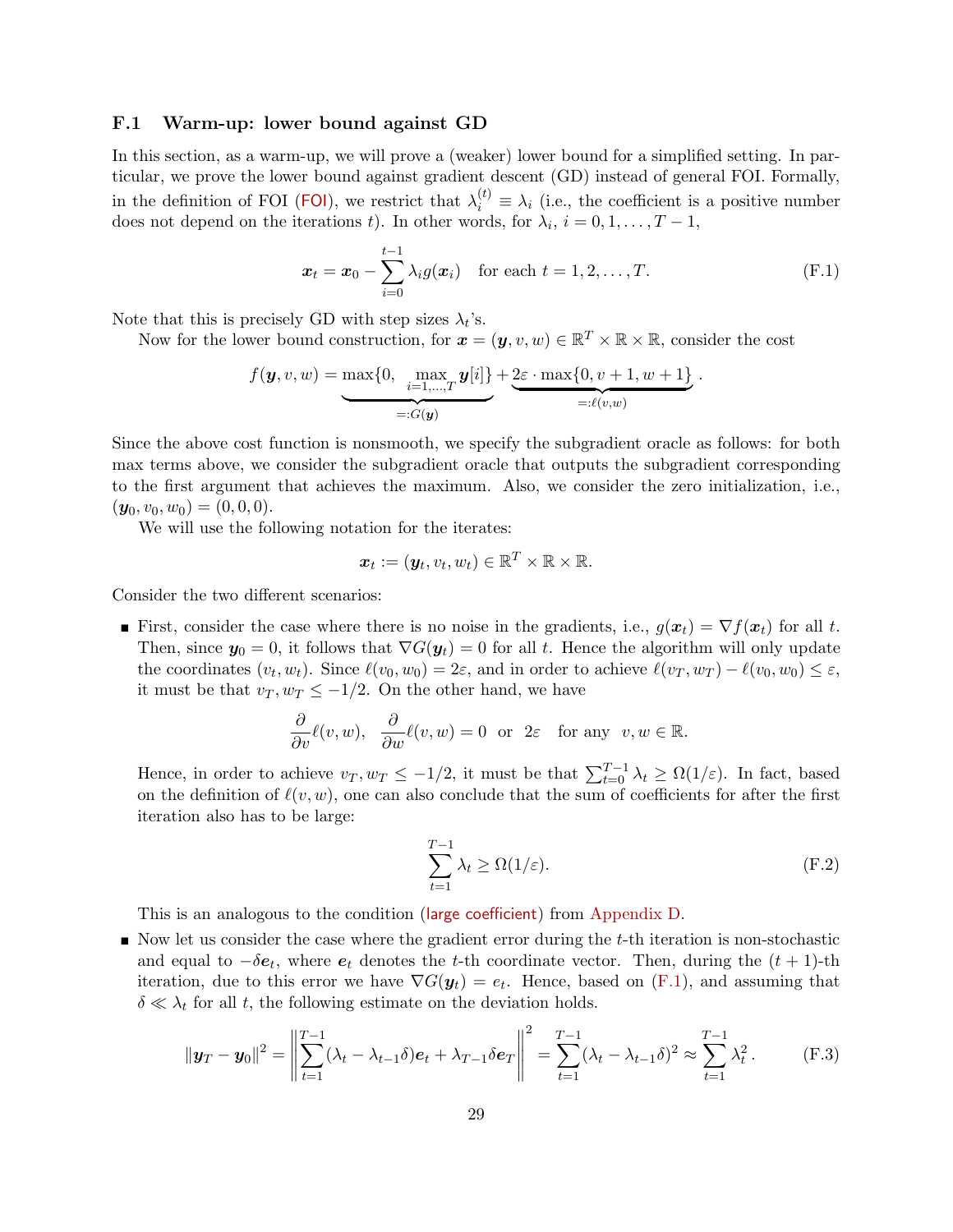Thus far, we have obtained  $(F.2)$  and  $(F.3)$  from the two different scenarios: (i) one without gradient noises and (ii) the other with gradient noises. The condition  $(F.2)$  roughly shows that in order to achieve  $\varepsilon$ -suboptimality, the algorithm has to move the iterate far enough and the equation [\(F.3\)](#page-28-3) characterizes the deviation in terms of the step sizes of GD. Hence, combining the two cases, one obtain the following deviation bound:

$$
\|\boldsymbol{x}_T - \boldsymbol{x}_0\|^2 \approx \sum_{t=1}^{T-1} (\lambda_t^{(T)})^2 \ge \frac{1}{T-1} \cdot \left(\sum_{t=1}^{T-1} \lambda_t^{(T)}\right)^2 \gtrsim \frac{1}{T\epsilon^2},
$$

where the last inequality is due to the Cauchy-Schwartz inequality. This is precisely the desired deviation lower bound.

The above argument, unfortunately, does not work for the lower bound against the entire class of FOI. For the case of FOI lower bound, there are some other technical challenges arising from the fact that  $\lambda_i^{(t)}$  $i<sup>(t)</sup>$  depends on t, and one needs a more elaborate lower bound construction, as we explain in the following subsections.

#### <span id="page-29-0"></span>F.2 Stochastic inexact gradient model

<span id="page-29-1"></span>**Theorem 13. (Lower Bound)** Let  $\varepsilon > 0$  and T be a given number of iterations. There exists a  $O(1)$ -Lipschitz (nonsmooth) convex function  $f : \mathbb{R}^{O(T)} \to \mathbb{R}$  with a stochastic inexact gradient model such that any FOI algorithm A that starts at  $x_0 = 0$  has its  $(\varepsilon, \delta)$ -deviation lower bounded by  $\Omega(\frac{1}{T\varepsilon^2})$ .

*Proof.* For  $\mathbf{x} = (\mathbf{x}^{\text{err}}, \mathbf{y}, \mathbf{z}, \widetilde{\mathbf{y}}, \widetilde{\mathbf{z}}, v, w)$  where  $\mathbf{x}^{\text{err}}, \mathbf{y}, \mathbf{z}, \widetilde{\mathbf{y}}, \widetilde{\mathbf{z}} \in \mathbb{R}^T$  and  $v, w \in \mathbb{R}$ , consider the cost

<span id="page-29-2"></span>
$$
f(\boldsymbol{x}^{\text{err}}, \boldsymbol{y}, \boldsymbol{z}, \widetilde{\boldsymbol{y}}, \widetilde{\boldsymbol{z}}, w) = \mathcal{G}(\boldsymbol{x}^{\text{err}}, \boldsymbol{y}, \boldsymbol{z}, \widetilde{\boldsymbol{y}}, \widetilde{\boldsymbol{z}}) + \underbrace{2\varepsilon \cdot \max\{0, v + 1, w + 1\}}_{=: \ell(v, w)},
$$
(F.4)

where  $G: (\mathbf{x}^{\text{err}}, \mathbf{y}, \mathbf{z}, \widetilde{\mathbf{y}}, \widetilde{\mathbf{z}}) \in (\mathbb{R}^T)^5 \to \mathbb{R}$  is defined is [\(C.2\)](#page-21-2). Then, f is clearly convex (since it's a  $\text{maximum of convex functions}$  and  $O(1)$ -Lipschitz since h is  $O(1)$ -Lipschitz: for any  $\mathbf{x}^{\text{err}}, \mathbf{y}, \mathbf{z}, \widetilde{\mathbf{y}}, \widetilde{\mathbf{z}} \in \mathbb{R}^T$  $\mathbb{R}^T$ 

$$
\|\nabla \mathcal{G}(\mathbf{\boldsymbol{x}^{err},\boldsymbol{y},\boldsymbol{z},\widetilde{\boldsymbol{y}},\widetilde{\boldsymbol{z}}})\|^2 \leq \frac{1}{2} + \frac{1}{2} + \sum_{j=1}^T (\frac{1}{2^{j-1}})^2 \leq 1 + \sum_{j=1}^\infty \frac{1}{4^{j-1}} \leq 1 + 4/3 \,,
$$

which shows that G is  $O(1)$ -Lipschitz. Since the above cost function is nonsmooth, we specify the subgradient oracle as follows: For both max terms in  $(F.4)$ , we consider the subgradient oracle that outputs the subgradient of the first argument that achieves the maximum. For intuition, we describe the role of each coordinate:

- 1. The first T coordinates,  $x^{err} \in \mathbb{R}^T$ , correspond to the part where the errors due to inexact oracle are added.
- 2. The next 2T coordinates,  $y, z, \tilde{y}, \tilde{z} \in \mathbb{R}^T$  will contribute to large deviation under inexact gradient.
- 3. The last 2 coordinates,  $v, w \in \mathbb{R}$ , govern the suboptimality of the overall cost.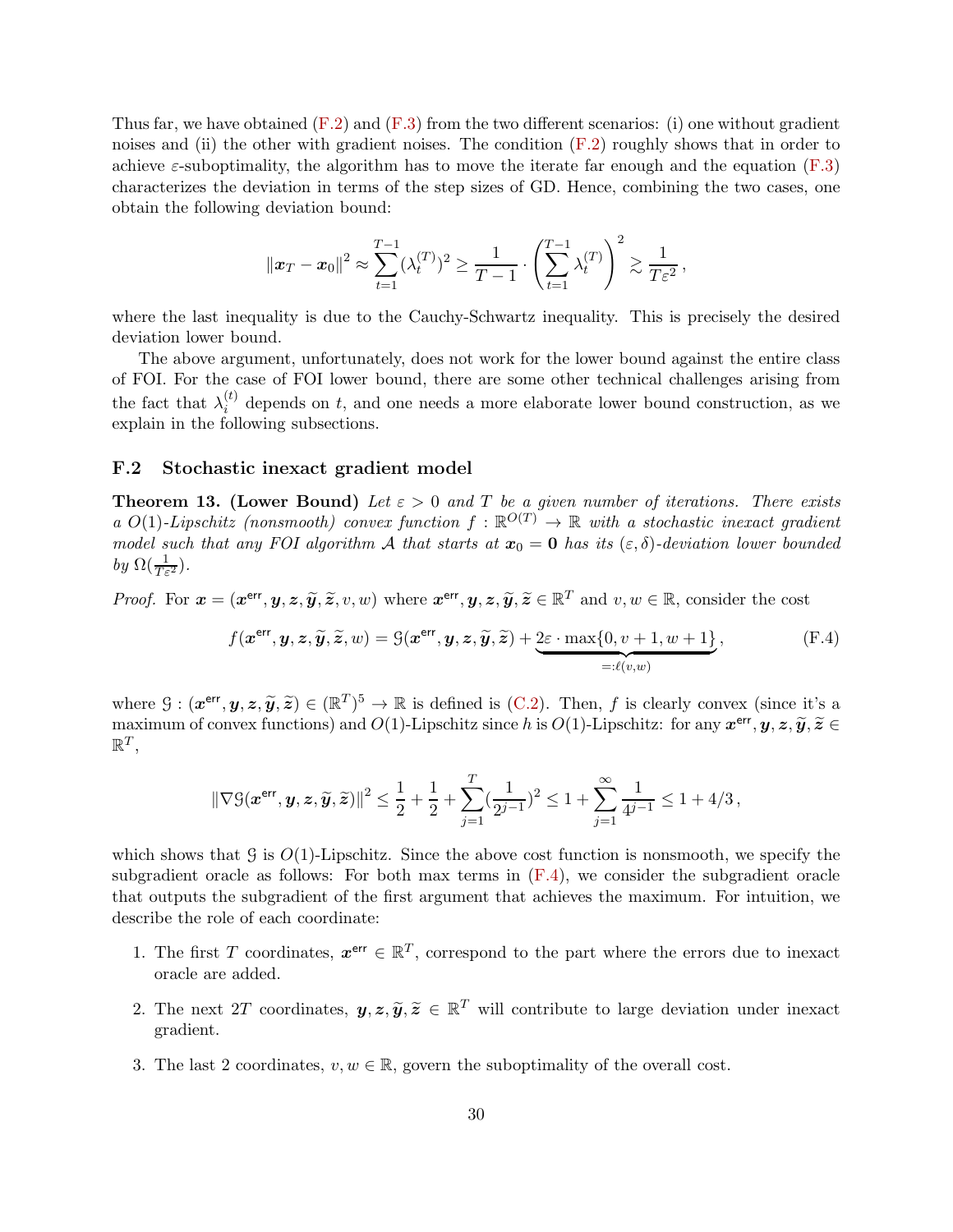Now consider the zero initialization  $x_0 = (0, 0, 0, \ldots, 0)$  and the following inexact gradient error: for  $t = 0, 1, 2, \ldots, T - 1$ :

<span id="page-30-2"></span><span id="page-30-0"></span>
$$
g(\boldsymbol{x}_t) = \nabla f(\boldsymbol{x}_t) + \delta r_t \cdot \boldsymbol{e}_{1+t} \quad \text{for } r_t \stackrel{iid}{\sim} \text{Unif}\{\pm 1\}. \tag{F.5}
$$

Then the key feature of the above construction is the following statement.

<span id="page-30-1"></span>**Lemma 2.** For each  $t = 1, 2, ..., T$ , either one of the following holds:

$$
\begin{cases}\n\frac{\partial}{\partial y[t]}\mathcal{G}(\mathbf{x}_{t}^{\text{err}}, \mathbf{y}_{t}, \mathbf{z}_{t}, \widetilde{\mathbf{y}}_{t}, \widetilde{\mathbf{z}}_{t}) = 1/\sqrt{2} \quad \text{and} \quad \frac{\partial}{\partial z[t]}\mathcal{G}(\mathbf{x}_{t}^{\text{err}}, \mathbf{y}_{t}, \mathbf{z}_{t}, \widetilde{\mathbf{y}}_{t}, \widetilde{\mathbf{z}}_{t}) = 0 \\
\frac{\partial}{\partial y[t]}\mathcal{G}(\mathbf{x}_{t}^{\text{err}}, \mathbf{y}_{t}, \mathbf{z}_{t}, \widetilde{\mathbf{y}}_{t}, \widetilde{\mathbf{z}}_{t}) = 0 \quad \text{and} \quad \frac{\partial}{\partial z[t]}\mathcal{G}(\mathbf{x}_{t}^{\text{err}}, \mathbf{y}_{t}, \mathbf{z}_{t}, \widetilde{\mathbf{y}}_{t}, \widetilde{\mathbf{z}}_{t}) = 1/\sqrt{2}.\n\end{cases} (F.6)
$$

*Proof.* Since  $g(x_0) = \nabla f(x_0) + \delta r_0 \cdot \mathbf{e}_1$  and  $\lambda_0^{(1)}$  $\mathbf{u}_{0}^{(1)} \neq 0$ , it follows that  $\mathbf{x}_{1}^{\text{err}}$  $_1^{\text{err}}[1] \neq 0$ . Then from the expression [\(C.2\)](#page-21-2), for  $x_1$ , the maximum of (C.2) is achieved by  $i = 1$ . Hence, we have [\(F.6\)](#page-30-0) for  $t=1$ .

Next, in order to show [\(F.6\)](#page-30-0) for  $t = 2$ , let us assume for a moment that the maximum is achieved by  $\chi(\mathbf{y}_1[1], \widetilde{\mathbf{y}}_1[1]) + \mathbf{x}_1^{\text{err}}$  $_1^{\text{err}}[1]$ . Then regardless of what stepsize  $\lambda_0^{(1)}$  $\int_0^{1}$  is chosen, we have  $\chi(\mathbf{y}_1[1], \widetilde{\mathbf{y}}_1[1]) = 0$ . This implies that for  $\mathbf{x}_2$ , the maximum of  $(C.2)$  is achieved by  $i = 2$  (because  $\widetilde{x_!}$ <sup>err</sup>  $\binom{err}{!2} \neq 0$  due to the inexact gradient error). Hence, again [\(F.6\)](#page-30-0) holds for  $t = 2$ . The same conclusion follow when the maximum is achieved by  $\chi(z_1[1], \tilde{z}_1[1]) - x_1^{\text{err}}$  $\frac{\text{err}}{1}[1].$ 

The conclusion similarly holds for general t. At iteration t, since  $\chi(\mathbf{y}_t[1], \widetilde{\mathbf{y}}_t[1]) = 0$  and  $[1] \approx [1]$  $\chi(z_t[1], \tilde{z}_t[1]) = 0$  regardless of the step sizes of FOI, it holds that for  $x_t$ , the maximum of [\(C.2\)](#page-21-2) is achieved by  $i = t$  Hence,  $(F.6)$  holds for all  $t = 1, 2, \ldots, T$ .  $\Box$ 

Warm-up: proof for a special case. As a warm-up, we first consider the special case where in the definition of [FOI](#page-5-1) (see (FOI)), all the coefficients  $\lambda_i^{(t)}$  $i^{(i)}$  are positive, i.e.,

$$
\boldsymbol{x}_t = \boldsymbol{x}_0 - \sum_{i=0}^{t-1} \lambda_i^{(t)} g(\boldsymbol{x}_i) \quad \text{for some } \lambda_i^{(t)} > 0, \ i = 0, \dots, t-1,
$$
 (F.7)

First, from the construction [\(F.4\)](#page-29-2), we have

$$
\frac{\partial}{\partial v}\ell(v_t, w_t), \quad \frac{\partial}{\partial w}\ell(v_t, w_t) = 2\varepsilon \quad \text{or} \quad 0, \quad \text{for all } t \ge 0.
$$
 (F.8)

On the other hand we have the following: for  $\varepsilon$ -accuracy, it must be that it must be that  $v_T$ ,  $w_T \leq$  $-1/2$ . Since  $(v_0, w_0) = (0, 0)$ , this implies that the sum of coefficients  $\lambda_t^{(T)}$  $t^{(1)}$  for  $t = 1, ..., T - 1$  has to be greater than  $\Omega(1/\varepsilon)$ , more precisely, it must be that

$$
\sum_{t=1}^{T-1} \lambda_t^{(T)} \ge \frac{1}{4\varepsilon}.
$$

Otherwise, either  $|v_T - v_0|$  or  $|w_T - w_0|$  is less than  $2\varepsilon \cdot \frac{1}{4\varepsilon} = 1/2$ , which implies that  $\varepsilon$ -suboptimality cannot be achieved.

We now lower bound  $\mathbb{E} \|x_T - \mathbb{E}[\boldsymbol{x}_T]\|^2$  based on this fact. From Lemma [2,](#page-30-1) we conclude that for all  $t = 1, 2, \ldots, T-1$ ,

$$
\mathbf{y}_T[t] = \begin{cases} \lambda_t^{(T)}, & \text{with probability } 1/2, \\ 0, & \text{with probability } 1/2. \end{cases}
$$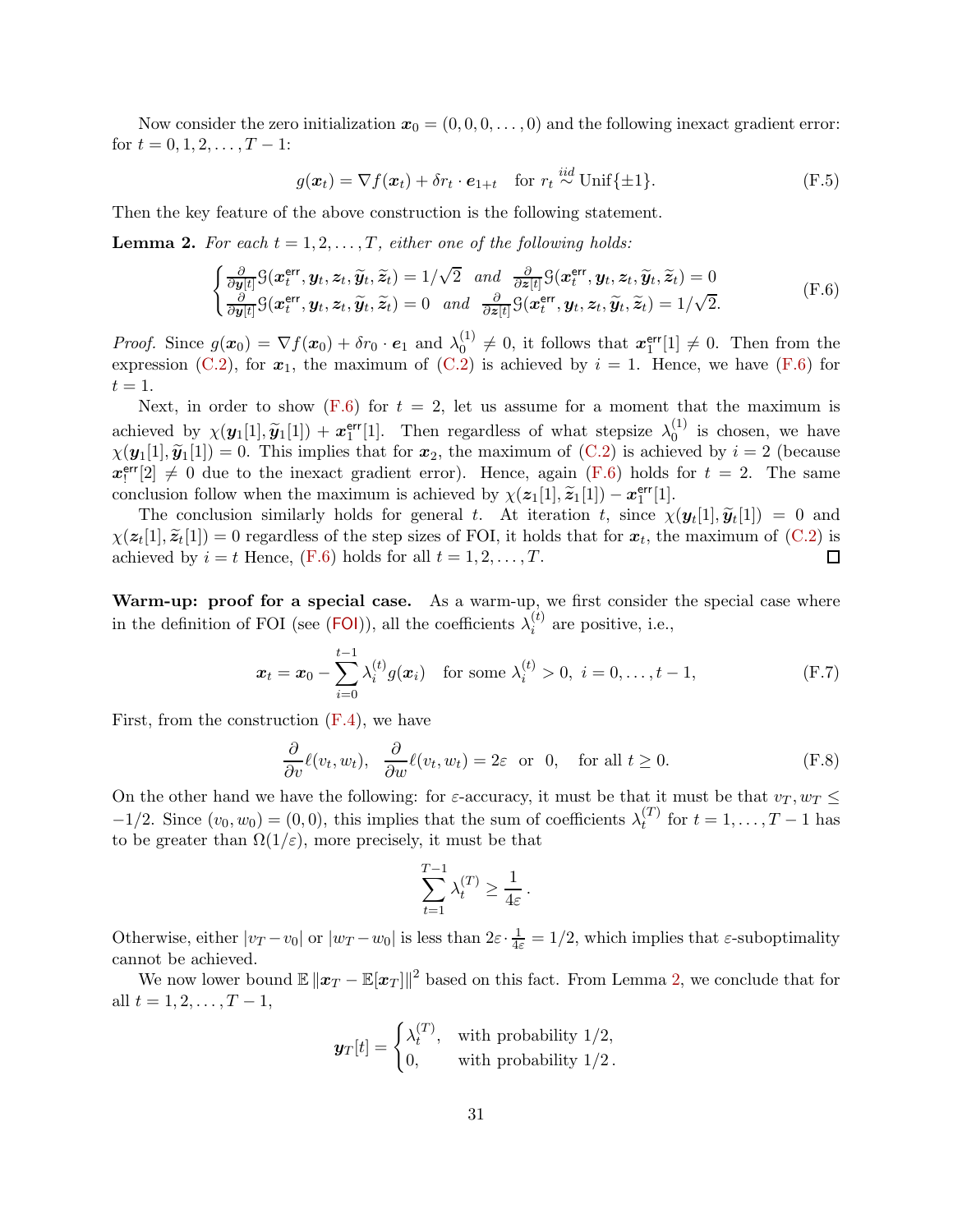Hence, we have

$$
\mathbb{E} \| \mathbf{y}_T - \mathbb{E}[\mathbf{y}_T] \|^2 \geq \sum_{t=1}^{T-1} \mathbb{E} (\mathbf{y}_T[t] - \mathbb{E} \mathbf{y}_T[t])^2 = \sum_{t=1}^{T-1} \mathbb{E} \left( \mathbf{y}_T[t] - \frac{1}{2} \lambda_t^{(T)} \right)^2 = \sum_{t=1}^{T-1} \frac{1}{4} (\lambda_t^{(T)})^2.
$$

Therefore, we get the desired deviation bound as follows:

$$
\mathbb{E} \left\| \boldsymbol{x}_T - \mathbb{E}[\boldsymbol{x}_T] \right\|^2 \geq \mathbb{E} \left\| \boldsymbol{y}_T - \mathbb{E}[\boldsymbol{y}_T] \right\|^2 = \frac{1}{4} \sum_{t=1}^{T-1} (\lambda_t^{(T)})^2
$$

$$
\geq \frac{1}{4} \cdot \frac{1}{T-1} \cdot \left( \sum_{t=1}^{T-1} \lambda_t^{(T)} \right)^2 \gtrsim \frac{1}{T \varepsilon^2}.
$$

Here the second to last inequality follows from Cauchy-Schwarz inequality.

The proof for the general case. Now we consider the case of general FOI where the coefficients  $\lambda_i^{(t)}$  $i<sup>(t)</sup>$  are not necessarily positive. Consider the following subset:

$$
S := \left\{ t \in \{1, 2, \dots, T\} \ : \ \frac{\partial \ell}{\partial v}(v_t, w_t) = 0 \quad \text{and} \quad \frac{\partial \ell}{\partial w}(v_t, w_t) = 1 \right\}.
$$
 (F.9)

Also, throughout the proof we use the notation:

$$
\frac{\partial \ell}{\partial v}(v_t, w_t) = g_t^v, \quad \frac{\partial \ell}{\partial w}(v_t, w_t) = g_t^w, \quad \nabla_{\boldsymbol{y}} \mathcal{G}(\boldsymbol{x}_t^{\text{err}}, \boldsymbol{y}_t, \boldsymbol{z}_t) = \boldsymbol{g}_t^{\boldsymbol{y}} = (\boldsymbol{g}_t^{\boldsymbol{y}}[1], \boldsymbol{g}_t^{\boldsymbol{y}}[2], \dots, \boldsymbol{g}_t^{\boldsymbol{y}}[T])
$$
\n
$$
\text{and} \quad \nabla_{\boldsymbol{z}} \mathcal{G}(\boldsymbol{x}_t^{\text{err}}, \boldsymbol{y}_t, \boldsymbol{z}_t) = \boldsymbol{g}_t^{\boldsymbol{z}} = (\boldsymbol{g}_t^{\boldsymbol{z}}[1], \boldsymbol{g}_t^{\boldsymbol{z}}[2], \dots, \boldsymbol{g}_t^{\boldsymbol{z}}[T]).
$$

Then from [Lemma 2,](#page-30-1) it clearly holds that for each  $t \in S$ ,

$$
\frac{1}{2\varepsilon} \cdot g_t^w = 1 = \mathbf{g}_t^{\mathbf{y}}[t] + \mathbf{g}_t^{\mathbf{z}}[t] \quad \text{for all } t \ge 1.
$$

Hence, it follows that

<span id="page-31-0"></span>
$$
\frac{1}{2\varepsilon}\cdot w_T=\sum_{i\in S}\boldsymbol{y}_T[i]+\boldsymbol{z}_T[i].
$$

Now from the fact that  $x_T$  achieves  $\varepsilon$ -suboptimality, it must be that  $w_T \leq -\frac{1}{2}$ . On the other hand, from our construction  $(F.4)$  together with the symmetry, we have

$$
\mathbf{y}_T = \begin{cases} \mathbf{y}_T[i] + \mathbf{z}_T[i] & \text{with probability } 1/2, \\ 0 & \text{with probability } 1/2. \end{cases}
$$

Thus, we have

$$
\mathbb{E} \left\| \boldsymbol{y}_T - \mathbb{E}[\boldsymbol{y}_T] \right\|^2 \geq \frac{1}{4} \sum_{i \in S} (\boldsymbol{y}_T[i] + \boldsymbol{z}_T[i])^2,
$$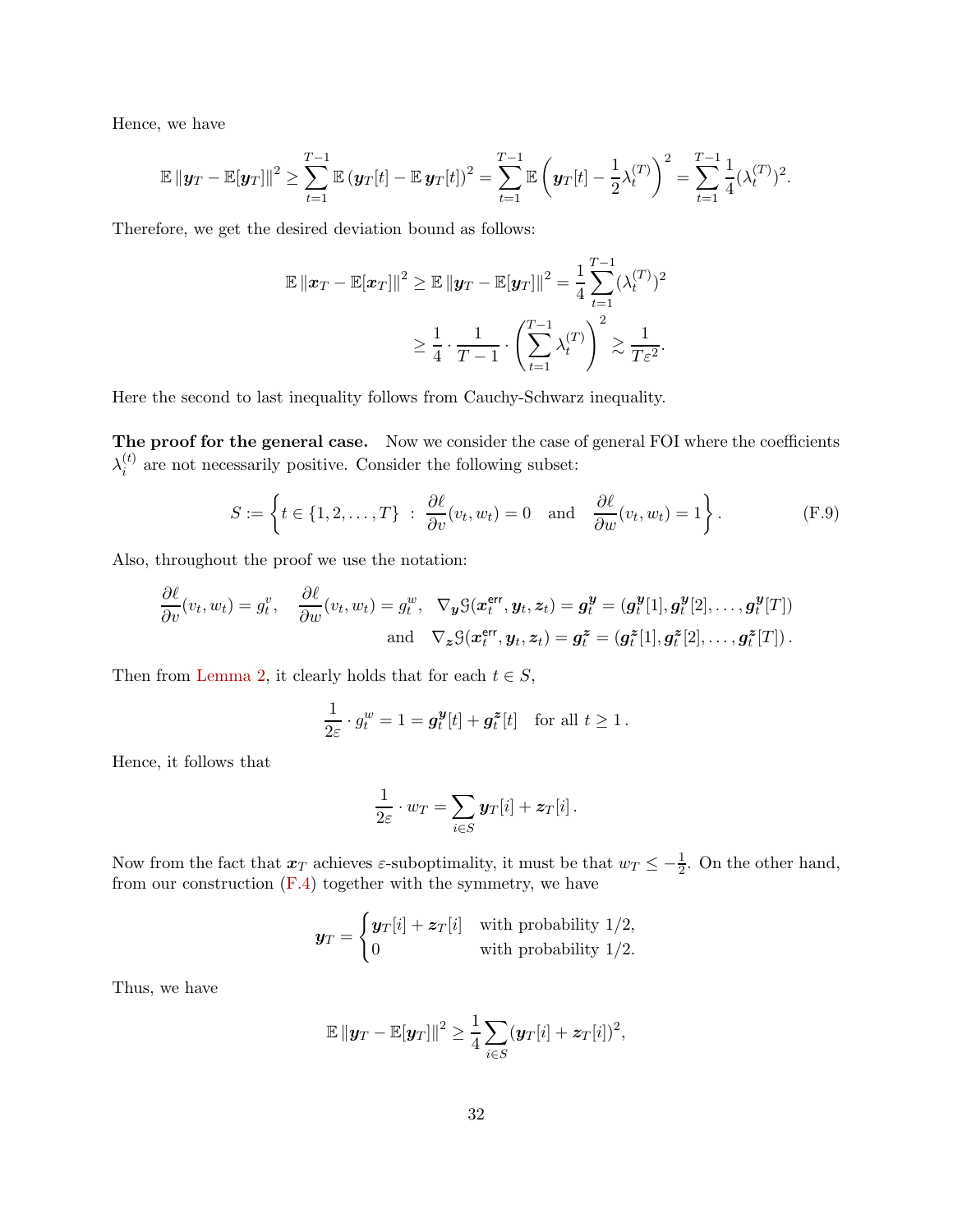from which we can conclude:

$$
\mathbb{E} \|\boldsymbol{x}_T - \mathbb{E}[\boldsymbol{x}_T]\|^2 \ge \mathbb{E} \|\boldsymbol{y}_T - \mathbb{E}[\boldsymbol{y}_T]\|^2 = \frac{1}{4} \sum_{i \in S} (\boldsymbol{y}_T[i] + \boldsymbol{z}_T[i])^2
$$

$$
\stackrel{(a)}{\geq} \frac{1}{4} \cdot \frac{1}{2|S|} \cdot \left(\sum_{i \in S} \boldsymbol{y}_T[i] + \boldsymbol{z}_T[i]\right)^2
$$

$$
= \frac{1}{4} \cdot \frac{1}{2T} \cdot \frac{1}{4\varepsilon^2} \cdot (w_T)^2 \gtrsim \frac{1}{T\varepsilon^2},
$$

<span id="page-32-1"></span>where  $(a)$  follows from Cauchy-Schwarz inequality. This completes the proof.

#### F.3 Non-stochastic inexact gradient model

<span id="page-32-0"></span>**Theorem 14. (Lower Bound)** Let  $\varepsilon > 0$ , and T be a given number of iterations. There exists a  $O(1)$ -Lipschitz and nonsmooth convex function  $f : \mathbb{R}^{O(T)} \to \mathbb{R}$  such that for any FOI algorithm A with a non-stochastic inexact gradient oracle and with initial point  $x_0 = 0$  has a minimum of  $(\varepsilon, \delta)$ -deviation of  $\Omega(\frac{1}{T\varepsilon^2} + \frac{\delta^2}{\varepsilon^2})$  $\frac{\partial^2}{\partial \epsilon^2}\Big).$ 

Proof. We consider a similar construction as the one considered in the proof of [Theorem 13,](#page-29-1) namely  $(F.4)$ . The only difference is that now we add an extra dummy coordinate, namely the  $(5T + 3)$ th coordinate, which does not appear in the cost. Let us denote this dummy coordinate by  $u$ . Following the previous convention, we will write the iterates as  $x_t = (x_t^{\text{err}})$ t , y<sup>t</sup> , z<sup>t</sup> , yet , zet , v<sup>t</sup> , w<sup>t</sup> , ut) ∈  $(\mathbb{R}^T)^5 \times \mathbb{R}^3$ . Moreover, we will write the iterates corresponding to the exact gradients as  $x_t^{\text{exact}} =$  $\hat{(\boldsymbol{x}^{\textsf{err}}_t}$ err) exact,  $(\mathbf{y}_t)$  exact,  $(\mathbf{z}_t)$  exact,  $\widetilde{\mathbf{y}}_t^{\text{exact}}$  $\widetilde{z}_t^{\text{exact}}, \widetilde{z}_t^{\text{exact}}$  $\hat{u}_t^{\text{exact}}, v_t^{\text{exact}}, w_t^{\text{exact}}, \hat{u}_t^{\text{exact}}).$ 

Now we define the inexact gradient oracle. The noise in the inexact gradient oracle consists of two parts as follows:

$$
g(\boldsymbol{x}_t) = \nabla f(\boldsymbol{x}_t) + \frac{\delta}{\sqrt{2}} \boldsymbol{e}_{1+t} + \frac{\delta}{\sqrt{2}} \boldsymbol{e}_{5T+3} \,, \tag{F.10}
$$

where  $e_i$  is the j-th coordinate vector. Note that the first part of the error is similar to the error for the stochastic error case, and the second part of the error is added to the dummy coordinate u.

Again we adopt the following notation:

$$
\frac{\partial \ell}{\partial v}(v_t, w_t) = g_t^v, \quad \frac{\partial \ell}{\partial w}(v_t, w_t) = g_t^w, \quad \nabla_y \mathcal{G}(\boldsymbol{x}_t^{\text{err}}, \boldsymbol{y}_t, \boldsymbol{z}_t) = \boldsymbol{g}_t^{\boldsymbol{y}} = (\boldsymbol{g}_t^{\boldsymbol{y}}[1], \boldsymbol{g}_t^{\boldsymbol{y}}[2], \dots, \boldsymbol{g}_t^{\boldsymbol{y}}[T])
$$
\n
$$
\text{and} \quad \nabla_z \mathcal{G}(\boldsymbol{x}_t^{\text{err}}, \boldsymbol{y}_t, \boldsymbol{z}_t) = \boldsymbol{g}_t^{\boldsymbol{z}} = (\boldsymbol{g}_t^{\boldsymbol{z}}[1], \boldsymbol{g}_t^{\boldsymbol{z}}[2], \dots, \boldsymbol{g}_t^{\boldsymbol{z}}[T]).
$$

Then again we have the following identity:

$$
\frac{1}{2\varepsilon}g_t^w = 1 = \mathbf{g}_t^{\mathbf{y}}[t] + \mathbf{g}_t^{\mathbf{z}}[t] \quad \text{for all } t = 1, 2, \dots, T - 1.
$$

Therefore, it follows that for  $S$  defined as  $(F.9)$ ,

$$
\frac{1}{2\varepsilon}\cdot w_T=\sum_{i\in S}\mathbf{y}_T[i]+z_T[i].
$$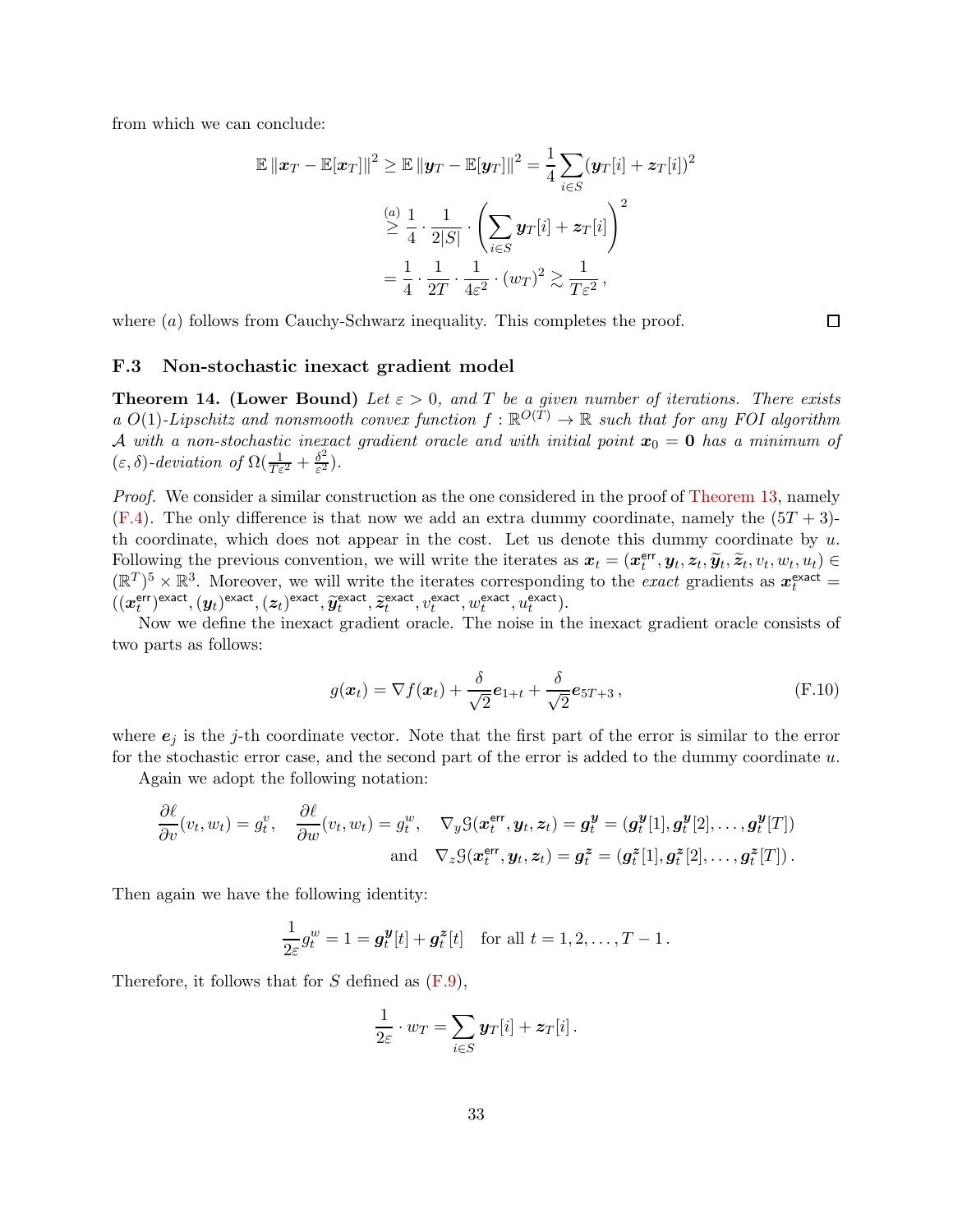Moreover, similarly one can prove

$$
\frac{1}{2\varepsilon}(v_T + w_T) = \frac{1}{\delta/\sqrt{2}} u_T.
$$

Therefore, since we know  $y_T^{\text{exact}} = 0$  and  $u_T^{\text{exact}} = 0$ , it follows that

$$
\|x_T - x_T^{\text{exact}}\|^2 \ge \|y_T - y_T^{\text{exact}}\|^2 + \|z_T - z_T^{\text{exact}}\|^2 + \|u_T - u_T^{\text{exact}}\|^2
$$
  

$$
\ge \sum_{i \in S} [(y_T[i])^2 + (z_T[i])^2] + u_T^2
$$
  

$$
\ge \frac{1}{2|S|} \cdot \left(\sum_{i \in S} y_T[i] + z_T[i]\right)^2 + \frac{\delta^2}{8\varepsilon^2} (v_T + w_T)^2
$$
  

$$
\ge \frac{1}{2|S|} \cdot \frac{1}{4\varepsilon^2} \cdot (w_T)^2 + \frac{\delta^2}{8\varepsilon^2} (v_T + w_T)^2 \ge \frac{1}{T\varepsilon^2} + \frac{\delta^2}{\varepsilon^2}.
$$

This completes the proof.

#### <span id="page-33-0"></span>F.4 Inexact initialization model

<span id="page-33-1"></span>**Theorem 15. (Lower Bound)** Let  $\varepsilon > 0$  be a small constant, and T be a given number of iterations. There exists a  $O(1)$ -Lipschitz (nonsmooth) convex function  $f : \mathbb{R}^{O(T)} \to \mathbb{R}$  such that for any FOI algorithm A the  $(\varepsilon, \delta)$ -deviation lower bounded by  $\Omega(\frac{1}{T\varepsilon^2})$  w.r.t. the reference point  $x_0^{\mathsf{ref}} = 0.$ 

*Proof.* For the initialization error model, we use a simpler construction. For  $x = (x^{\text{err}}, y, v) \in$  $(\mathbb{R}^T)^2 \times \mathbb{R} \to \mathbb{R}$ , consider the cost defined as

$$
f(\boldsymbol{x}^{\text{err}}, \boldsymbol{y}, v) = \max\{0, \ \boldsymbol{x}^{\text{err}}[1] + \boldsymbol{y}[1], \ \ldots, \ \boldsymbol{x}^{\text{err}}[T] + \boldsymbol{y}[T]\} + 2\varepsilon \cdot \max\{0, v + 1\}.
$$

Then, clearly f is clearly  $O(1)$ -Lipschitz. Since the above cost function is nonsmooth, we need to specify a subgradient oracle for the lower bound proofs. For both max terms in the above construction, we consider the subgradient oracle that outputs the gradient of the first argument that achieves the maximum.

We set the reference and inexact intializations as follows:

$$
\boldsymbol{x}_0^{\text{ref}} = (0, 0, \dots, 0) \quad \text{and} \quad \boldsymbol{x}_0 = (\underbrace{\delta, \cdots, \delta}_{\text{first } T}, \underbrace{0, \cdots, 0}_{\text{second } T}, 0).
$$
 (F.11)

Following the previous notations, we will write the iterates as  $x_t = (x_t^{\text{err}})$  $\mathbf{t}^{\text{err}}, \mathbf{y}_t, v_t) \in (\mathbb{R}^T)^2 \times$ R. Moreover, we will write the iterates corresponding to the reference initialization as  $x_t^{\text{ref}}$  =  $((\boldsymbol{x}^{\text{err}}_t$  $(t^{ter})^{ref}, y^{ref}_t$  $t^{\mathsf{ref}}, v_t^{\mathsf{ref}}$ ).

From the fact that the algorithm has to achieve  $\varepsilon$ -suboptimality, it follows that

$$
v_T \leq -1/2
$$

Following the similar argument to the proofs for the stochastic and non-stochastic inexact oracle, it holds that

$$
\frac{1}{2\varepsilon}v_T = \sum_{i=1}^T \boldsymbol{y}_T[i]
$$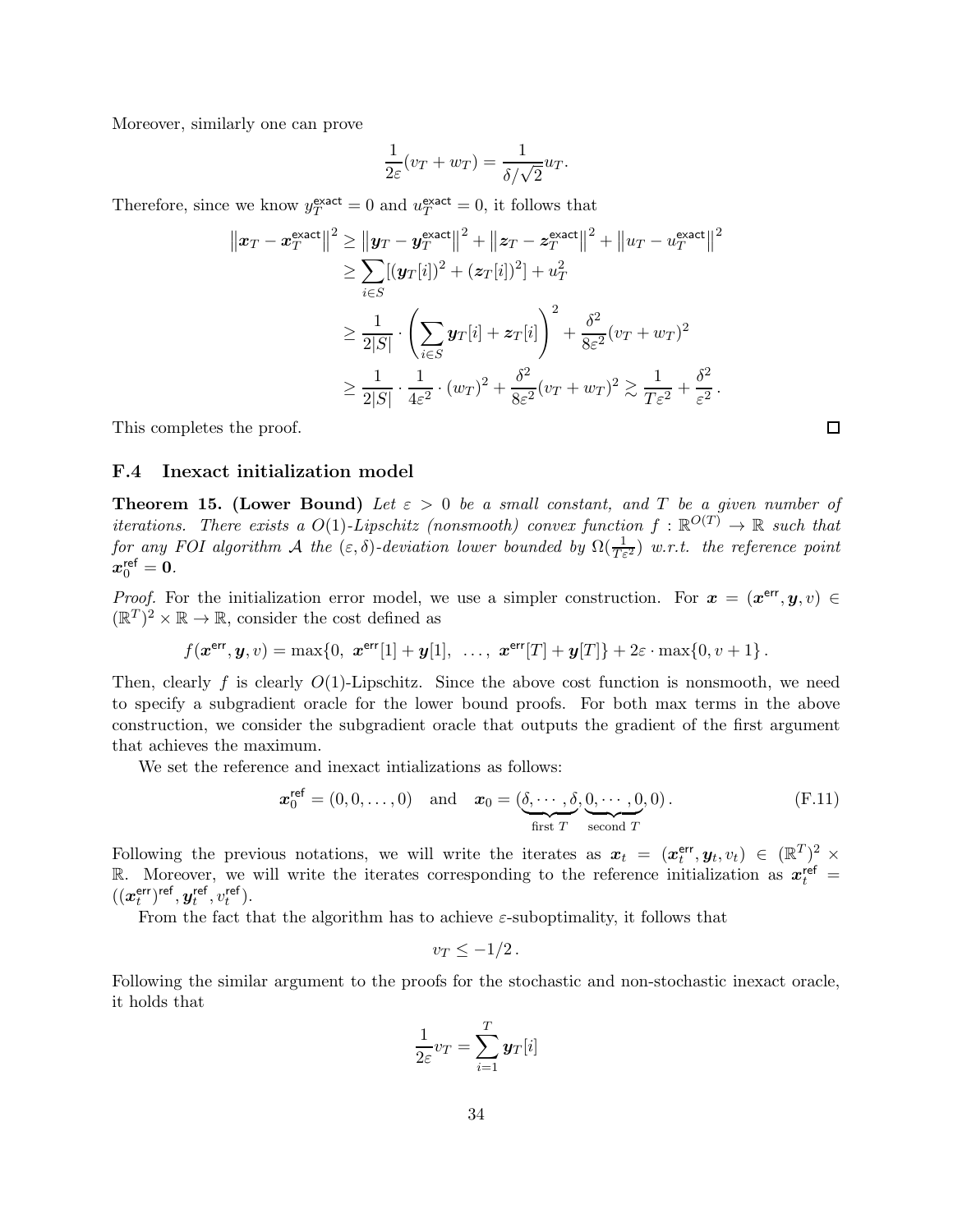Therefore, since we know  $y_T^{\text{ref}} = (0, 0, \dots, 0)$ , the following deviation lower bound holds:

$$
\left\|\boldsymbol{x}_T - \boldsymbol{x}_T^{\text{ref}}\right\|^2 \ge \left\|\boldsymbol{y}_T - \boldsymbol{y}_T^{\text{ref}}\right\|^2 = \sum_{i=1}^T (\boldsymbol{y}_T[i])^2
$$

$$
\ge \frac{1}{T} \cdot \left(\sum_{i=1}^T \boldsymbol{y}_T[i]\right)^2 = \frac{1}{T} \cdot \frac{1}{4\varepsilon^2} \cdot (v_T)^2 \gtrsim \frac{1}{T\varepsilon^2}
$$

<span id="page-34-0"></span>This completes the proof.

### F.5 Stochastic inexact gradient model (strongly-convex costs)

<span id="page-34-1"></span>**Theorem 16. (Lower Bound)** Let  $\varepsilon > 0$  and T be a given number of iterations. There exists a  $O(1)$ -Lipschitz (nonsmooth) and  $\mu$ -strongly convex function  $f : \mathbb{R}^{O(T)} \to \mathbb{R}$  with a stochastic inexact gradient model such that any FOI algorithm A that starts at  $x_0 = 0$  has its  $(\varepsilon, \delta)$ -deviation lower bounded by  $\Omega(\frac{1}{T\mu^2} \wedge \frac{\varepsilon}{\mu})$  $\frac{\varepsilon}{\mu}).$ 

*Proof.* For  $\mathbf{x} = (\mathbf{x}^{\text{err}}, \mathbf{y}, \mathbf{z}, \widetilde{\mathbf{y}}, \widetilde{\mathbf{z}}, v, w) \in (\mathbb{R}^T)^3 \times \mathbb{R}^2$ , consider the cost defined as

$$
f(\mathbf{x}^{\text{err}}, \mathbf{y}, \mathbf{z}, \widetilde{\mathbf{y}}, \widetilde{\mathbf{z}}, v, w) = \underbrace{\mathcal{G}(\mathbf{x}^{\text{err}}, \mathbf{y}, \mathbf{z}, \widetilde{\mathbf{y}}, \widetilde{\mathbf{z}}) + \frac{\mu}{2} ||(\mathbf{x}^{\text{err}}, \mathbf{y}, \mathbf{z}, \widetilde{\mathbf{y}}, \widetilde{\mathbf{z}})||^2}_{=: \mathcal{G}^{\mu}(\mathbf{x}^{\text{err}}, \mathbf{y}, \mathbf{z}, \widetilde{\mathbf{y}}, \widetilde{\mathbf{z}})} + \underbrace{\underbrace{\max\{v, w\}}_{=: \ell(v, w)} + \frac{\mu}{2} ||(v, w)||^2}_{=: \ell(v, w)},
$$
\n(F.12)

where  $\mathcal{G}: (\mathbf{x}^{\text{err}}, \mathbf{y}, \mathbf{z}, \widetilde{\mathbf{y}}, \widetilde{\mathbf{z}}) \in (\mathbb{R}^T)^3 \to \mathbb{R}$  is defined in the same way as  $(C.2)$ . We also consider the same inexact gradient oracle defined in [\(F.5\)](#page-30-2). Then Lemma [2](#page-30-1) similarly holds for this case as well, in other words, for each  $t = 1, 2, \ldots, T$ , either one of the following holds:

$$
\begin{cases} \frac{\partial}{\partial y[t]} \mathcal{G}(\boldsymbol{x}_t^{\text{err}}, \boldsymbol{y}_t, \boldsymbol{z}_t, \widetilde{\boldsymbol{y}}_t, \widetilde{\boldsymbol{z}}_t) = 1/\sqrt{2} \text{ and } \frac{\partial}{\partial z[t]} \mathcal{G}(\boldsymbol{x}_t^{\text{err}}, \boldsymbol{y}_t, \boldsymbol{z}_t, \widetilde{\boldsymbol{y}}_t, \widetilde{\boldsymbol{z}}_t) = 0\\ \frac{\partial}{\partial y[t]} \mathcal{G}(\boldsymbol{x}_t^{\text{err}}, \boldsymbol{y}_t, \boldsymbol{z}_t, \widetilde{\boldsymbol{y}}_t, \widetilde{\boldsymbol{z}}_t) = 0 \text{ and } \frac{\partial}{\partial z[t]} \mathcal{G}(\boldsymbol{x}_t^{\text{err}}, \boldsymbol{y}_t, \boldsymbol{z}_t, \widetilde{\boldsymbol{y}}_t, \widetilde{\boldsymbol{z}}_t) = 1/\sqrt{2}.\end{cases} \tag{F.13}
$$

The only difference in the proof is the fact that there is a gradient due to the strongly convex term  $\mu$  $\frac{\mu}{2} ||(x^{\text{err}}, y, z, \tilde{y}, \tilde{z})||^2$ . However, those gradients move the coordinates  $y[i]$  and  $\tilde{y}[i]$  (or  $z[i]$  and  $\tilde{z}[i]$ ) by equal amounts, so after the updates  $\chi(y[i], \tilde{y}[i])$  (or  $\chi(z[i], \tilde{z}[i])$ ) still remain zero. Hence the maximum of  $(C.2)$  is achieved by  $i = t$  at the t-th iteration.

Again we adopt the following notations:

$$
\frac{\partial \ell^{\mu}}{\partial v}(v_t, w_t) = g_t^v, \quad \frac{\partial \ell^{\mu}}{\partial w}(v_t, w_t) = g_t^w, \quad \nabla_{\mathbf{y}} \mathcal{G}^{\mu}(\mathbf{x}_t^{\text{err}}, \mathbf{y}_t, \mathbf{z}_t) = \mathbf{g}_t^{\mathbf{y}} = (\mathbf{g}_t^{\mathbf{y}}[1], \mathbf{g}_t^{\mathbf{y}}[2], \dots, \mathbf{g}_t^{\mathbf{y}}[T])
$$
\n
$$
\text{and} \quad \nabla_{\mathbf{z}} \mathcal{G}^{\mu}(\mathbf{x}_t^{\text{err}}, \mathbf{y}_t, \mathbf{z}_t) = \mathbf{g}_t^{\mathbf{z}} = (\mathbf{g}_t^{\mathbf{z}}[1], \mathbf{g}_t^{\mathbf{z}}[2], \dots, \mathbf{g}_t^{\mathbf{z}}[T]).
$$

Also, following [\(F.9\)](#page-31-0), we define  $S := \{t \in \{1, 2, ..., T\} : \frac{\partial \ell}{\partial v}(v_t, w_t) = 0 \text{ and } \frac{\partial \ell}{\partial w}(v_t, w_t) = 1\}.$ We prove the following crucial result.

<span id="page-34-2"></span>**Lemma 3.** For each  $t \in S$ , the output of a FOI algorithm satisfies

$$
w_t = \sum_{i \in S} \mathbf{y}_t[i] + \mathbf{z}_t[i] \quad and
$$
  
\n
$$
g_t^w = \sum_{i \in S} \mathbf{g}_t^{\mathbf{y}}[i] + \mathbf{g}_t^{\mathbf{z}}[i],
$$
 for each  $t = 0, 1, 2, ..., T$ . (F.14)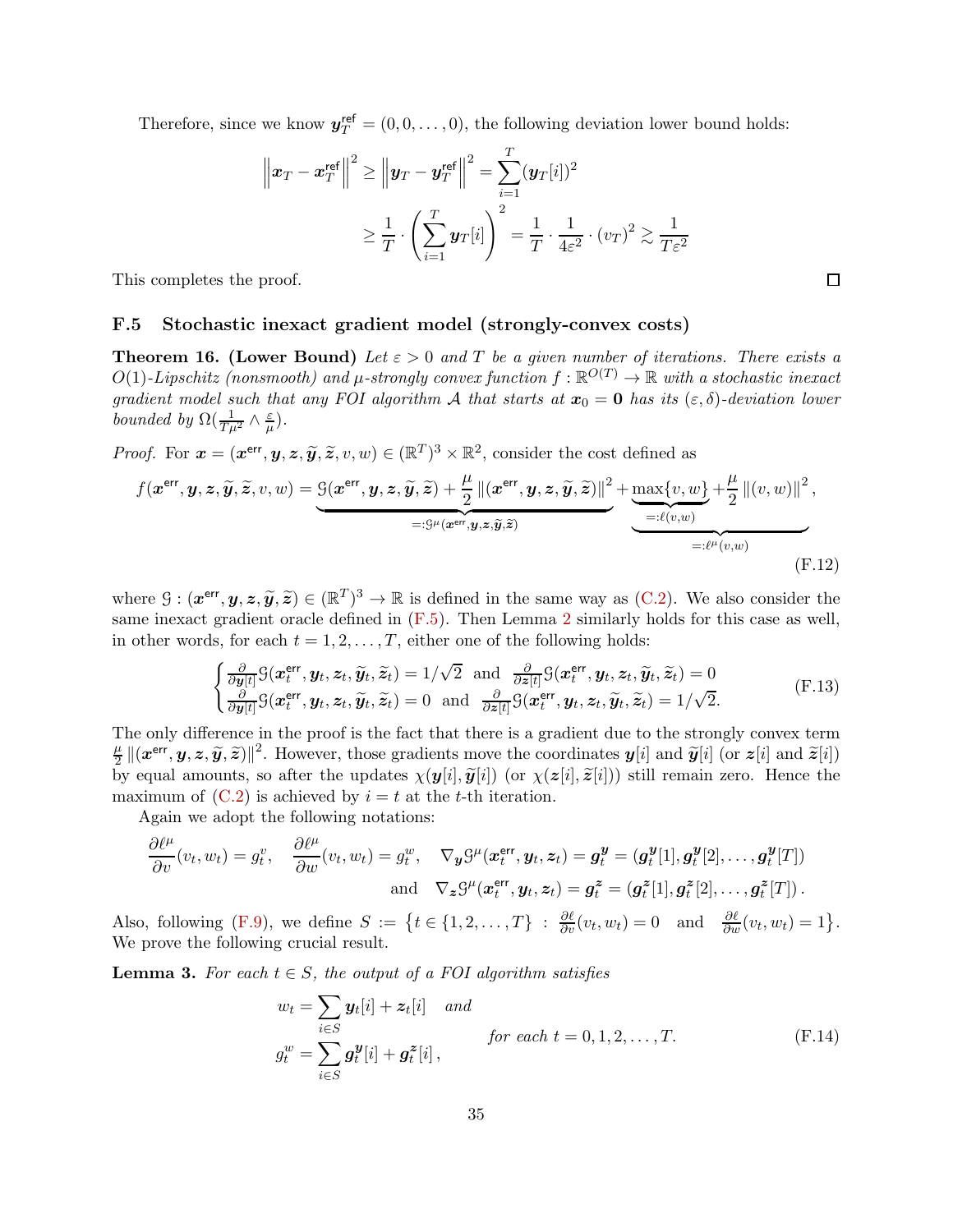*Proof.* We prove by induction on t. The statement trivially holds for  $t = 0$ . Assume that the conclusion holds for some  $t$ . We will first show that

<span id="page-35-0"></span>
$$
w_{t+1} = \sum_{i \in S} \mathbf{y}_{t+1}[i] + \mathbf{z}_{t+1}[i].
$$
 (F.15)

By the definition of FOI, we have

$$
w_{t+1} = -\sum_{j=0}^{t} \lambda_j^{(t+1)} g_j^w
$$
  
=  $-\sum_{j=0}^{t} \lambda_j^{(t+1)} \left( \sum_{i \in S} g_j^y[i] + g_j^z[i] \right) = -\sum_{i \in S} \sum_{j=0}^{t} \lambda_j^{(t+1)} \left( g_j^y[i] + g_j^z[i] \right)$   
=  $\sum_{i \in S} y_{t+1}[i] + z_{t+1}[i].$ 

This completes the proof of [\(F.15\)](#page-35-0).

Next, we will show that

<span id="page-35-1"></span>
$$
g_{t+1}^w = \sum_{i \in S} \mathbf{g}_{t+1}^{\mathbf{y}}[i] + \mathbf{g}_{t+1}^{\mathbf{z}}[i].
$$
 (F.16)

If  $t + 1 \in S$ , then

$$
g_{t+1}^w = 1 + \mu w_{t+1} = 1 + \mu \left( \sum_{i \in S} \mathbf{y}_{t+1}[i] + \mathbf{z}_{t+1}[i] \right)
$$
  
=  $1 + \left( \sum_{i \in S, i < t+1} \mathbf{g}_{t+1}^{\mathbf{y}}[i] + \mathbf{g}_{t+1}^{\mathbf{z}}[i] \right) = \sum_{i \in S} \mathbf{g}_{t+1}^{\mathbf{y}}[i] + \mathbf{g}_{t+1}^{\mathbf{z}}[i].$ 

If  $t + 1 \notin S$ , then

$$
g_{t+1}^w = \mu w_{t+1} = \mu \left( \sum_{i \in S} \mathbf{y}_{t+1}[i] + \mathbf{z}_{t+1}[i] \right)
$$
  
= 
$$
\left( \sum_{i \in S, i < t+1} \mathbf{g}_{t+1}^{\mathbf{y}}[i] + \mathbf{g}_{t+1}^{\mathbf{z}}[i] \right) = \sum_{i \in S} \mathbf{g}_{t+1}^{\mathbf{y}}[i] + \mathbf{g}_{t+1}^{\mathbf{z}}[i].
$$

This completes the proof of [\(F.16\)](#page-35-1).

Note that in order for  $f(\boldsymbol{x}_T)$  to achieve  $\varepsilon$ -accuracy, it must be that

$$
w_T \in \left[ -\frac{1}{2\mu} - O(\sqrt{\varepsilon}), -\frac{1}{2\mu} + O(\sqrt{\varepsilon}) \right].
$$

On the other hand, from our construction, we have

$$
\boldsymbol{y}_T[i] = \begin{cases} \boldsymbol{y}_T[i] + \boldsymbol{z}_T[i] & \text{with probability } 1/2, \\ 0 & \text{with probability } 1/2, \end{cases} \quad \text{for all } i = 1, 2, 3, \dots, T.
$$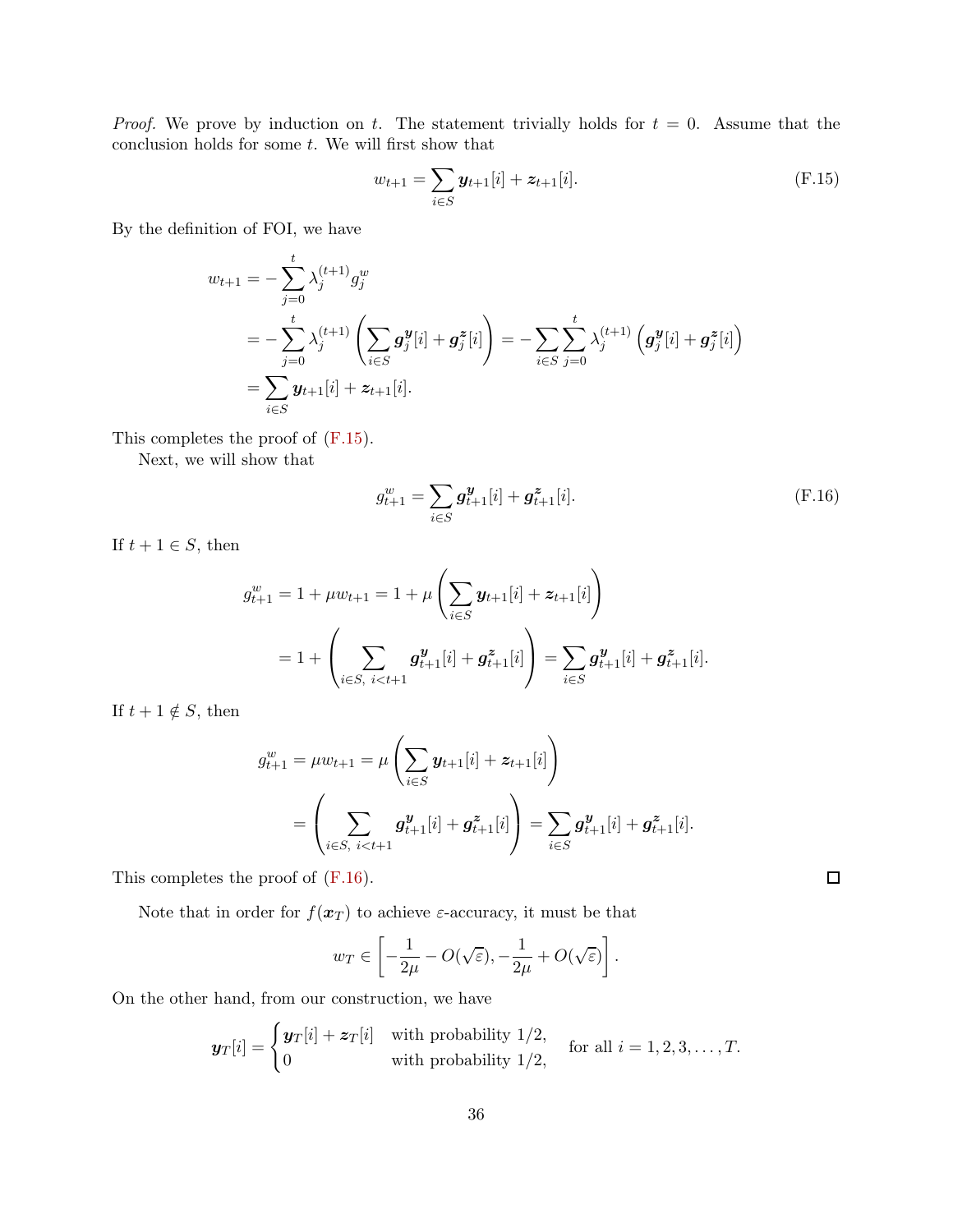Note that the construction ensures that  $y_T[i] + z_T[i]$  is a deterministic quantity. On the other hand, since either  $y_T[i]$  or  $z_T[i]$  has to be zero, it follows that  $(y_T[i] + z_T[i])^2 = (y_T[i])^2 + (z_T[i])^2$ . From the  $\varepsilon$ -suboptimality of  $x_T$ , it also holds that  $\sum_{i=1}^T (y_T[i])^2 + (z_T[i])^2 \leq \frac{2}{\mu}$  $\frac{2}{\mu}\varepsilon$ . Thus, whenever  $\sum_{i=1}^T (\bm{y}_T[i])^2 + (\bm{z}_T[i])^2 \leq \frac{2}{\mu}$  $\frac{2}{\mu}\varepsilon$ , we have the following lower bound on the deviation.

$$
\mathbb{E} \|x_T - \mathbb{E}[x_T]\|^2 \ge \mathbb{E} \|y_T - \mathbb{E}[y_T]\|^2 \ge \frac{1}{4} \sum_{i \in S} (y_T[i] + z_T[i])^2
$$
  

$$
\ge \frac{a}{4} \cdot \frac{1}{|S|} \cdot \left(\sum_{i \in S} y_T[i] + z_T[i]\right)^2 = \frac{1}{4} \cdot \frac{1}{|S|} \cdot (w_T)^2 \ge \frac{1}{T\mu^2},
$$

where  $(a)$  follows from Cauchy-Schwarz inequality. This completes the proof.

#### $\Box$

### <span id="page-36-0"></span>F.6 Non-stochastic inexact gradient model (strongly-convex costs)

<span id="page-36-1"></span>**Theorem 17. (Lower Bound)** Let  $\varepsilon > 0$  and T be a given number of iterations. There exists a  $O(1)$ -Lipschitz (nonsmooth) and  $\mu$ -strongly convex function  $f : \mathbb{R}^{O(T)} \to \mathbb{R}$  with a non-stochastic inexact gradient model such that any FOI algorithm A that starts at  $x_0 = 0$  has its  $(\varepsilon, \delta)$ -deviation lower bounded by  $\Omega((\frac{1}{T\mu^2} + \frac{\delta^2}{\mu^2}) \wedge \frac{\varepsilon}{\mu})$  $\frac{\varepsilon}{\mu}).$ 

Proof. We consider the same construction as the one considered in the proof of [Theorem 16.](#page-34-1) The only difference is that now we add an extra dummy coordinate, namely the  $(5T + 3)$ -th coordinate, which does not appear in the cost. Let us denote this dummy coordinate by  $u$ . Following the previous convention, we will write the iterate as  $x_t = (x_t^{\text{err}})$  $\mathbf{f}_{t}^{\mathsf{err}}, \mathbf{y}_t, \mathbf{z}_t, \widetilde{\mathbf{y}}_t, \widetilde{\mathbf{z}}_t, v_t, w_t, u_t) \in (\mathbb{R}^T)^5 \times \mathbb{R}^3.$ For S defined as per  $(F.9)$ , we define the inexact gradient as:

$$
g(\boldsymbol{x}_t) = \nabla f(\boldsymbol{x}_t) + \frac{\delta}{\sqrt{2}} \boldsymbol{e}_{1+t} + \frac{\delta}{\sqrt{2}} \boldsymbol{e}_{5T+3} ,
$$

where  $e_j$  is the j-th coordinate vector. Then following the same argument as [Lemma 3,](#page-34-2) it holds that

$$
w_T = \sum_{i \in S} \mathbf{y}_T[i] + \mathbf{z}_T[i] \quad \text{and} \quad \delta/\sqrt{2}(v_T + w_T) = u_T. \tag{F.17}
$$

From the fact that  $x_T$  achieves  $\varepsilon$ -suboptimality, it must be that

$$
v_T, w_T \in \left[ -\frac{1}{2\mu} - O(\sqrt{\varepsilon}), -\frac{1}{2\mu} + O(\sqrt{\varepsilon}) \right].
$$

From the  $\varepsilon$ -suboptimality of  $\bm x_T$ , it must be that  $u_T^2 + \sum_{i=1}^T (\bm y_T[i])^2 + (\bm z_T[i])^2 \leq \frac{2}{\mu}$  $\frac{2}{\mu}\varepsilon$ . Thus, whenever  $u_T^2 + \sum_{i=1}^T (\bm{y}_T[i])^2 + (\bm{z}_T[i])^2 \leq \frac{2}{\mu}$  $\frac{2}{\mu}\varepsilon$ , using the facts  $y_T^{\text{exact}} = 0$ ,  $z_T^{\text{exact}} = 0$  and  $u_T^{\text{exact}} = 0$ , we have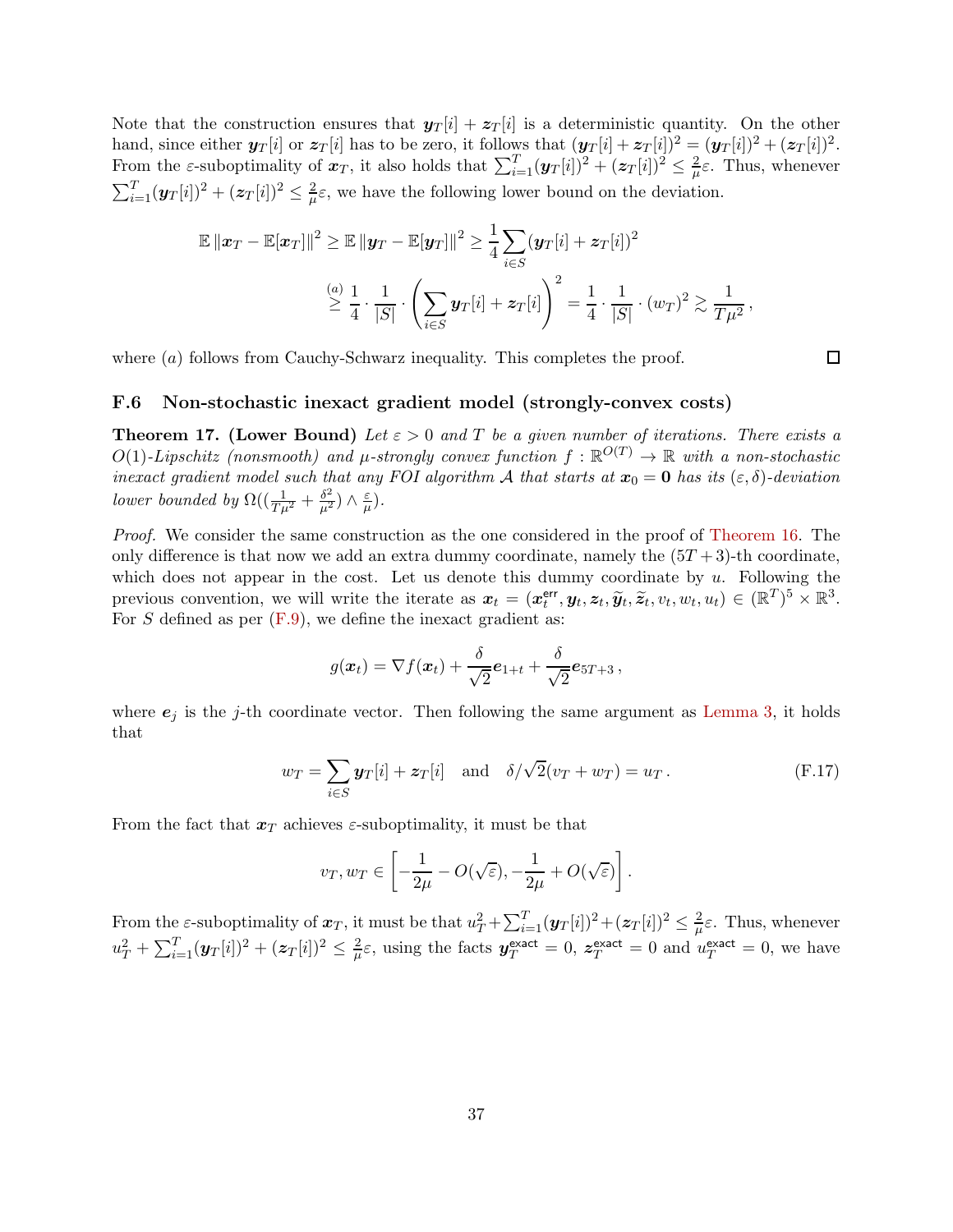the following lower bound on the deviation:

$$
\|x_T - x_T^{\text{exact}}\|^2 \ge \|y_T - y_T^{\text{exact}}\|^2 + \|z_T - z_T^{\text{exact}}\|^2 + \|u_T - u_T^{\text{exact}}\|^2
$$
  
\n
$$
\ge \sum_{i \in S} [(y_T[i])^2 + (z_T[i])^2] + u_T^2
$$
  
\n
$$
\ge \frac{1}{2|S|} \left(\sum_{i=1}^T y_T[i] + z_T[i]\right)^2 + \frac{\delta^2}{2}(v_T + w_T)^2
$$
  
\n
$$
= \frac{1}{2T} w_T^2 + \frac{\delta^2}{2} (v_T + w_T)^2
$$
  
\n
$$
\ge \frac{1}{T\mu^2} + \frac{\delta^2}{\mu^2}.
$$

<span id="page-37-0"></span>This completes the proof.

 $\Box$ 

### F.7 Inexact initialization model (strongly-convex costs)

<span id="page-37-1"></span>**Theorem 18. (Lower Bound)** Let  $\varepsilon > 0$  and T be a given number of iterations. There exists a  $O(1)$ -Lipschitz (nonsmooth) and  $\mu$ -strongly convex function  $f : \mathbb{R}^{O(T)} \to \mathbb{R}$  with an inexact initialization model such that any FOI algorithm A that starts at  $x_0 = 0$  has its  $(\varepsilon, \delta)$ -deviation lower bounded by  $\Omega(\frac{1}{T\mu^2} \wedge \frac{\varepsilon}{\mu})$  $\frac{\varepsilon}{\mu}).$ 

*Proof.* For the initialization error model, we use a simpler construction. For  $x = (x^{\text{err}}, y, v) \in$  $(\mathbb{R}^T)^2 \times \mathbb{R} \to \mathbb{R}$ , consider the cost defined as

$$
f(\mathbf{x}^{\text{err}}, \mathbf{y}, v) = \max\{0, \ \mathbf{x}^{\text{err}}[1] + \mathbf{y}[1], \ \ldots, \ \mathbf{x}^{\text{err}}[T] + \mathbf{y}[T]\} + v + \frac{\mu}{2} ||(\mathbf{x}^{\text{err}}, \mathbf{y}, v||^2).
$$

Then, clearly f is clearly  $O(1)$ -Lipschitz. Since the above cost function is nonsmooth, we need to specify a subgradient oracle for the lower bound proofs. For both max terms in the above construction, we consider the subgradient oracle that outputs the gradient of the first argument that achieves the maximum.

We set the reference and inexact intializations as follows:

$$
\boldsymbol{x}_0^{\text{ref}} = (0, 0, \dots, 0) \quad \text{and} \quad \boldsymbol{x}_0 = (\underbrace{\delta, \cdots, \delta}_{\text{first } T}, \underbrace{0, \cdots, 0}_{\text{second } T}, 0). \tag{F.18}
$$

Following the previous proofs, we will write  $x_t = (x_t^{\text{err}})$  $(\mathbf{F}_t^{\text{err}}, \mathbf{y}_t, v_t) \in (\mathbb{R}^T)^2 \times \mathbb{R}$  and the iterates corresponding to the reference initialization as  $x_t^{\text{ref}} = (x_t^{\text{err}})$  $(t^t)^{\mathsf{ref}}, \bm{y}^{\mathsf{ref}}_t$  $t_t^{\text{ref}}, v_t^{\text{ref}}$ ). From the fact that the algorithm has to achieve  $\varepsilon$ -suboptimality, it follows that

$$
v_T \in \left[ -\frac{1}{2\mu} - O(\sqrt{\varepsilon}), -\frac{1}{2\mu} + O(\sqrt{\varepsilon}) \right].
$$

Then following the same argument as [Lemma 3](#page-34-2) it holds that  $v_T = \sum_{i=1}^T \mathbf{y}_T[i]$ . Moreover, from the  $\varepsilon$ -suboptimality of  $x_T$ , it must be that  $\sum_{i=1}^T (y_T[i])^2 \leq \frac{2}{\mu}$  $\frac{2}{\mu}\varepsilon$ . Thus, whenever  $\sum_{i=1}^{T}(\mathbf{y}_T[i])^2 \leq \frac{2}{\mu}$  $\frac{2}{\mu}\varepsilon,$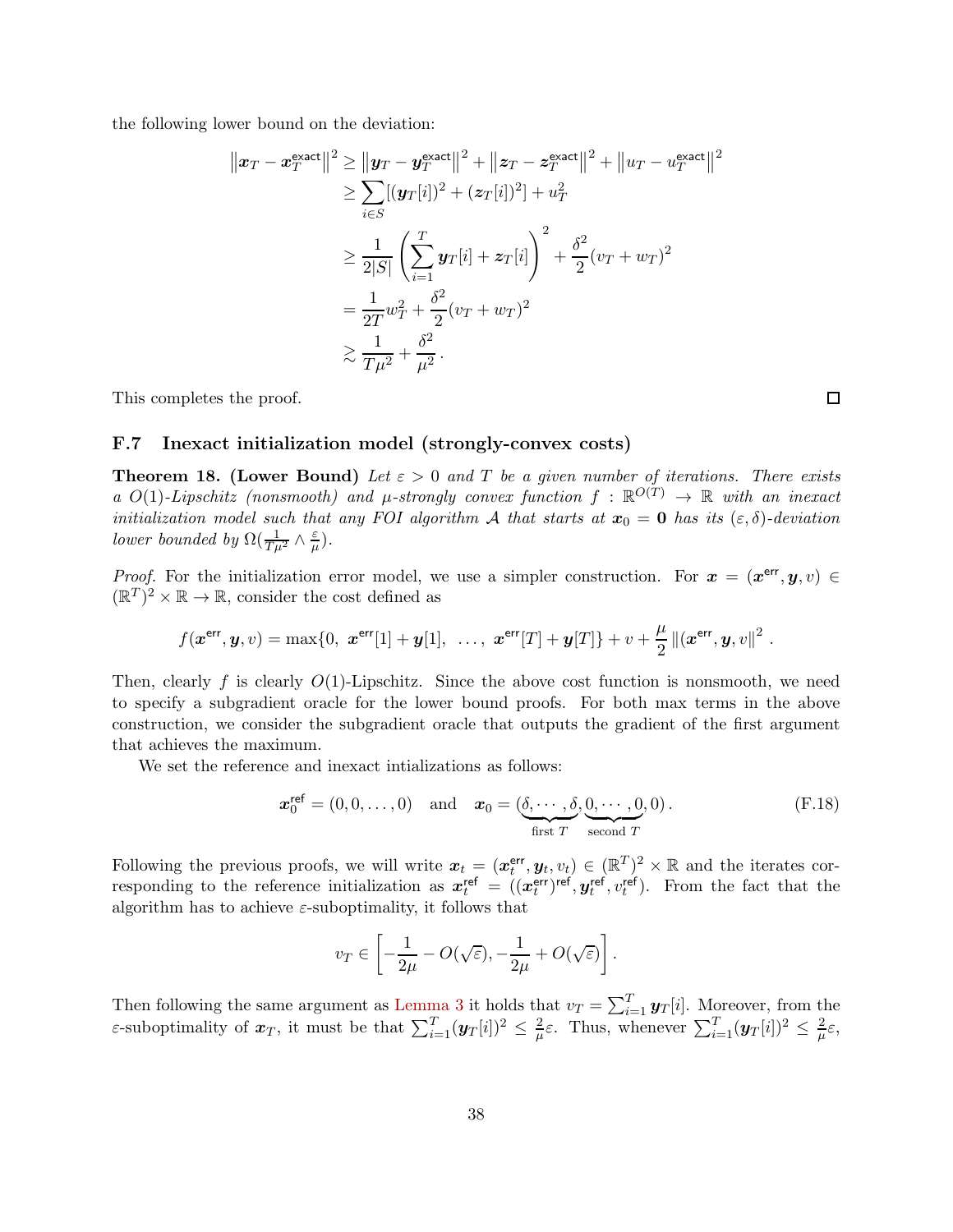since  $y_T^{\text{ref}} = (0, 0, \dots, 0)$ , the following deviation lower bound holds:

$$
\left\|\boldsymbol{x}_T - \boldsymbol{x}_T^{\text{ref}}\right\|^2 \ge \left\|\boldsymbol{y}_T - \boldsymbol{y}_T^{\text{ref}}\right\|^2 = \sum_{i=1}^T (\boldsymbol{y}_T[i])^2 \\ \ge \frac{1}{T} \cdot \left(\sum_{i=1}^T \boldsymbol{y}_T[i]\right)^2 = \frac{1}{T} \cdot (v_T)^2 \gtrsim \frac{1}{T\mu^2}
$$

<span id="page-38-0"></span>This completes the proof.

### G Proof of upper bounds (smooth costs)

### <span id="page-38-1"></span>G.1 Stochastic inexact gradient model

<span id="page-38-2"></span>**Theorem 19.** (Upper Bound) Let f be an  $O(1)$ -smooth convex cost function. Let  $\varepsilon > 0$ , and T be a given number of iterations. Under the stochastic inexact gradient model, the  $(\varepsilon, \delta)$ -deviation of standard SGD with an appropriately chosen step size is  $O(\frac{\delta^2}{T\epsilon^2})$ , provided that  $T = \Omega(1/\epsilon^2)$ .

*Proof.* Throughout the proof, let  $L$  be the smoothness constant of  $f$ . We first derive the deviation bound. Let  $\{x_t\}$  be the GD iterates with stochastic inexact gradients and  $\{y_t\}$  be the GD iterates with exact gradients. Assuming that  $\eta_t \leq \frac{2}{L}$  $\frac{2}{L}$ , the standard convex analysis yields the following one-step deviation inequality ( $E$  denotes the conditional expectation over the randomness in  $g(x_t)$ )

$$
\mathbb{E} ||x_{t+1} - y_{t+1}||^2 = \mathbb{E} ||(x_t - \eta_t g(x_t) - (y_t - \eta_t \nabla f(y_t))||^2
$$
\n
$$
= ||x_t - y_t||^2 - 2\eta_t \underbrace{\mathbb{E}\langle x_t - y_t, g(x_t) - \nabla f(y_t)\rangle}_{= \langle x_t - y_t, \nabla f(x_t) - \nabla f(y_t)\rangle} + \eta_t^2 \mathbb{E} ||g(x_t) - \nabla f(y_t)||^2
$$
\n
$$
= ||x_t - y_t||^2 - 2\eta_t \langle x_t - y_t, \nabla f(x_t) - \nabla f(y_t)\rangle + \eta_t^2 \mathbb{E} ||g(x_t) - \nabla f(x_t)||^2
$$
\n
$$
+ 2\eta_t^2 \mathbb{E} \langle g(x_t) - \nabla f(x_t), \nabla f(x_t) - \nabla f(y_t)\rangle + \eta_t^2 ||\nabla f(x_t) - \nabla f(y_t)||^2
$$
\n
$$
= ||x_t - y_t||^2 - 2\eta_t \langle x_t - y_t, \nabla f(x_t) - \nabla f(y_t)\rangle + \eta_t^2 ||\nabla f(x_t) - \nabla f(y_t)||^2
$$
\n
$$
+ \eta_t^2 \mathbb{E} ||\nabla f(x_t) - g(x_t)||^2
$$
\n
$$
\le ||x_t - y_t||^2 + \eta_t^2 \delta^2.
$$

Here the last inequality is due to the standard fact about smooth and convex function that for any  $\bm{x}, \bm{y},\;\frac{1}{L}$  $\frac{1}{L} \|\nabla f(\boldsymbol{x}) - \nabla f(\boldsymbol{y})\|^2 \leq \langle \nabla f(\boldsymbol{x}) - \nabla f(\boldsymbol{y}), \boldsymbol{x} - \boldsymbol{y} \rangle$  (see, e.g., [\[Nesterov,](#page-13-4) [2018](#page-13-4), (2.1.11)]), together with the fact  $\eta_t \leq \frac{2}{L}$  $\frac{2}{L}$ . Hence, we have proved

<span id="page-38-4"></span><span id="page-38-3"></span>
$$
\mathbb{E} \left\| \boldsymbol{x}_T - \boldsymbol{y}_T \right\|^2 \le \delta^2 \sum_t \eta_t^2 \,. \tag{G.1}
$$

Now for the upper bound, we consider variants of SGD. From the standard convergence result (see, e.g., [\[Bubeck](#page-12-11), [2014](#page-12-11), Thm. 6.3]), with step size  $\eta_t \equiv \frac{1}{L+1}$  $\frac{1}{L+1/\eta}$  for some  $\eta > 0$ ,

$$
\mathbb{E} f\left(\frac{1}{T}\sum_{t=1}^{T} \boldsymbol{x}_t\right) - f(\boldsymbol{x}_*) \leq \frac{L \left\|\boldsymbol{x}_0 - \boldsymbol{x}_*\right\|^2}{2T} + \frac{\left\|\boldsymbol{x}_0 - \boldsymbol{x}_*\right\|^2}{2\eta T} + \frac{\eta \delta^2}{2}.
$$
 (G.2)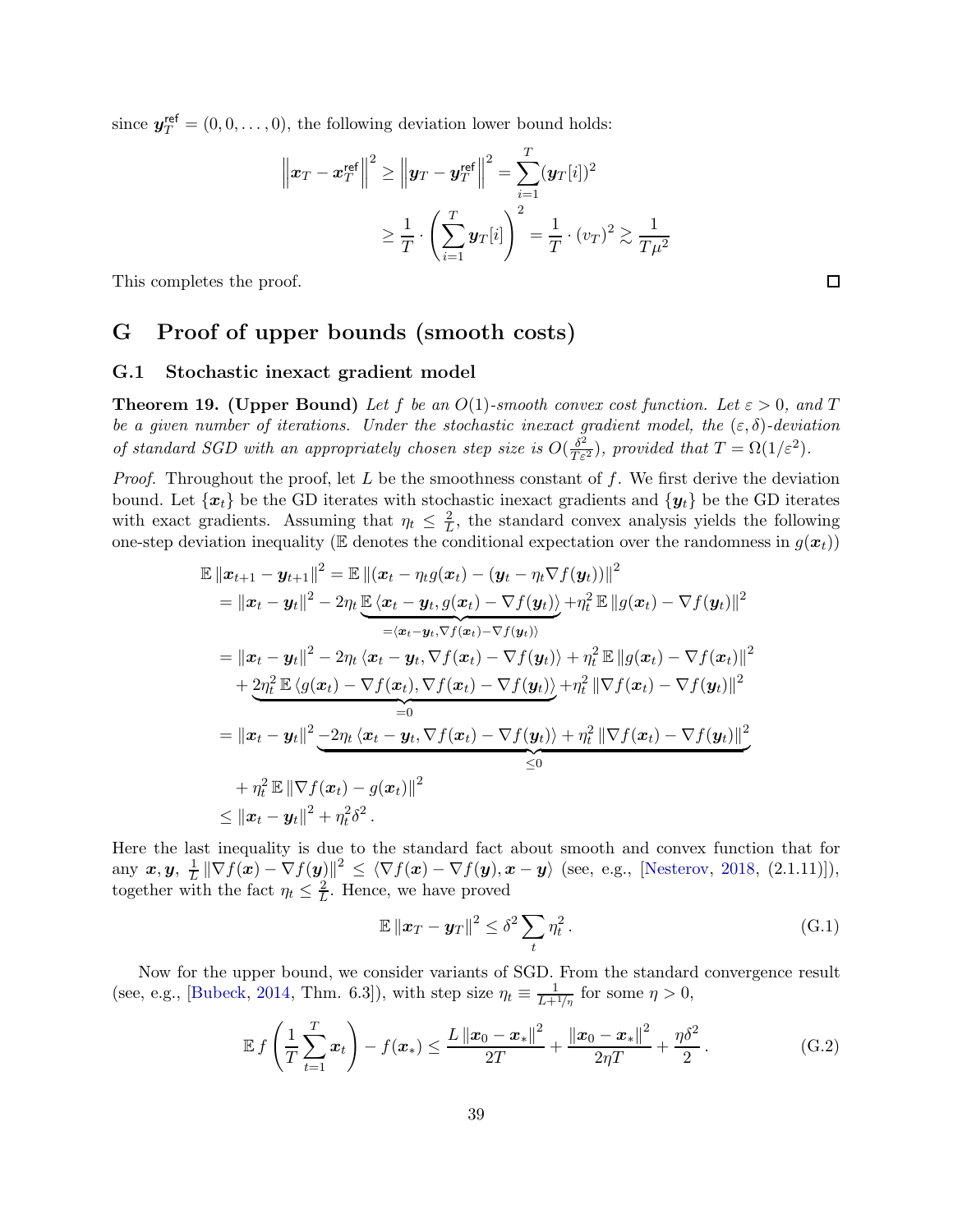For simplicity, let  $\bar{x}_T := \frac{1}{T} \sum_t x_t$ , and  $\bar{y}_T := \frac{1}{T} \sum_t y_t$ . From the convexity of  $\|\cdot\|^2$ , we have

$$
\mathbb{E} \left\| \bar{\boldsymbol{x}}_T - \bar{\boldsymbol{y}}_T \right\|^2 \leq \frac{1}{T} \sum_t \mathbb{E} \left\| \boldsymbol{x}_t - \boldsymbol{y}_t \right\|^2.
$$
 (G.3)

Now let us combine above results to upper bound  $(\varepsilon, \delta)$ -deviation.

As a warm-up, let us first consider SGD with  $\eta = O(1/\sqrt{T})$ . From [\(G.2\)](#page-38-3), it follows that the convergence rate reads  $\mathbb{E} f(\bar{x}_T) - f(x_*) \leq O(1/\sqrt{T})$ . With such a choice of  $\eta$ , the stepsize is

<span id="page-39-2"></span>
$$
\eta_t \equiv \frac{1}{L + \Omega(\sqrt{T})} = O(\frac{1}{\sqrt{T}}).
$$

Hence, for the deviation bound, using  $(G.1)$  together with  $(G.3)$ , we have

$$
\mathbb{E} \left\| \bar{\boldsymbol{x}}_T - \bar{\boldsymbol{y}}_T \right\|^2 \leq \frac{1}{T} \sum_t \mathbb{E} \left\| \boldsymbol{x}_t - \boldsymbol{y}_t \right\|^2 \lesssim \frac{1}{T} \sum_{t=1}^T \left[ t \cdot \frac{1}{T} \cdot \delta^2 \right] \lesssim \delta^2.
$$

This shows that with  $T = \Omega(1/\varepsilon^2)$ , the  $(\varepsilon, \delta)$ -deviation is  $O(\delta^2)$ .

In order to recover the bound in the theorem statement, we consider a mini-batch SGD. In particular, the above calculation shows that using a mini-batch of size  $b$  at each iteration, it follows that with  $O(\frac{b}{\epsilon^2})$  $\frac{b}{\varepsilon^2}$ ) gradient queries, the deviation is upper bounded by  $O(\frac{\delta^2}{b})$  $\frac{b^2}{b}$ ). This precisely corresponds to the  $(\varepsilon, \delta)$ -deviation bound of  $O(\frac{\delta^2}{\varepsilon^2})$  $\frac{\partial^2}{\partial \varepsilon^2 T}$ ).

An alternative way is to let the learning rate  $\eta_t = 1/(\varepsilon T)$ . It then follows from [\(G.2\)](#page-38-3) that

$$
\mathbb{E} f(\bar{\boldsymbol{x}}_T) - f(\boldsymbol{x}_*) \le O\left(\frac{1}{T} + \varepsilon + \frac{\delta^2}{\varepsilon T}\right) = O(\varepsilon),
$$

since  $T = \Omega(1/\varepsilon^2)$ . Moreover, [\(G.1\)](#page-38-4) and [\(G.3\)](#page-39-2) imply

$$
\mathbb{E} \left\| \bar{\boldsymbol{x}}_T - \bar{\boldsymbol{y}}_T \right\|^2 \leq \frac{1}{T} \sum_t \mathbb{E} \left\| \boldsymbol{x}_t - \boldsymbol{y}_t \right\|^2 \leq \frac{1}{T} \sum_{t=1}^T \left[ t \cdot \delta^2 \cdot \frac{1}{\varepsilon^2 T^2} \right] \leq \frac{\delta^2}{T \varepsilon^2},
$$

which is the desired upper bound.

#### <span id="page-39-0"></span>G.2 Non-stochastic gradient errors

<span id="page-39-1"></span>**Theorem 20.** (Upper Bound) For  $L = O(1)$  and  $D = O(1)$ , let f be an L-smooth convex cost function whose optimum lies in a ball of radius D. Let  $\varepsilon > 0$  and  $\delta > 0$  are such that  $\delta \leq \frac{\varepsilon}{2LD}$ . Let T be a given number of iterations. Under the non-stochastic inexact gradient model, there exists a FOI algorithm whose  $(\varepsilon, \delta)$ -deviation is  $O(\frac{\delta^2}{\varepsilon^2})$  $\frac{\delta^2}{\epsilon^2}$ , provided that  $T = \Omega(\frac{1}{\epsilon})$ .

*Proof.* Throughout the proof, let  $L$  be the smoothness constant of  $f$ . We consider the projected gradient descent with step size  $\eta_t = \frac{1}{L}$  onto the ball of radius D that contains the optimum  $x_*$ . It is important to note that this algorithm is a FOI because the projection onto the ball of radius D is a re-scaling, and hence after the projection, the coefficients  $\lambda_i^{(t)}$  $i^{(i)}$  are still positive.

The proximal inequality (e.g., [\[Bauschke et al.](#page-12-12), [2011](#page-12-12), Proposition 12.26]) implies that

$$
\|\bm{x}_{t+1}-\bm{x}_{*}\|^{2}-\|\bm{x}_{t}-\bm{x}_{*}\|^{2}\leq-\|\bm{x}_{t+1}-\bm{x}_{t}\|^{2}-2\eta_{t}\left\langle g(\bm{x}_{t}),\bm{x}_{t+1}-\bm{x}_{*}\right\rangle
$$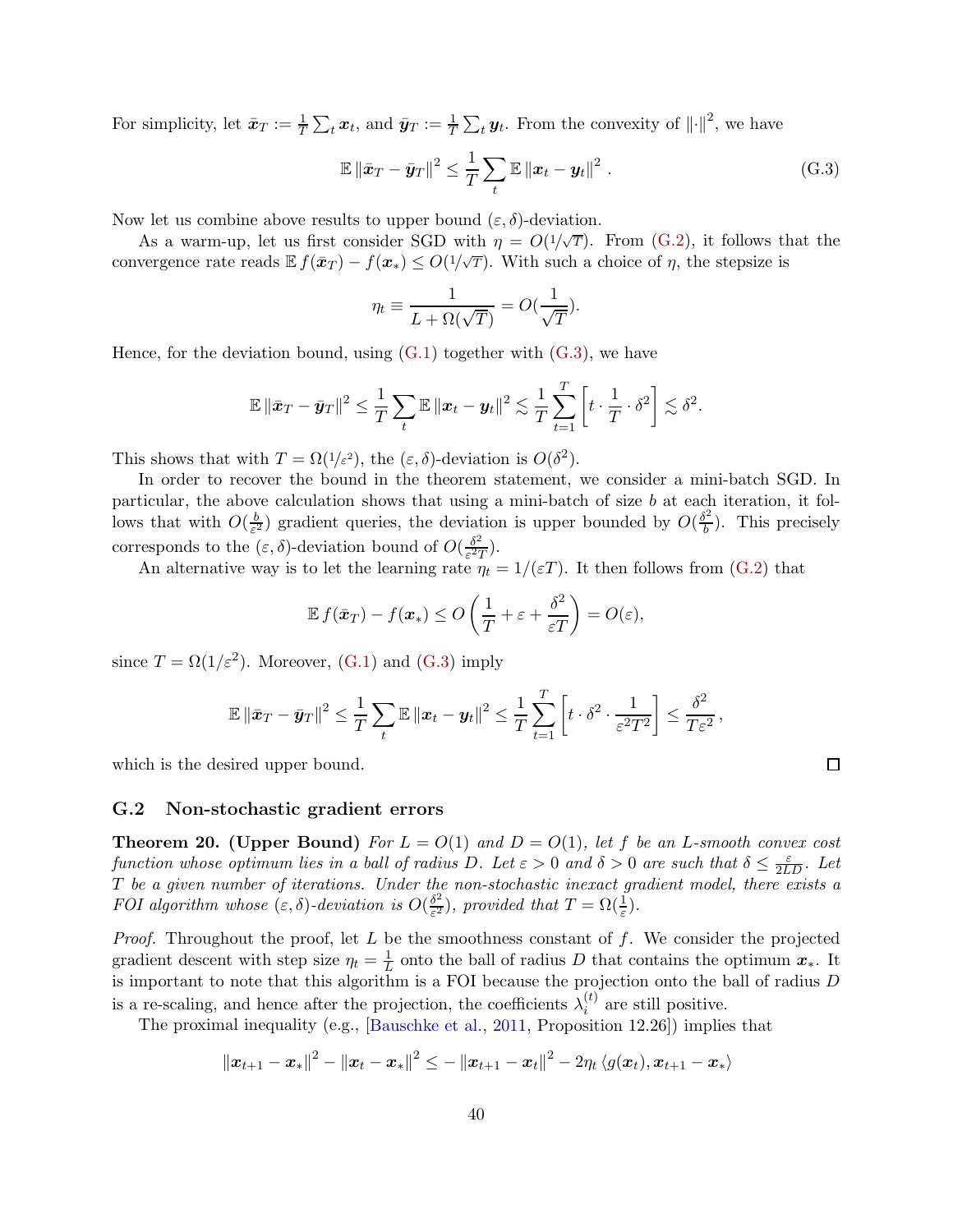Let  $\Delta_t$  denote the error due to the non-stochastic inexact gradient model at iteration t, i.e.,  $\Delta_t :=$  $g(\boldsymbol{x}_t) - \nabla f(\boldsymbol{x}_t)$ . Then we have

$$
||x_{t+1} - x_*||^2 - ||x_t - x_*||^2
$$
  
\n
$$
\leq -||x_{t+1} - x_t||^2 - 2\eta_t \langle \nabla f(x_t) + \Delta_t, x_{t+1} - x_* \rangle
$$
  
\n
$$
\leq -||x_{t+1} - x_t||^2 + 2\eta_t \langle \nabla f(x_t), x_* - x_{t+1} \rangle + 2\delta D
$$
  
\n
$$
= -\underbrace{(||x_{t+1} - x_t||^2 + 2\eta_t \langle \nabla f(x_t), x_{t+1} - x_t \rangle)}_{(a)} + \underbrace{2\eta_t \langle \nabla f(x_t), x_* - x_t \rangle}_{(b)} + 2\delta D
$$
  
\n
$$
\leq -2\eta_t(f(x_{t+1}) - f(x_t)) + 2\eta_t(f(x_*) - f(x_t)) + 2\delta D
$$
  
\n
$$
= 2\eta_t(f(x_*) - f(x_{t+1})) + 2\delta D,
$$

where (a) is upper bounded using the L-smoothness together with  $\eta_t = \frac{1}{L}$  as follows:

$$
f(\boldsymbol{x}_{t+1}) - f(\boldsymbol{x}_{t}) \leq \langle \nabla f(\boldsymbol{x}_{t}), \boldsymbol{x}_{t+1} - \boldsymbol{x}_{t} \rangle + \frac{L}{2} ||\boldsymbol{x}_{t+1} - \boldsymbol{x}_{t}||^{2}
$$
  
=  $\langle \nabla f(\boldsymbol{x}_{t}), \boldsymbol{x}_{t+1} - \boldsymbol{x}_{t} \rangle + \frac{1}{2\eta_{t}} ||\boldsymbol{x}_{t+1} - \boldsymbol{x}_{t}||^{2}$ ,

and (b) is handled using convexity.

Summing this over all  $t = 0, 1, \ldots, T - 1$  gives

$$
\sum_{t=0}^{T-1} \frac{2}{L} (f(\boldsymbol{x}_{t+1}) - f(\boldsymbol{x}_*)) \le ||\boldsymbol{x}_0 - \boldsymbol{x}_*||^2 + 2\delta TD,
$$

which implies the following average-iterate guarantee:

$$
f(\bar{\boldsymbol{x}}_T) - f(\boldsymbol{x}_*) \le \frac{LD^2}{2T} + \delta LD.
$$

Thus, in order to achieve  $\varepsilon$ -suboptimality, we need  $\Omega(1/\varepsilon)$  iterations, since the theorem statement assumed that  $\delta \leq \frac{\varepsilon}{2LD}$ . Next, let us bound the deviation.

<span id="page-40-0"></span>**Lemma 4.** Suppose that f is L-smooth. Let  $\Delta_t$  and  $\Delta'_t$  denote noises in the gradients. If  $\eta_t \leq \frac{2}{L}$  $\frac{2}{L}$ , then the following one-step deviation inequality holds

$$
\|\boldsymbol{x}_t-\eta_t(\nabla f(\boldsymbol{x}_t)+\Delta_t)-(\boldsymbol{x}'_t-\eta_t(\nabla f(\boldsymbol{x}'_t)+\Delta'_t))\|\leq \|\boldsymbol{x}_t-\boldsymbol{x}'_t\|+\eta_t\|\Delta_t\|+\eta_t\|\Delta'_t\|.
$$

Proof. The proof follows from the following inequality:

$$
||x_{t+1} - x'_{t+1}|| \le ||x_t - x'_t - \eta_t(g(x_t) - g(x'_t))||
$$
  
\n
$$
\le ||x_t - x'_t - \eta_t(\nabla f(x_t) - \nabla f(x'_t))|| + \eta_t ||\Delta_t|| + \eta_T ||\Delta_t||'
$$
  
\n
$$
\le ||x_t - x'_t|| + \eta_t ||\Delta_t|| + \eta_t ||\Delta_t||',
$$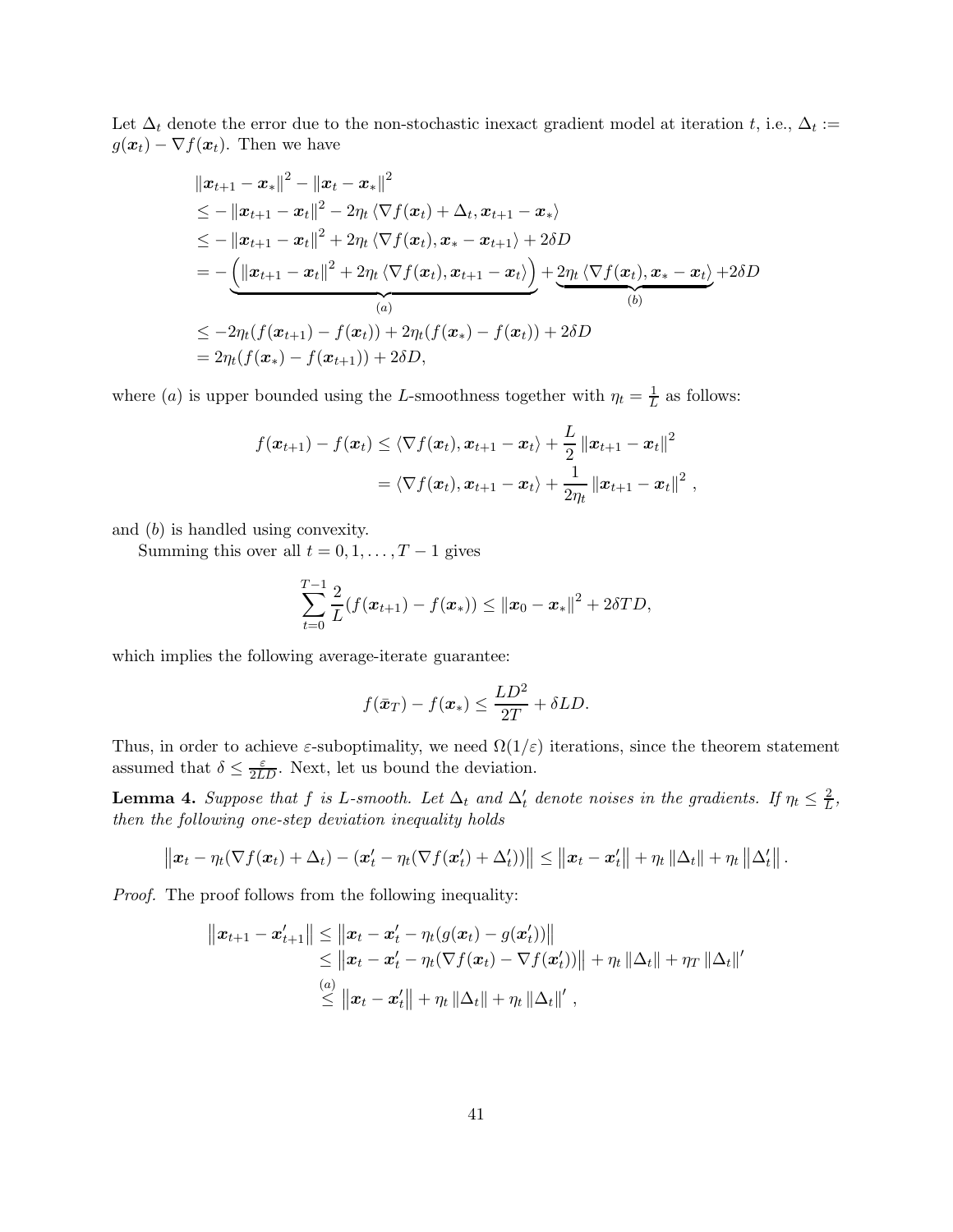Here  $(a)$  follows from the following fact:

$$
\|x_t - x'_t - \eta_t(\nabla f(x_t) - \nabla f(x'_t))\|^2
$$
  
\n
$$
= \|x_t - x'_t\|^2 - 2\eta_t \langle x_t - x'_t, \nabla f(x_t) - \nabla f(x'_t) \rangle + \eta_t^2 \|\nabla f(x_t) - \nabla f(x'_t)\|^2
$$
  
\n
$$
\overset{(b)}{\leq} \|x_t - x'_t\|^2 - \frac{2}{L} \eta_t \|\nabla f(x_t) - \nabla f(x'_t)\|^2 + \eta_t^2 \|\nabla f(x_t) - \nabla f(x'_t)\|^2
$$
  
\n
$$
\overset{(c)}{\leq} \|x_t - x'_t\|^2,
$$

where  $(b)$  is due to the fact that for a L-smooth and convex function f, it holds that

$$
\frac{1}{L} \|\nabla f(\boldsymbol{x}) - \nabla f(\boldsymbol{y})\|^2 \le \langle \nabla f(\boldsymbol{x}) - \nabla f(\boldsymbol{y}), \boldsymbol{x} - \boldsymbol{y} \rangle \quad \text{for any } \boldsymbol{x}, \boldsymbol{y},
$$

and (*c*) is because  $\eta_t^2 \leq \frac{2}{L}$  $\frac{2}{L}\eta_t$ .

Now given the convergence rate and the deviation inequality, we are ready to prove the desired upper bound on  $(\varepsilon, \delta)$ -deviation. From the triangle inequality, we get

$$
\|\bar{\mathbf{x}}_T - \bar{\mathbf{x}}_T'\| = \left\|\frac{1}{T}\sum_{t=1}^T \mathbf{x}_t - \frac{1}{T}\sum_{t=1}^T \mathbf{x}_t'\right\| \le \frac{1}{T}\sum_{t=1}^T \|\mathbf{x}_t - \mathbf{x}_t'\|
$$
  

$$
\le \frac{1}{T}\sum_{t=1}^T O(t\delta) \le O(T\delta),
$$

where the second line follows from Lemma [4.](#page-40-0) Thus, the  $(\varepsilon, \delta)$ -deviation is bounded by  $O(\frac{\delta^2}{\varepsilon^2})$  $\frac{\partial^2}{\partial \epsilon^2}$ ) using the averaged iterate with  $T = \Theta(1/\varepsilon)$ .  $\Box$ 

One limitation of [Theorem 20](#page-39-1) is that it requires the optimum to lie in a bounded domain. Next we show that without this requirement, the gradient descent iterate is still bounded when it first attains  $\varepsilon$ -accuracy.

<span id="page-41-0"></span>**Theorem 21.** Suppose f is L-smooth with optimum  $x^*$ . Let  $\varepsilon, \delta > 0$  be given such that  $\varepsilon \leq$  $2L\|\boldsymbol{x}_0 - \boldsymbol{x}_*\|^2$  and  $\delta \leq \frac{\varepsilon}{\|\boldsymbol{x}_0 - \boldsymbol{x}_0\|^2}$  $\frac{\varepsilon}{\|\bm{x}_0-\bm{x}_*\|}$ . Consider gradient descent with a constant learning rate  $\eta=\frac{1}{L}$  $\frac{1}{L}$ . Under the non-stochastic inexact gradient model, for the first iterate  $x_T$  with  $f(x_T) - f(x_*) \leq \varepsilon$ , it holds that  $||x_T - x_*|| \leq 2||x_0 - x_*||$ .

*Proof.* Let  $D_t := ||x_t - x_*||$ . Following the proof of [Theorem 20](#page-39-1) (which still holds when the domain is unbounded), we can show that

$$
D_{t+1}^{2} - D_{t}^{2} \le 2\eta (f(\boldsymbol{x}_{*}) - f(\boldsymbol{x}_{t+1})) + 2\eta \delta D_{t+1}.
$$
 (G.4)

Let T denote the first step with  $f(x_T) \leq f(x_*) + \varepsilon$ . We claim that for all  $0 \leq t \leq T-2$ ,

<span id="page-41-2"></span><span id="page-41-1"></span>
$$
D_{t+1} \le D_t \le D_0. \tag{G.5}
$$

We will prove [\(G.5\)](#page-41-1) by induction. Given  $0 \le t \le T-2$ , suppose  $D_t \le D_0$ , and note that the definition of T implies  $f(\mathbf{x}_{t+1}) > f(\mathbf{x}_{*}) + \varepsilon$ . It then follows from [\(G.4\)](#page-41-2) that

$$
D_{t+1}^2 - 2\eta \delta D_{t+1} + 2\eta \varepsilon - D_t^2 < 0.
$$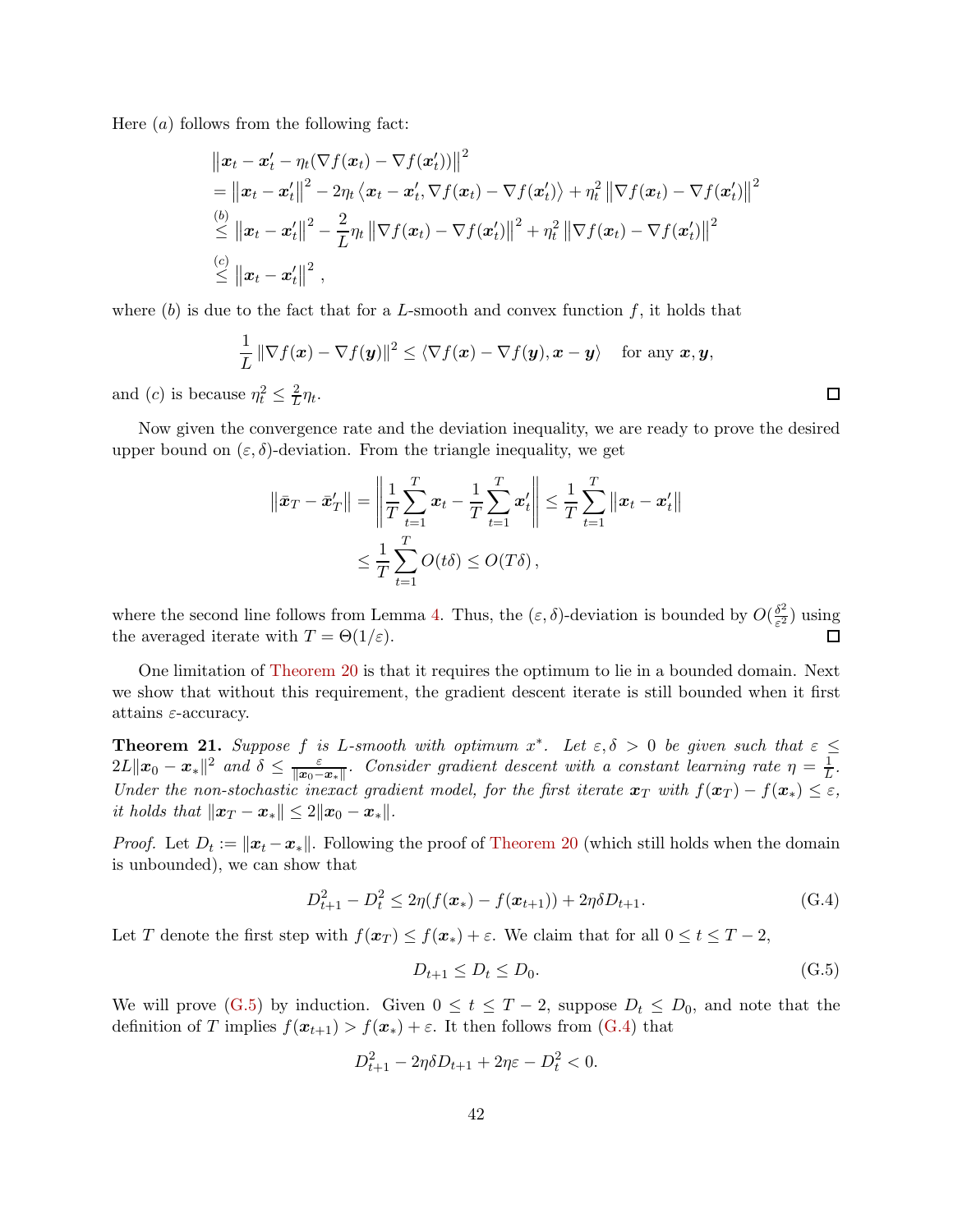Let  $h(z) := z^2 - 2\eta \delta z + 2\eta \varepsilon - D_t^2$ . First,

$$
h(D_t) = -2\eta \delta D_t + 2\eta \varepsilon \ge 0,
$$

since  $\delta D_t \le \delta D_0 \le \varepsilon$  by the condition of Theorem [21.](#page-41-0) Moreover,  $D_t$  is larger than  $\eta \delta$ , the minimum of  $h$ , because if it is not true, then

$$
f(\boldsymbol{x}_t) - f(\boldsymbol{x}_*) \leq \frac{L}{2}D_t^2 \leq \frac{L\eta^2\delta^2}{2} \leq \frac{L\eta^2\varepsilon^2}{2D_0^2} = \frac{\varepsilon^2}{2LD_0^2} \leq \varepsilon,
$$

which contradicts the definition of T. Since  $h(D_{t+1}) < 0$ , it then follows that  $D_{t+1} \leq D_t \leq D_0$ , and in particular  $D_{T-1} \leq D_0$ . Finally, note that smoothness implies

$$
\|\nabla f(\boldsymbol{x}_{T-1})\| \leq LD_{T-1} \leq LD_0,
$$

and thus

$$
D_T \le ||x_T - x_{T-1}|| + D_{T-1} \le \eta ||\nabla f(x_{T-1})|| + D_{T-1} \le D_0 + D_{T-1} \le 2D_0.
$$

<span id="page-42-0"></span>This completes the proof

#### G.3 Inexact initialization model

<span id="page-42-2"></span>**Theorem 22.** (Upper Bound) Let f be an  $O(1)$ -Lipschitz convex cost function. Let  $\varepsilon > 0$  be a small constant, and  $T$  be a given number of iterations. Then there exists a FOI algorithm whose  $(\varepsilon, \delta)$ -deviation is  $O(\delta^2)$ , provided that  $T = \Omega(1/\varepsilon)$ .

*Proof.* In view of [Lemma 4,](#page-40-0) two different runs  $x_T, x'_T$  of gradient descent satisfies

$$
||x_T - x'_T|| \le ||x'_{T-1} - x'_{T-1}|| \le \cdots \le ||x_0 - x'_0|| \le 2\delta.
$$

Hence, the statement follows.

In this section, we consider smooth and strongly-convex costs.

#### <span id="page-42-1"></span>G.4 Stochastic inexact gradient model (strongly convex costs)

We first show an upper bound for the stochastic inexact gradient oracle.

<span id="page-42-3"></span>**Theorem 23.** (Upper Bound) Let f be an  $O(1)$ -smooth  $\mu$ -strongly convex cost function. Let  $\varepsilon > 0$  be a small constant, and T be a given number of iterations. Under the stochastic inexact gradient model, there exists a FOI algorithm whose  $(\varepsilon, \delta)$ -deviation is  $O\left(\frac{\delta^2}{T\mu^2} \wedge \frac{\varepsilon}{\mu}\right)$  $\mu$  , provided that  $T = \Omega(\frac{1}{\varepsilon \mu}).$ 

Proof. The following proof is based on the proof of [\[Bubeck](#page-12-11), [2014,](#page-12-11) Theorem 6.3], but here we further make use of strong convexity.

Let  $C \subset \mathbb{R}^n$  denote the domain of f, and assume it is convex and closed. We simply run stochastic gradient descent: starting from some  $x_0 \in C$ , let

$$
\boldsymbol{x}_{t+1} := \Pi_C \left[ \boldsymbol{x}_t - \eta_t g(\boldsymbol{x}_t) \right] \quad \text{where} \quad \eta_t := \frac{1}{L+1/\lambda_t}.
$$

|   | I |
|---|---|
| I | ٧ |

 $\Box$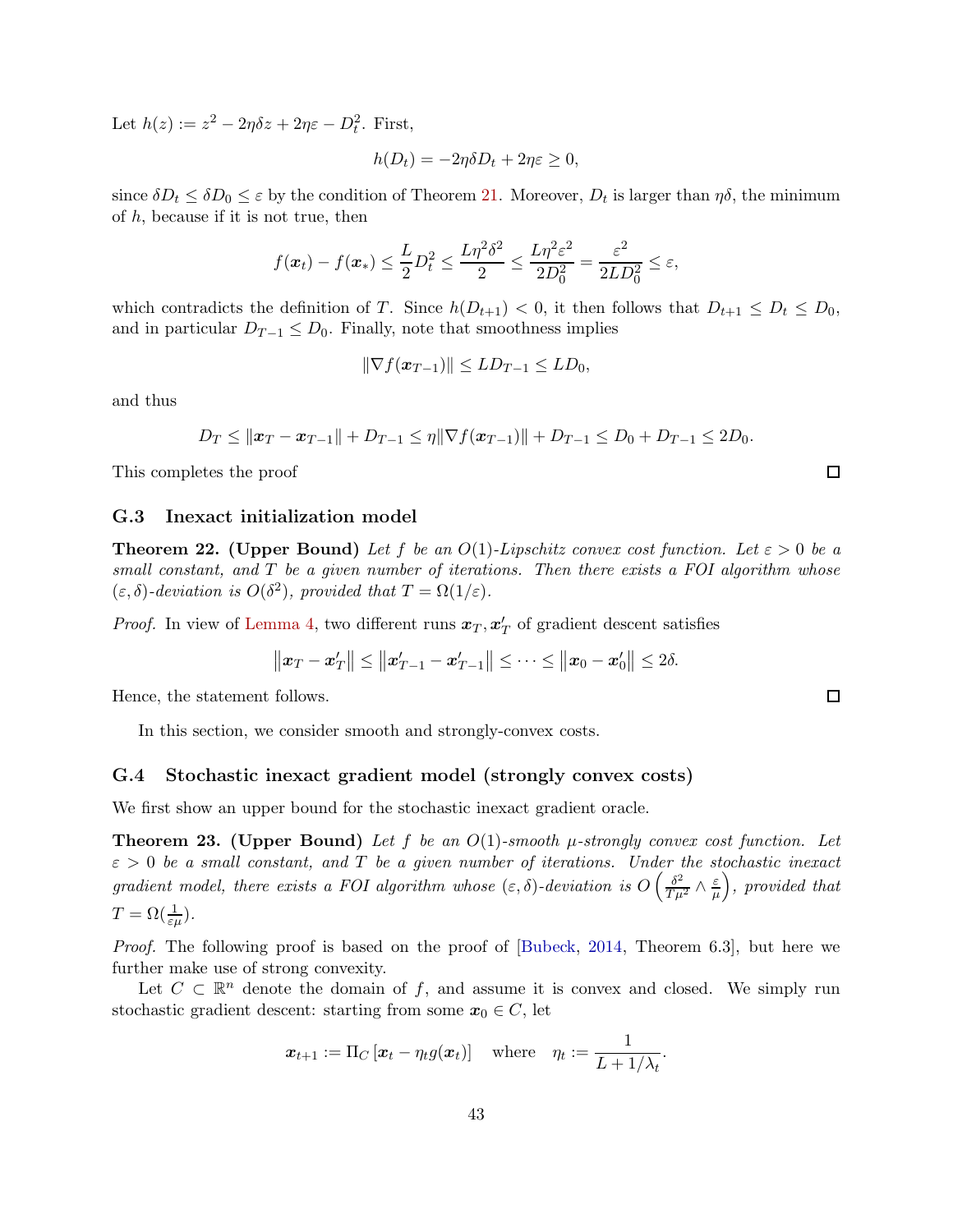We will pick a value for each  $\lambda_t$  below. Note that C can just be  $\mathbb{R}^n$ , in which case no projection is needed, but our analysis can also handle a bounded domain.

Let  $x_*$  denote the optimal solution, and suppose f is L-smooth. It follows that

$$
f(\boldsymbol{x}_{t+1}) - f(\boldsymbol{x}_t) \leq \langle \nabla f(\boldsymbol{x}_t), \boldsymbol{x}_{t+1} - \boldsymbol{x}_t \rangle + \frac{L}{2} ||\boldsymbol{x}_{t+1} - \boldsymbol{x}_t||^2
$$
  
\n
$$
= \langle g(\boldsymbol{x}_t), \boldsymbol{x}_{t+1} - \boldsymbol{x}_t \rangle + \langle \nabla f(\boldsymbol{x}_t) - g(\boldsymbol{x}_t), \boldsymbol{x}_{t+1} - \boldsymbol{x}_t \rangle + \frac{L}{2} ||\boldsymbol{x}_{t+1} - \boldsymbol{x}_t||^2
$$
  
\n
$$
\leq \langle g(\boldsymbol{x}_t), \boldsymbol{x}_{t+1} - \boldsymbol{x}_t \rangle + \frac{\lambda_t}{2} ||\nabla f(\boldsymbol{x}_t) - g(\boldsymbol{x}_t)||^2 + \frac{L + 1/\lambda_t}{2} ||\boldsymbol{x}_{t+1} - \boldsymbol{x}_t||^2.
$$

Moreover, the projection step ensures

$$
\frac{1}{L+1/\lambda_t} \langle g(x_t), x_{t+1} - x_* \rangle \leq \langle x_t - x_{t+1}, x_{t+1} - x_* \rangle
$$
  
= 
$$
\frac{1}{2} (||x_t - x_*||^2 - ||x_t - x_{t+1}||^2 - ||x_{t+1} - x_*||^2).
$$

Consequently,

$$
f(\boldsymbol{x}_{t+1}) - f(\boldsymbol{x}_t) \leq \langle g(\boldsymbol{x}_t), \boldsymbol{x}_* - \boldsymbol{x}_t \rangle + \frac{\lambda_t}{2} \|\nabla f(\boldsymbol{x}_t) - g(\boldsymbol{x}_t)\|^2 + \frac{L + 1/\lambda_t}{2} \left( \|\boldsymbol{x}_t - \boldsymbol{x}_*\|^2 - \|\boldsymbol{x}_{t+1} - \boldsymbol{x}_*\|^2 \right).
$$

Taking expectation with respect to  $g(x_t)$ , we have

$$
\mathbb{E}[f(\boldsymbol{x}_{t+1})] \leq f(\boldsymbol{x}_t) + \langle \nabla f(\boldsymbol{x}_t), \boldsymbol{x}_* - \boldsymbol{x}_t \rangle + \frac{\lambda_t}{2} \delta^2 + \frac{L+1/\lambda_t}{2} \mathbb{E}\left[ \|\boldsymbol{x}_t - \boldsymbol{x}_*\|^2 - \|\boldsymbol{x}_{t+1} - \boldsymbol{x}_*\|^2 \right].
$$

Further invoking strong convexity, we have

$$
\mathbb{E}[f(\boldsymbol{x}_{t+1})] \leq f(\boldsymbol{x}_*) - \frac{\mu}{2} ||\boldsymbol{x}_t - \boldsymbol{x}_*||^2 + \frac{\lambda_t \delta^2}{2} + \frac{L + 1/\lambda_t}{2} \mathbb{E}[||\boldsymbol{x}_t - \boldsymbol{x}_*||^2 - ||\boldsymbol{x}_{t+1} - \boldsymbol{x}_*||^2]. \tag{G.6}
$$

Pick a small enough k which also satisfies  $k \geq 4L/\mu$ , and let

$$
\lambda_t = \frac{2}{(t+k)\mu - 2L}.
$$

It follows that  $\lambda_t > 0$  by construction, and also

$$
L + \frac{1}{\lambda_t} = \frac{t+k}{2}\mu
$$
, and  $L + \frac{1}{\lambda_t} - \mu = \frac{t+k-2}{2}\mu$ ,

and that

$$
(t+k-1)\lambda_t = \frac{2}{\mu} \cdot \frac{t+k-1}{t+k-2L/\mu} \le \frac{2}{\mu} \cdot \frac{t+k-1}{(t+k)/2} \le \frac{4}{\mu},
$$

since by the definition of k, we have  $2L/\mu \leq k/2 \leq (t+k)/2$ . Therefore if we multiply both sides of  $(G.6)$  by  $(t + k - 1)$ , we get

$$
(t + k - 1) \mathbb{E} [f(\boldsymbol{x}_{t+1}) - f(\boldsymbol{x}_*)] \leq \frac{(t + k - 1)(t + k - 2)}{4} \mu \mathbb{E}[\|\boldsymbol{x}_t - \boldsymbol{x}_*\|^2] - \frac{(t + k)(t + k - 1)}{4} \mu \mathbb{E}[\|\boldsymbol{x}_{t+1} - \boldsymbol{x}_*\|^2] + \frac{2\delta^2}{\mu}
$$

<span id="page-43-0"></span>.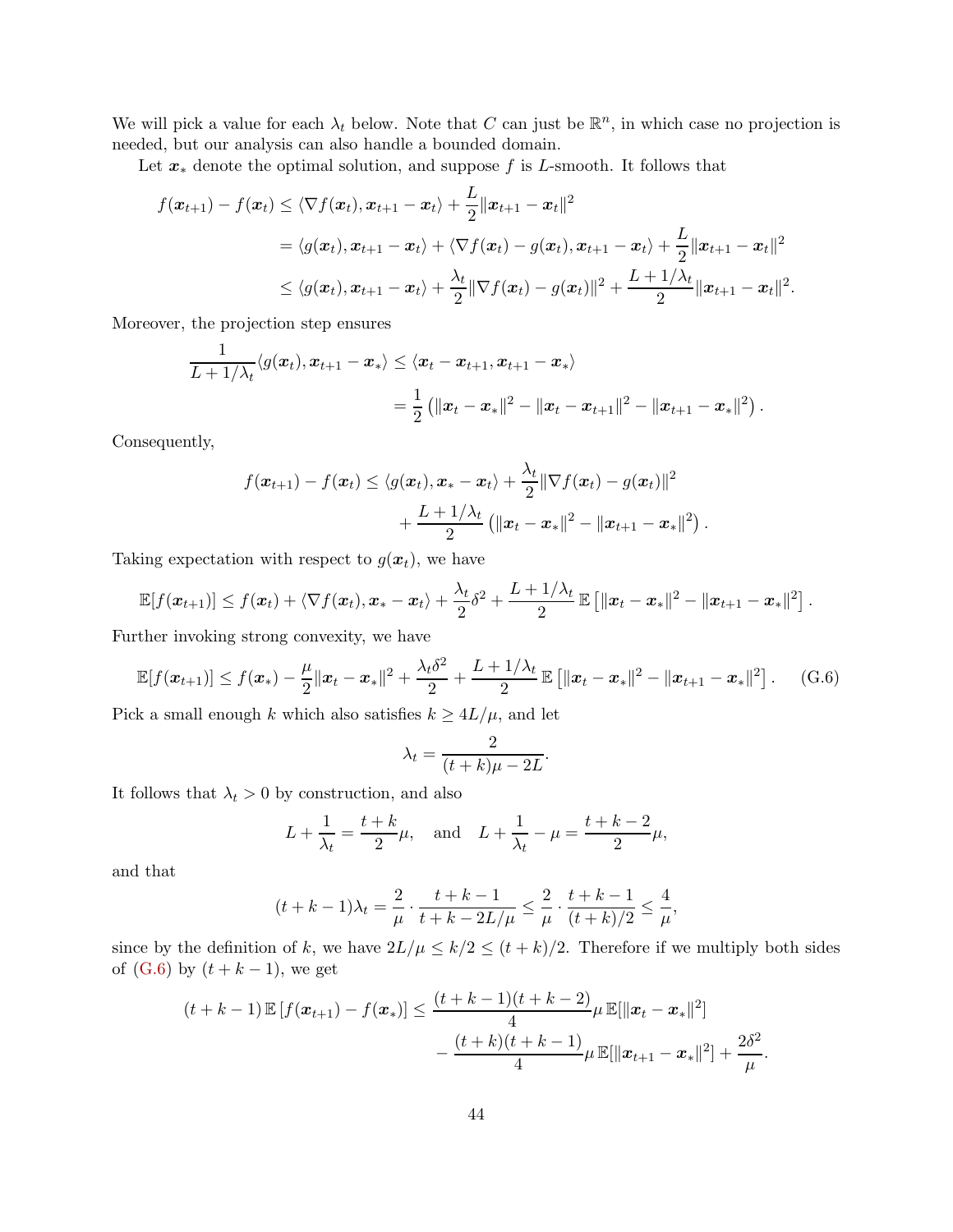Now taking the sum from  $t = 0$  to  $T - 1$ , we have

$$
\sum_{t=0}^{T-1} (t+k-1) \mathbb{E} \left[ f(\boldsymbol{x}_{t+1}) - f(\boldsymbol{x}_*) \right] \leq \frac{(k-1)(k-2)\mu}{4} ||\boldsymbol{x}_0 - \boldsymbol{x}_*||^2 + \frac{2\delta^2 T}{\mu}.
$$

Define

$$
\tilde{\boldsymbol{x}}_T := \sum_{t=0}^{T-1} \frac{t+k-1}{\sum_{j=0}^{T-1} (j+k-1)} \boldsymbol{x}_{t+1} \, .
$$

Then, we have

$$
\mathbb{E}\left[f(\tilde{\boldsymbol{x}}_T)-f(\boldsymbol{x}_*)\right]\leq O\left(\frac{(k-1)(k-2)\mu}{4T^2}\|\boldsymbol{x}_0-\boldsymbol{x}_*\|^2+\frac{2\delta^2}{T\mu}\right).
$$

Since  $k = \Theta(L/\mu)$ , it follows that as long as  $T = \Omega(\frac{1}{\varepsilon\mu})$ , we have

$$
\mathbb{E}\left[f(\tilde{\boldsymbol{x}}_T)-f(\boldsymbol{x}_*)\right] \leq \varepsilon.
$$

Next we analyze the deviation bound. Similarly to the proof of [Theorem 19,](#page-38-2) let  $\{x_t\}$  denote GD iterates with stochastic inexact gradients, and let  $\{y_t\}$  denote GD iterates with exact gradients, we can show

$$
\mathbb{E} \left[ \|\boldsymbol{x}_{t+1}-\boldsymbol{y}_{t+1}\|^2 \right] \leq \|\boldsymbol{x}_t-\boldsymbol{y}_t\|^2 - 2\eta_t \langle \boldsymbol{x}_t-\boldsymbol{y}_t, \nabla f(\boldsymbol{x}_t) - \nabla f(\boldsymbol{y}_t) \rangle + \eta_t^2 \|\nabla f(\boldsymbol{x}_t) - \nabla f(\boldsymbol{y}_t)\|^2 \\ + \eta_t^2 \mathbb{E} \left[ \|\nabla f(\boldsymbol{x}_t) - \nabla g(\boldsymbol{x}_t)\|^2 \right].
$$

Next we need the following lemma.

<span id="page-44-0"></span>**Lemma 5.** Suppose f is L-smooth and  $\mu$ -strongly convex. For  $\eta \leq 1/L$ , it holds for any  $x, y$  that

$$
\|\boldsymbol{x}-\boldsymbol{y}-\eta(\nabla f(\boldsymbol{x})-\nabla f(\boldsymbol{y}))\|^2\leq (1-\eta\mu)\|\boldsymbol{x}-\boldsymbol{y}\|^2.
$$

Proof. First we have

$$
\|x - y - \eta(\nabla f(x) - \nabla f(y))\|^2
$$
  
= 
$$
\|x - y\|^2 - 2\eta \langle x - y, \nabla f(x) - \nabla f(y) \rangle + \eta^2 \|\nabla f(x) - \nabla f(y)\|^2
$$
  

$$
\leq \|x - y\|^2 - 2\eta \langle x - y, \nabla f(x) - \nabla f(y) \rangle + \eta \frac{1}{L} \cdot L \langle x - y, \nabla f(x) - \nabla f(y) \rangle
$$
  
= 
$$
\|x - y\|^2 - \eta \langle x - y, \nabla f(x) - \nabla f(y) \rangle,
$$

where the inequality is due to smoothness and  $\eta \leq 1/L$ . Strong convexity then implies

$$
\|\bm{x}-\bm{y}-\eta(\nabla f(\bm{x})-\nabla f(\bm{y}))\|^2\leq \|\bm{x}-\bm{y}\|^2-\eta\mu\|\bm{x}-\bm{y}\|^2.
$$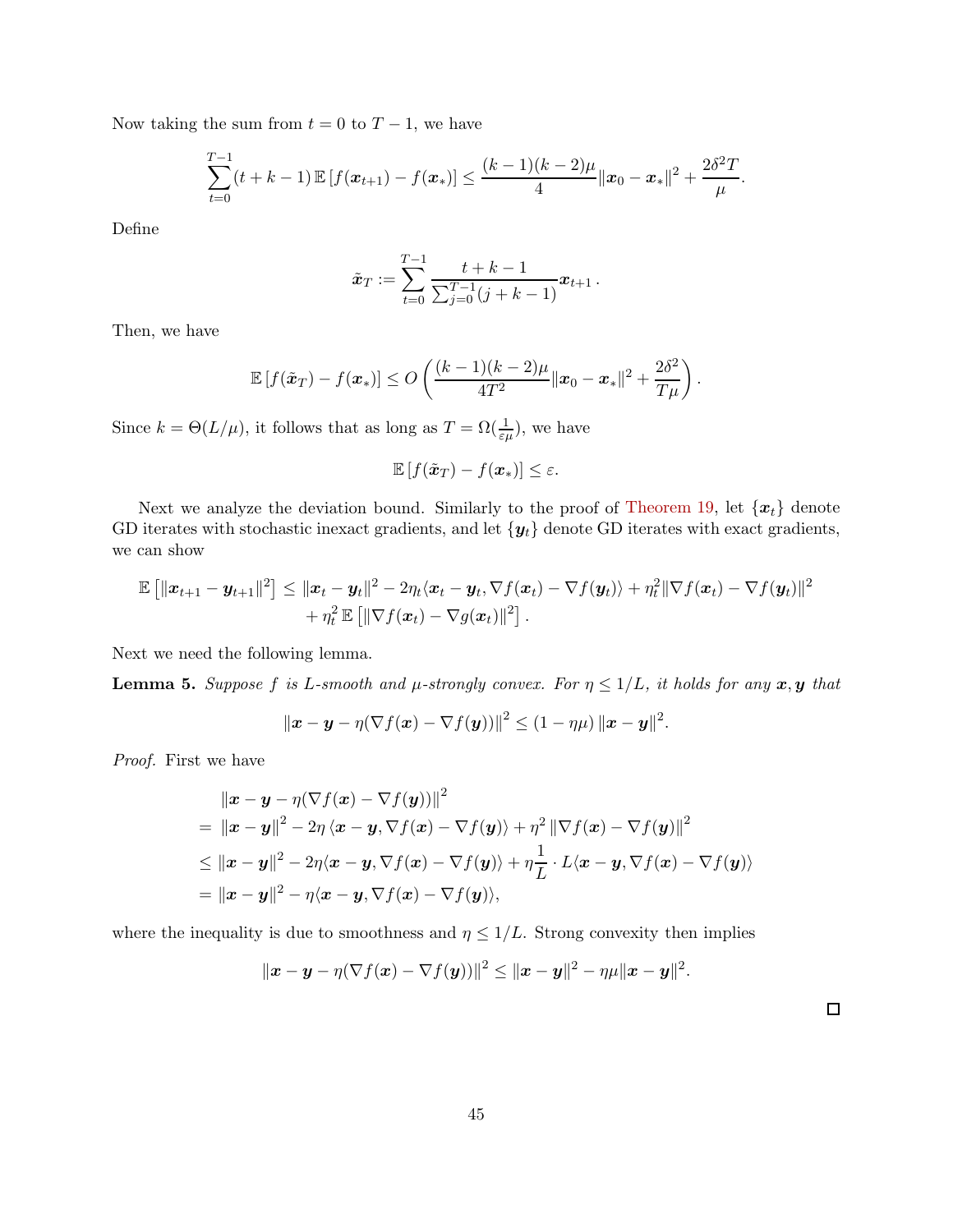Note that in the current setting,  $\eta_t = 1/(L + 1/\lambda_t) \leq 1/L$ , therefore we can invoke [Lemma 5](#page-44-0) and obtain

$$
\mathbb{E}\left[\|\boldsymbol{x}_{t+1}-\boldsymbol{y}_{t+1}\|^2\right] \leq (1-\eta_t\mu)\,\mathbb{E}\left[\|\boldsymbol{x}_t-\boldsymbol{y}_t\|^2\right]+\eta_t^2\delta^2,
$$

which further implies

$$
\mathbb{E} [||x_T - y_T||^2] \leq \delta^2 \sum_{t=0}^{T-1} \eta_t^2 \prod_{j=t+1}^{T-1} (1 - \eta_j \mu),
$$

since  $x_0 = y_0$ . Note that

$$
\eta_t = \frac{2}{(t+k)\mu}
$$
, and  $1 - \eta_t \mu = \frac{t+k-2}{t+k}$ ,

therefore

$$
\mathbb{E} \left[ \|\boldsymbol{x}_T - \boldsymbol{y}_T\|^2 \right] \leq \delta^2 \sum_{t=0}^{T-1} \frac{4}{(t+k)^2 \mu^2} \frac{(t-1+k)(t+k)}{(T-2+k)(T-1+k)}
$$
  

$$
\leq \delta^2 \sum_{t=0}^{T-1} \frac{4}{\mu^2} \frac{1}{(T-2+k)(T-1+k)}
$$
  

$$
\leq \delta^2 \sum_{t=0}^{T-1} \frac{4}{\mu^2 T^2} \leq \frac{4\delta^2}{T\mu^2}.
$$

Now define

$$
\tilde{\mathbf{y}}_T := \sum_{t=0}^{T-1} \frac{t+k-1}{\sum_{j=0}^{T-1} (j+k-1)} \mathbf{y}_{t+1}.
$$

Since  $\tilde{\boldsymbol{x}}_T$  and  $\tilde{\boldsymbol{y}}_T$  are weighted averages of  $\boldsymbol{x}_t$  and  $\boldsymbol{y}_t$  respectively, we have

$$
\mathbb{E}\left[\|\tilde{\boldsymbol{x}}_T-\tilde{\boldsymbol{y}}_T\|^2\right]\leq \frac{4\delta^2}{T\mu^2},
$$

Moreover, since  $\tilde{\mathbf{y}}_T$  is deterministic, an  $O(\frac{\delta^2}{T\mu^2})$  deviation bound also follows.

### <span id="page-45-0"></span>G.5 Non-stochastic inexact gradient model (strongly convex costs)

Next we consider the non-stochastic inexact gradient oracle.

<span id="page-45-1"></span>**Theorem 24. (Upper Bound)** For  $L = O(1)$  and  $D = O(1)$ , let f be an L-smooth  $\mu$ -strongly convex cost function whose optimum lies in a ball of radius D. Let  $\varepsilon > 0$  and  $\delta > 0$  are such that  $\delta \leq \frac{\varepsilon}{2LD}$ , and let T be a given number of iterations. Under the non-stochastic inexact gradient model, there exists a FOI algorithm whose  $(\varepsilon, \delta)$ -deviation is  $O\left(\frac{\delta^2}{\mu^2} \wedge \frac{\varepsilon}{\mu} \right)$  $\mu$ ), provided that  $T = \Omega(1/\varepsilon)$ .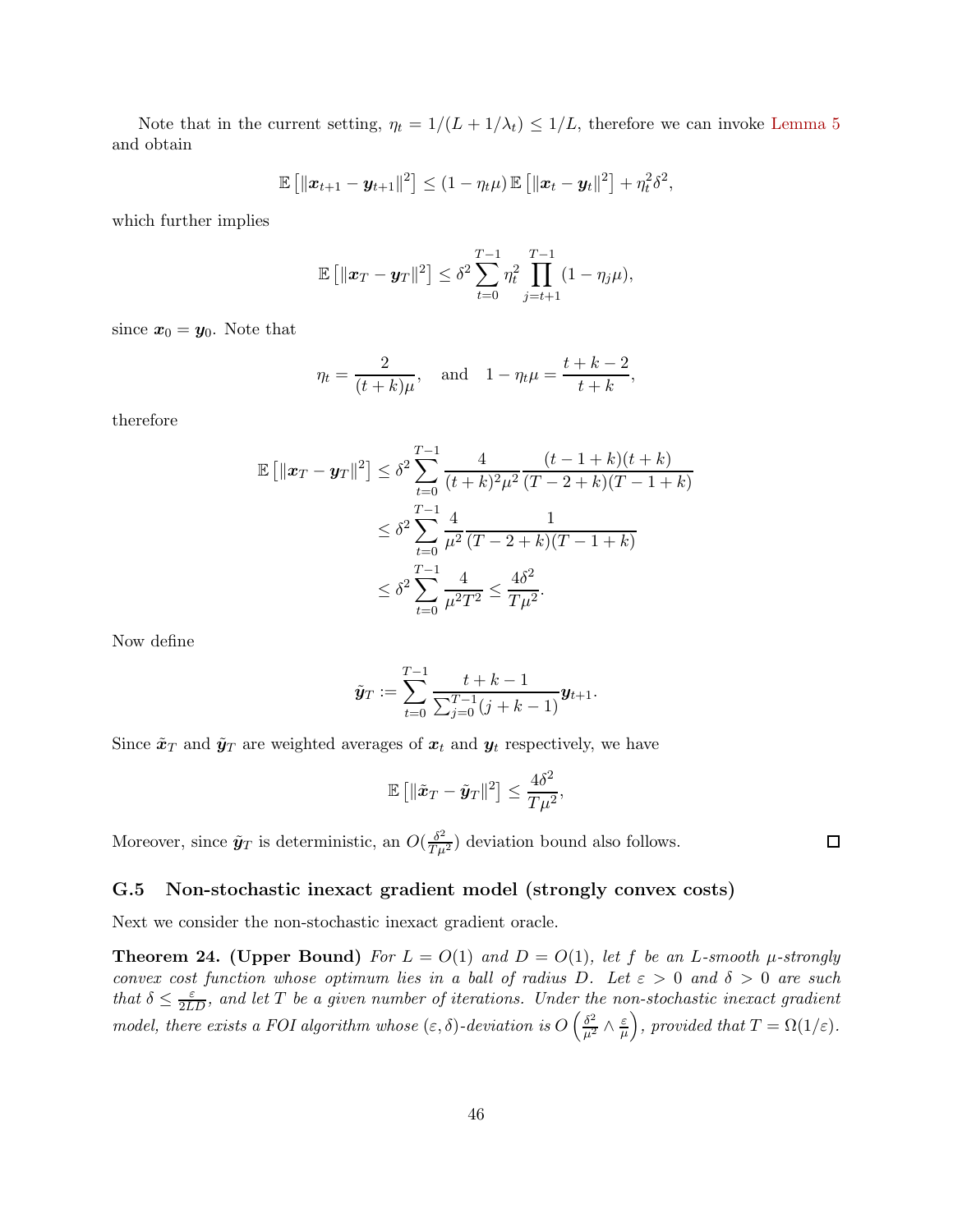*Proof.* We run projected gradient descent with a constant learning rate  $\eta = 1/L$ . For the upper bound on excess error, we simply invoke [Theorem 20:](#page-39-1) as long as  $T = \Omega(1/\varepsilon)$ , it holds that

$$
f(\bar{\boldsymbol{x}}_T) \leq \frac{1}{T} \sum_{t=1}^T f(\boldsymbol{x}_t) \leq f(\boldsymbol{x}_*) + \varepsilon.
$$

To bound the deviation, we follow a similar analysis as in the proof of [Lemma 4.](#page-40-0) Consider two gradient descent runs  $\{x_t\}$  and  $\{x'_t\}$ , and let  $g(x_t) = \nabla f(x_t) + \Delta_t$ , and  $g(x'_t) = \nabla f(x'_t) + \Delta'_t$ . First we have

$$
||x_{t+1} - x'_{t+1}|| \le ||x_t - x'_t - \eta_t(g(x_t) - g(x'_t))||
$$
  
\n
$$
\le ||x_t - x'_t - \eta_t(\nabla f(x_t) - \nabla f(x'_t))|| + \eta_t ||\Delta_t|| + \eta_t ||\Delta'_t||
$$
  
\n
$$
\le ||x_t - x'_t - \eta_t(\nabla f(x_t) - \nabla f(x'_t))|| + \frac{2\delta}{L}.
$$

Moreover, [Lemma 5](#page-44-0) implies

$$
\|\boldsymbol{x}_t-\boldsymbol{x}'_t-\eta_t(\nabla f(\boldsymbol{x}_t)-\nabla f(\boldsymbol{x}'_t))\|\leq \sqrt{1-\frac{\mu}{L}}\|\boldsymbol{x}_t-\boldsymbol{x}'_t\|.
$$

Therefore

$$
||x_{t+1}-x'_{t+1}|| \leq \sqrt{1-\frac{\mu}{L}}||x_t-x'_t|| + \frac{2\delta}{L},
$$

and for all  $t \geq 1$ ,

$$
\begin{aligned} \|x_t - x_t'\| &\leq \left(1 - \frac{\mu}{L}\right)^{t/2} \|x_0 - x_0'\| + \frac{2\delta}{L} \cdot \frac{1}{1 - \sqrt{1 - \mu/L}} \\&= \left(1 - \frac{\mu}{L}\right)^{t/2} \|x_0 - x_0'\| + \frac{2\delta}{L} \cdot \frac{1 + \sqrt{1 - \mu/L}}{\mu/L} \\&\leq \left(1 - \frac{\mu}{L}\right)^{t/2} \|x_0 - x_0'\| + \frac{4\delta}{\mu}. \end{aligned}
$$

Finally,

$$
\|\bar{\mathbf{x}}_T - \bar{\mathbf{x}}_T'\| \leq \frac{1}{T} \sum_{t=1}^T \|\mathbf{x}_t - \mathbf{x}_t'\| \leq \frac{4\delta}{\mu} + \frac{1}{T} \underbrace{\|\mathbf{x}_0 - \mathbf{x}_0'\|}_{=0} \frac{1}{1 - \sqrt{1 - \mu/L}} = O\left(\frac{\delta}{\mu}\right).
$$

This completes the proof.

### <span id="page-46-0"></span>G.6 Inexact initialization model (strongly convex costs)

<span id="page-46-1"></span>**Theorem 25. (Upper Bound)** Let f be an L-smooth  $\mu$ -strongly convex cost function. Let  $\varepsilon > 0$ be a small constant, and T be a given number of iterations. Then there exists a FOI algorithm whose  $(\varepsilon, \delta)$ -deviation is  $O(\exp(-\mu T/L)\delta^2 \wedge \frac{\varepsilon}{\mu})$  $\frac{\varepsilon}{\mu}).$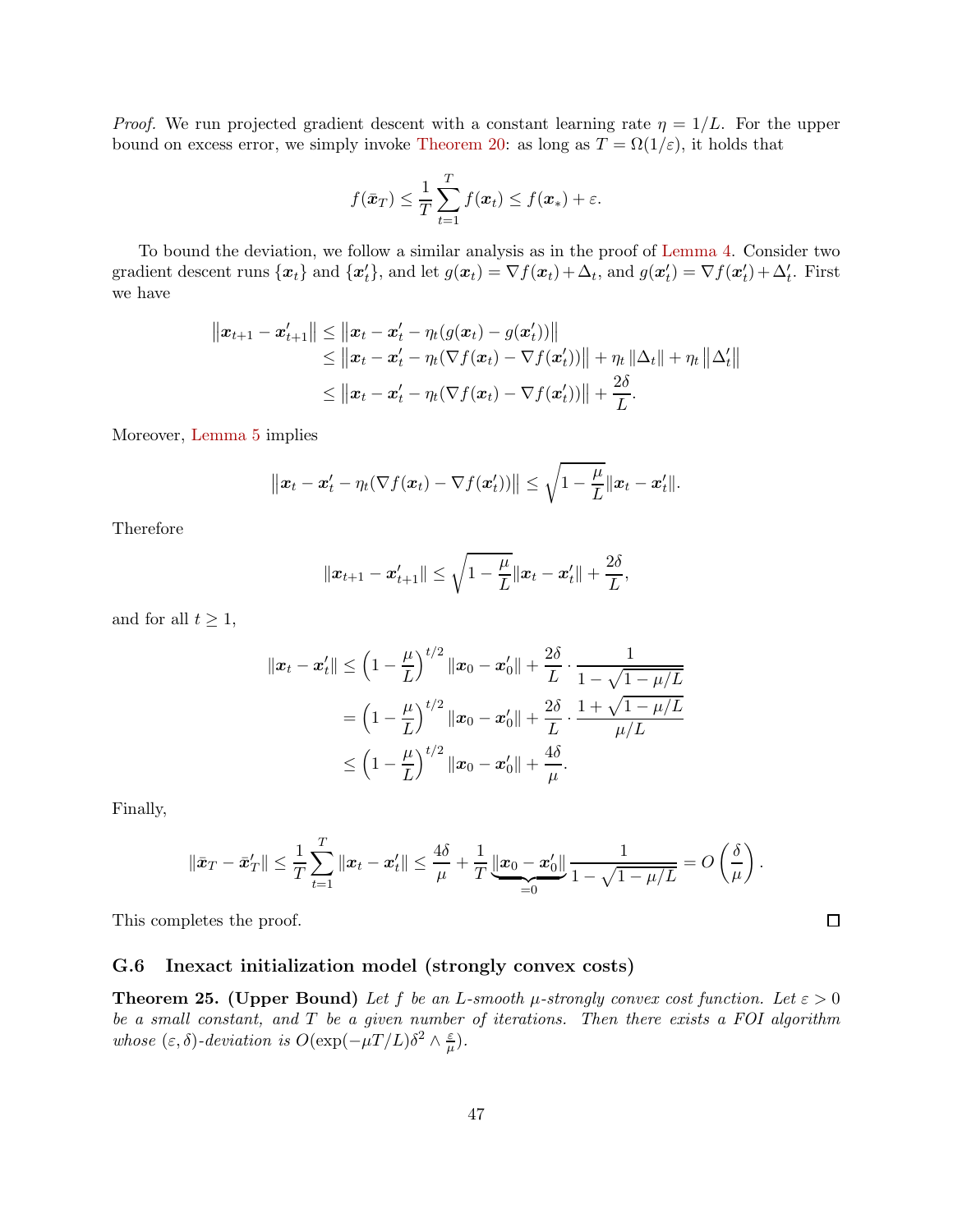*Proof.* Let  $x_0, x'_0$  denote two initial iterates. [Lemma 5](#page-44-0) implies

$$
\|\boldsymbol{x}_{t+1}-\boldsymbol{x}'_{t+1}\|^2 = \|\boldsymbol{x}_t-\boldsymbol{x}'_t-\eta_t(\nabla f(\boldsymbol{x}_t)-\nabla f(\boldsymbol{x}'_t))\|^2 \leq \left(1-\frac{\mu}{L}\right)\|\boldsymbol{x}_t-\boldsymbol{x}'_t\|^2,
$$

and

$$
\|\boldsymbol{x}_T - \boldsymbol{x}_T'\|^2 \le \left(1 - \frac{\mu}{L}\right)^T \|\boldsymbol{x}_0 - \boldsymbol{x}_0'\|^2 \le e^{-\mu T/L} \|\boldsymbol{x}_0 - \boldsymbol{x}_0'\|^2.
$$

<span id="page-47-0"></span>This completes the proof.

### <span id="page-47-1"></span>H Proof of upper bounds (nonsmooth costs)

### H.1 Stochastic inexact gradient model

<span id="page-47-2"></span>**Theorem 26. (Upper Bound)** Let f be an  $O(1)$ -Lipschitz convex cost function. Let  $\varepsilon > 0$  be a small constant, and T be a given number of iterations. Under the stochastic inexact gradient model, there exists a FOI algorithm whose  $(\varepsilon, \delta)$ -deviation is  $O(\frac{1}{T\varepsilon^2})$ , provided that  $T = \Omega(1/\varepsilon^2)$ .

*Proof.* Assume now that f is G-Lipschitz but otherwise nonsmooth  $(G = O(1))$ . Let  $\{x_t\}$  be the GD iterates with stochastic inexact gradients and  $\{y_t\}$  be the GD iterates with exact gradients. Then the one-step deviation bound can be derived as follows (E denotes the conditional expectation over the randomness in  $q(\boldsymbol{x}_t)$ :

$$
\mathbb{E} \left\| \boldsymbol{x}_{t+1} - \boldsymbol{y}_{t+1} \right\|^2 = \mathbb{E} \left\| (\boldsymbol{x}_t - \eta_t g(\boldsymbol{x}_t) - (\boldsymbol{y}_t - \eta_t \nabla f(\boldsymbol{y}_t)) \right\|^2
$$
\n
$$
= \left\| \boldsymbol{x}_t - \boldsymbol{y}_t \right\|^2 - 2\eta_t \underbrace{\langle \boldsymbol{x}_t - \boldsymbol{y}_t, \nabla f(\boldsymbol{x}_t) - \nabla f(\boldsymbol{y}_t) \rangle}_{\leq 0 \quad (\because \text{ convexity})}
$$
\n
$$
+ \eta_t^2 \mathbb{E} \left\| g(\boldsymbol{x}_t) - \nabla f(\boldsymbol{x}_t) \right\|^2 + \eta_t^2 \left\| \nabla f(\boldsymbol{x}_t) - \nabla f(\boldsymbol{y}_t) \right\|^2
$$
\n
$$
\leq \left\| \boldsymbol{x}_t - \boldsymbol{y}_t \right\|^2 + \eta_t^2 (4G^2 + \delta^2).
$$

Since we consider the regime  $\delta^2 \lesssim 1$ , the one-step bound leads to the following deviation inequality:

<span id="page-47-3"></span>
$$
\mathbb{E} \left\| \boldsymbol{x}_T - \boldsymbol{y}_T \right\|^2 \lesssim \sum_t \eta_t^2. \tag{H.1}
$$

Note that the above deviation bound is worse than the smooth case deviation bound  $(G.1)$  which reads  $\mathbb{E} \|x_T - y_T\|^2 \leq \delta^2 \sum_t \eta_t^2$ .

For the algorithm, we again consider SGD. Invoking the standard convergence guarantee of SGD for nonsmooth costs (see, e.g., [\[Bubeck](#page-12-11), [2014,](#page-12-11) Thm. 6.1]), with step size  $\eta_t \equiv \eta$  for some  $\eta > 0$ , we have the following convergence rate:

$$
\mathbb{E} f\left(\frac{1}{T}\sum_{t=1}^{T} x_t\right) - f(x_*) \le \frac{\|x_0 - x_*\|^2}{2\eta T} + \frac{\eta G^2}{2}.
$$
 (H.2)

From [\(H.2\)](#page-47-3), it follows that with  $\eta = O(1/\sqrt{T})$ , the convergence rate reads  $\mathbb{E} f(\bar{x}_T) - f(\bar{x}_*) \leq O(1/\sqrt{T})$ . With such a choice of  $\eta$ , the deviation can be bounded using [\(G.1\)](#page-38-4) together with [\(G.3\)](#page-39-2),

$$
\mathbb{E} \left\| \bar{\boldsymbol{x}}_T - \bar{\boldsymbol{y}}_T \right\|^2 \leq \frac{1}{T} \sum_t \mathbb{E} \left\| \boldsymbol{x}_t - \boldsymbol{y}_t \right\|^2 \lesssim \frac{1}{T} \sum_{t=1}^T \left[ t \cdot \frac{1}{T} \cdot G^2 \right] \lesssim G^2.
$$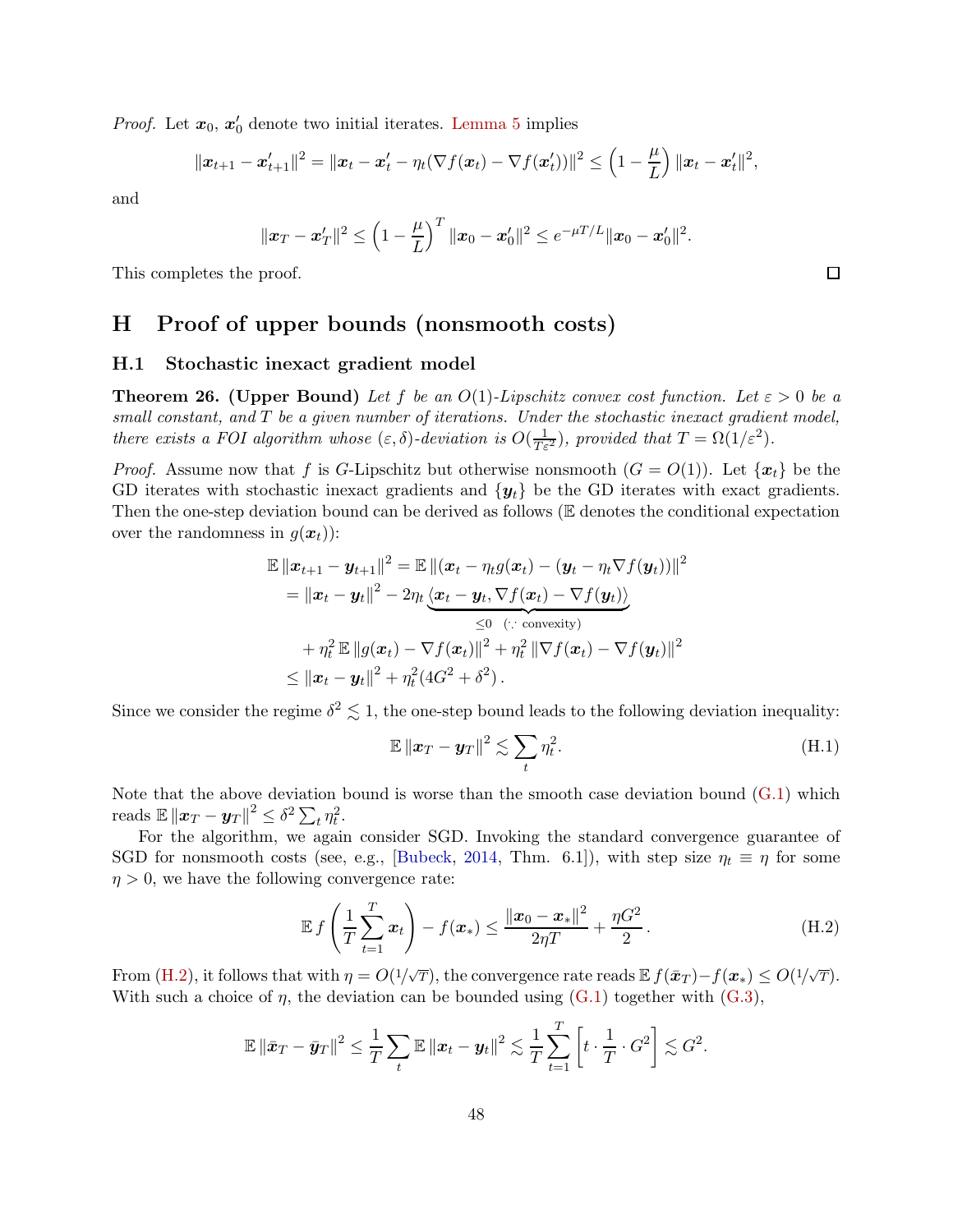In fact, by choosing  $\eta = \frac{1}{\varepsilon T}$  (since  $T = \Omega(1/\varepsilon^2)$ , it must be that  $\eta = O(\varepsilon)$ ), it follows that the  $(\varepsilon, \delta)$ -deviation is upper bounded by

$$
O\left(\frac{1}{T}\sum_{t=1}^T \left[t \cdot \frac{1}{T^2 \varepsilon^2} \cdot G^2\right]\right) \lesssim O(\frac{G^2}{T \varepsilon^2}) \lesssim O(\frac{1}{T \varepsilon^2}).
$$

<span id="page-48-0"></span>This completes the proof.

#### H.2 Non-stochastic inexact gradient model

We first prove a deviation bound.

<span id="page-48-3"></span>**Lemma 6.** Suppose that f is convex and G-Lipschitz. Let  $\{y_t\}$  be the iterates of (projected) GD with stepsize  $\eta_t$  with exact gradients and  $\{x_t\}$  be the iterates of (projected) GD with the same stepsize with inexact gradients with noise  $\{\Delta_t\}$ . Assuming that  $\|\Delta_t\| \leq \delta$  for each t, we have

<span id="page-48-1"></span>
$$
\|\boldsymbol{x}_T - \boldsymbol{y}_T\| \le \sqrt{3(2G^2 + \delta^2) \cdot \sum_{t=0}^{T-1} \eta_t^2 + 2\delta \sum_{t=0}^{T-1} \eta_t}.
$$
 (H.3)

Proof. The proof is analogous to [\[Bassily et al.](#page-12-13), [2020,](#page-12-13) Lemma 3.1]. First, note that

$$
\|\boldsymbol{y}_{t+1}-\boldsymbol{x}_{t+1}\|^2 \overset{(a)}{\leq} \|\boldsymbol{y}_t-\eta_t\nabla f(\boldsymbol{y}_t)-(\boldsymbol{x}_t-\eta_t(\nabla f(\boldsymbol{x}_t)+\Delta_t))\|^2 \n= \|\boldsymbol{x}_t-\boldsymbol{y}_t\|^2-2\eta_t\langle \boldsymbol{y}_t-\boldsymbol{x}_t, \nabla f(\boldsymbol{y}_t)-\nabla f(\boldsymbol{x}_t)-\Delta_t\rangle \n+\eta_t^2 \|\nabla f(\boldsymbol{y}_t)-\nabla f(\boldsymbol{x}_t)-\Delta_t\|^2 \n\overset{(b)}{\leq} \|\boldsymbol{x}_t-\boldsymbol{y}_t\|^2+2\eta_t\langle \boldsymbol{x}_t-\boldsymbol{y}_t, \Delta_t\rangle+\eta_t^2 \|\nabla f(\boldsymbol{y}_t)-\nabla f(\boldsymbol{x}_t)-\Delta_t\|^2 \n\overset{(c)}{\leq} \|\boldsymbol{x}_t-\boldsymbol{y}_t\|^2+2\delta\eta_t \|\boldsymbol{x}_t-\boldsymbol{y}_t\|+3\eta_t^2(2G^2+\delta^2),
$$

where  $(a)$  is due to the non-expansiveness of the projection step,  $(b)$  is due to convexity, and  $(c)$ is due to the inequality  $||v_1 + v_2 + v_3|| \leq 3 ||v_1||^2 + 3 ||v_2||^2 + 3 ||v_3||^2$ . Denoting  $d_t := ||x_t - y_t||$ , we obtain

$$
d_T^2 \le 2\delta \sum_{t=0}^{T-1} \eta_t d_t + 3(2G^2 + \delta^2) \sum_{t=0}^{T-1} \eta_t^2.
$$
 (H.4)

We now prove [\(H.3\)](#page-48-1) by induction. If  $d_T \leq \max_{t=0,\dots,T-1} d_t$ , then the conclusion follows from the induction hypothesis. Hence we may assume that  $d_T > \max_{t=0,\dots,T-1} d_t$ . Then the following inequality follows from [\(H.4\)](#page-48-2):

$$
d_T^2 \le 2\delta \sum_{t=0}^{T-1} \eta_t d_t + 3(2G^2 + \delta^2) \sum_{t=0}^{T-1} \eta_t^2
$$
  
 
$$
\le 2\delta d_T \cdot \sum_{t=0}^{T-1} \eta_t + 3(2G^2 + \delta^2) \sum_{t=0}^{T-1} \eta_t^2.
$$

Solving this, we obtain the desired conclusion [\(H.3\)](#page-48-1).

<span id="page-48-2"></span> $\Box$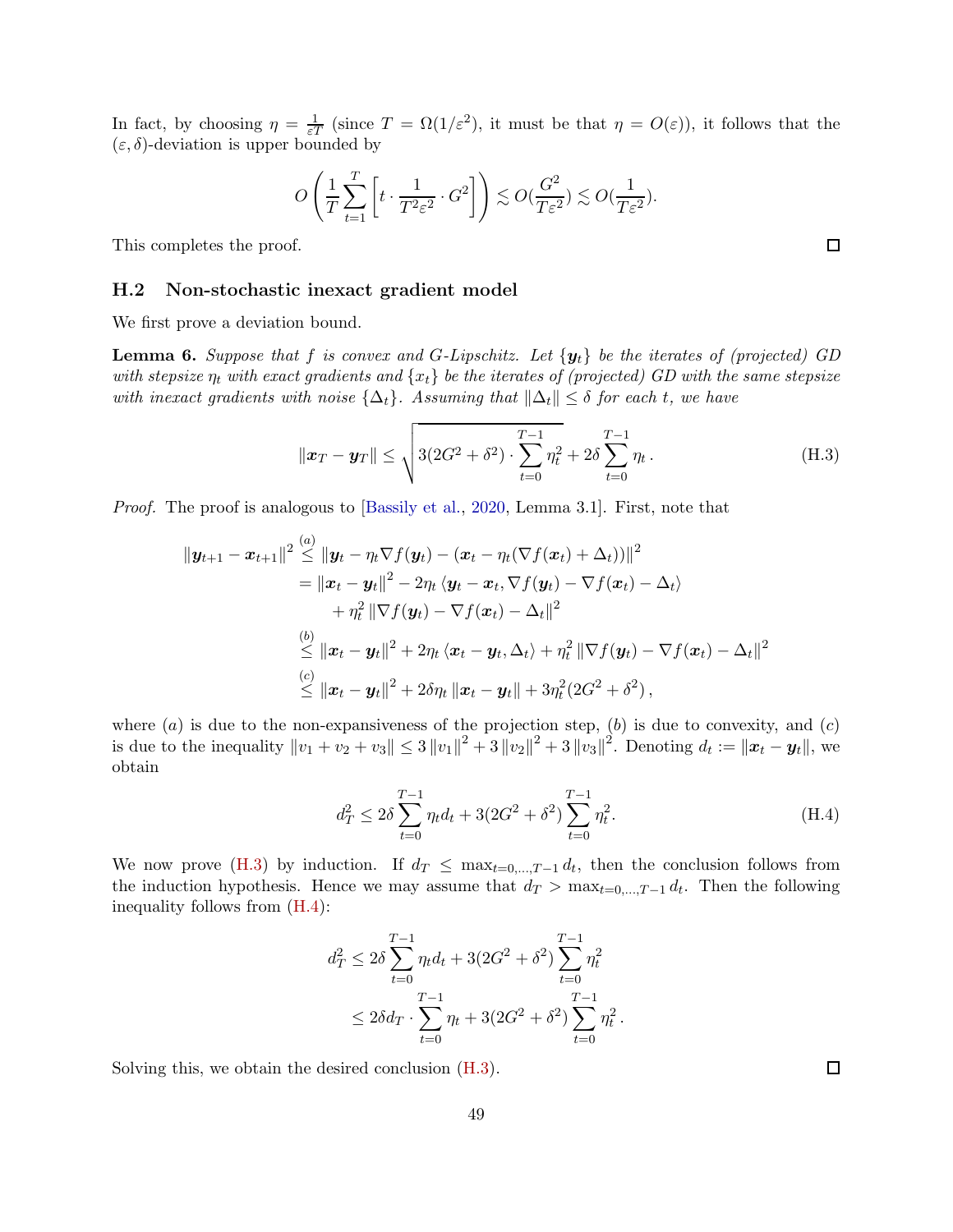<span id="page-49-0"></span>**Theorem 27.** (Upper Bound) For  $G = O(1)$  and  $D = O(1)$ , let f be an G-Lipschitz convex cost function whose optimum lies in a ball of radius D. Let  $\varepsilon > 0$  and  $\delta > 0$  are such that  $\delta \leq \frac{\varepsilon}{2l}$  $rac{\varepsilon}{2D}$ . Let  $\varepsilon > 0$  be a small constant, and T be a given number of iterations. Under the non-stochastic inexact gradient model, there exists a FOI algorithm whose  $(\varepsilon, \delta)$ -deviation is  $O(\frac{1}{T\varepsilon^2} + \frac{\delta^2}{\varepsilon^2})$  $\frac{\partial^2}{\partial \epsilon^2}$ ), provided that  $T = \Omega(1/\varepsilon^2).$ 

*Proof.* We consider the projected gradient descent with constant stepsize  $\eta$  onto the ball of radius D that contains the optimum  $x^*$ .

Let  $y_t$  denote the iterate before projection. Let  $\Delta_t$  denote the error due to the non-stochastic inexact gradient model at iteration t, i.e.,  $\Delta_t := g(x_t) - \nabla f(x_t)$ . Then, we have

$$
\begin{aligned} \frac{1}{2} \left\| x_{t+1} - x_* \right\|^2 - \frac{1}{2} \left\| x_t - x_* \right\|^2 &\leq \frac{1}{2} \left\| y_{t+1} - x_* \right\|^2 - \frac{1}{2} \left\| x_t - x_* \right\|^2 \\ &\leq - \eta \left\langle \nabla f(x_t) + \Delta_t, x_t - x_* \right\rangle + \frac{1}{2} \eta^2 \left\| \nabla f(x_t) + \Delta_t \right\|^2 \end{aligned}
$$

Hence,

$$
f(\boldsymbol{x}_t) - f(\boldsymbol{x}_*) + \frac{1}{2\eta} ||\boldsymbol{x}_{t+1} - \boldsymbol{x}_*||^2 - \frac{1}{2\eta} ||\boldsymbol{x}_t - \boldsymbol{x}_*||^2
$$
  
=  $f(\boldsymbol{x}_t) - f(\boldsymbol{x}_*) - \langle \nabla f(\boldsymbol{x}_t) + \Delta_t, \boldsymbol{x}_t - \boldsymbol{x}_* \rangle + \frac{1}{2}\eta ||\nabla f(\boldsymbol{x}_t) + \Delta_t||^2$   
 $\leq \delta D + \eta (G + \delta)^2.$ 

After telescoping the above inequalities from  $t = 0, \ldots, T-1$ , we obtain the bound

$$
f\left(\frac{1}{T}\sum_{t=0}^{T-1} \boldsymbol{x}_t\right) - f(\boldsymbol{x}_*) \lesssim \frac{D^2}{\eta T} + \eta G^2 + \delta D.
$$

Thus, for  $\varepsilon$ -accuracy, we need  $\eta \lesssim \varepsilon$  and  $\eta T \gtrsim 1/\varepsilon$ , since the theorem statement assumed that  $\delta \leq \frac{\varepsilon}{2I}$  $\frac{\varepsilon}{2D}$ . Hence, choosing  $\eta = \Theta(\frac{1}{\varepsilon T})$ , [Lemma 6](#page-48-3) gives

$$
\|\boldsymbol{x}_t-\boldsymbol{x}'_t\|^2 \lesssim \frac{t}{\varepsilon^2 T^2} + (t\delta\eta)^2 = \frac{t}{\varepsilon^2 T^2} + \frac{\delta^2 t^2}{\varepsilon^2 T^2}.
$$

Hence,

$$
\|\bar{\mathbf{x}}_T - \bar{\mathbf{x}}_T'\|^2 \leq \frac{1}{T} \sum_t \|x_t - x_t'\|^2
$$
  
 
$$
\lesssim \frac{1}{T} \sum_t \left[\frac{t}{\varepsilon^2 T^2} + \frac{\delta^2 t^2}{\varepsilon^2 T^2}\right] \approx \frac{1}{\varepsilon^2 T} + \frac{\delta^2}{\varepsilon^2},
$$

<span id="page-49-1"></span>as desired.

#### H.3 Inexact initialization model

<span id="page-49-2"></span>**Theorem 28. (Upper Bound)** Let f be an  $O(1)$ -Lipschitz convex cost function. Let  $\varepsilon > 0$  be a small constant, and T be a given number of iterations. Then there exists a FOI algorithm whose  $(\varepsilon, \delta)$ -deviation is  $O(\frac{1}{T\varepsilon^2})$ , provided that  $T = \Omega(1/\varepsilon^2)$ .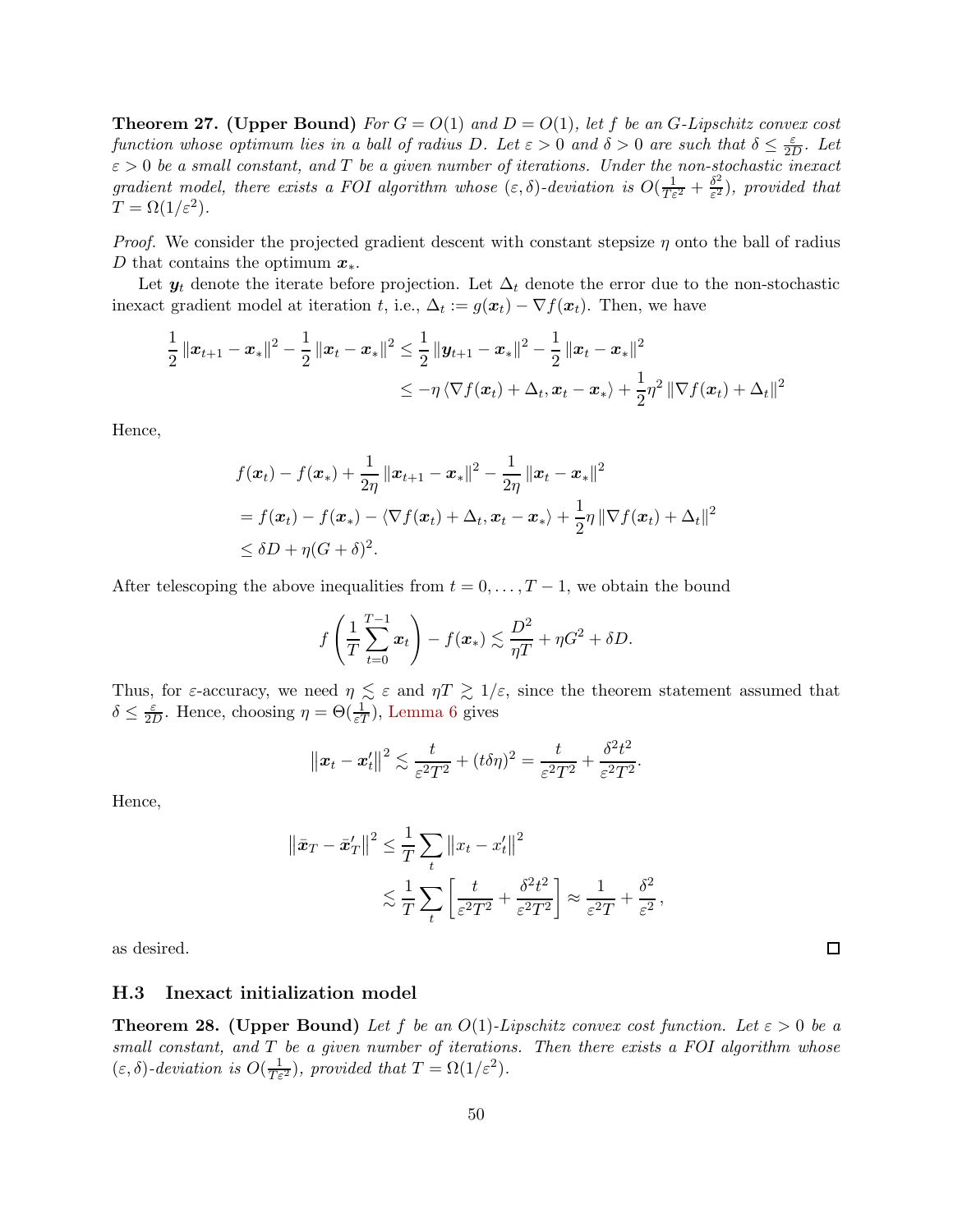*Proof.* We consider the subgradient descent with constant step size  $\eta$ . A standard convergence guarantee for GD reads (see, e.g., [\[Bubeck](#page-12-11), [2014](#page-12-11), Theorem 3.2])

$$
f(\bar{\boldsymbol{x}}_T) - f(\boldsymbol{x}_*) \lesssim \frac{\left\|\boldsymbol{x}_0 - \boldsymbol{x}_*\right\|^2}{\eta T} + \eta G^2\,.
$$

Hence, in order to have  $\varepsilon$ -suboptimality, we need to choose  $\eta$  so that  $\eta T \approx \frac{1}{\varepsilon}$  $\frac{1}{\varepsilon}$  and  $\eta \lesssim \varepsilon$ . On the other hand, a similar calculation to [Lemma 6](#page-48-3) yields the deviation bound

$$
\|\boldsymbol{x}_t-\boldsymbol{y}_t\|\lesssim \eta\sqrt{t}
$$

for each t. Hence, choosing  $\eta = O(\frac{1}{\varepsilon T})$ , we have

$$
\|\bar{\boldsymbol{x}}_T - \bar{\boldsymbol{y}}_T\| \leq \frac{1}{T} \sum_{t=0}^{T-1} \|\boldsymbol{x}_t - \boldsymbol{y}_t\| \lesssim \frac{1}{T} \sum_{t=0}^{T-1} \eta \sqrt{t}
$$

$$
\approx \eta \sqrt{T} \lesssim \frac{1}{\varepsilon \sqrt{T}},
$$

<span id="page-50-0"></span>as desired.

### H.4 Stochastic inexact gradient model (strongly convex costs)

<span id="page-50-2"></span>**Theorem 29.** (Upper Bound) Let f be an  $O(1)$ -Lipschitz  $\mu$ -strongly convex cost function. Let  $\varepsilon > 0$  be a small constant, and T be a given number of iterations. Under the stochastic inexact gradient model, there exists a FOI algorithm whose  $(\varepsilon, \delta)$ -deviation is  $O(\frac{1}{T\mu^2} \wedge \frac{\varepsilon}{\mu})$  $\frac{\varepsilon}{\mu}$ ), provided that  $T = \Omega(1/\varepsilon)$ .

Proof. The standard convergence rate bound (e.g., [\[Bubeck](#page-12-11), [2014](#page-12-11), Theorem 6.2]) implies that SGD with  $\eta_t = \frac{2}{\mu(t+1)}$  satisfies

$$
\mathbb{E} f\left(\sum_{t=1}^{T} \frac{2t}{T(T+1)} \mathbf{x}_t\right) - f(\mathbf{x}^*) \lesssim \frac{2G^2}{\mu(T+1)},\tag{H.5}
$$

where G is the Lipschitz constant of f. Hence, letting  $\bar{x}_T := \sum_{t=1}^T \frac{2t}{T(T+1)} x_t$ , it follows that

$$
\mathbb{E} \left\| \bar{\boldsymbol{x}}_T - \boldsymbol{x}^* \right\|^2 \lesssim \frac{1}{T \mu^2} \wedge \frac{\varepsilon}{\mu},
$$

where  $\frac{\varepsilon}{\mu}$  follows from the fact that  $\bar{x}_T$  achieves  $\varepsilon$ -accuracy.

### <span id="page-50-1"></span>H.5 Non-stochastic inexact gradient model (strongly convex costs)

<span id="page-50-3"></span>**Theorem 30.** (Upper Bound) For  $G = O(1)$  and  $D = O(1)$ , let f be an G-Lipschitz  $\mu$ -strongly convex cost function whose optimum lies in a ball of radius D. Let  $\varepsilon > 0$  and  $\delta > 0$  are such that  $\delta \leq \frac{\varepsilon}{2l}$  $\frac{\varepsilon}{2D}$ . Let  $\varepsilon > 0$  be a small constant, and T be a given number of iterations. Under the non-stochastic inexact gradient model, there exists a FOI algorithm whose  $(\varepsilon, \delta)$ -deviation is  $O((\frac{1}{T\mu^2}+\frac{\delta^2}{\mu^2})\wedge \frac{\varepsilon}{\mu}$  $(\frac{\varepsilon}{\mu})$ , provided that  $T = \Omega(1/\varepsilon)$ .

 $\Box$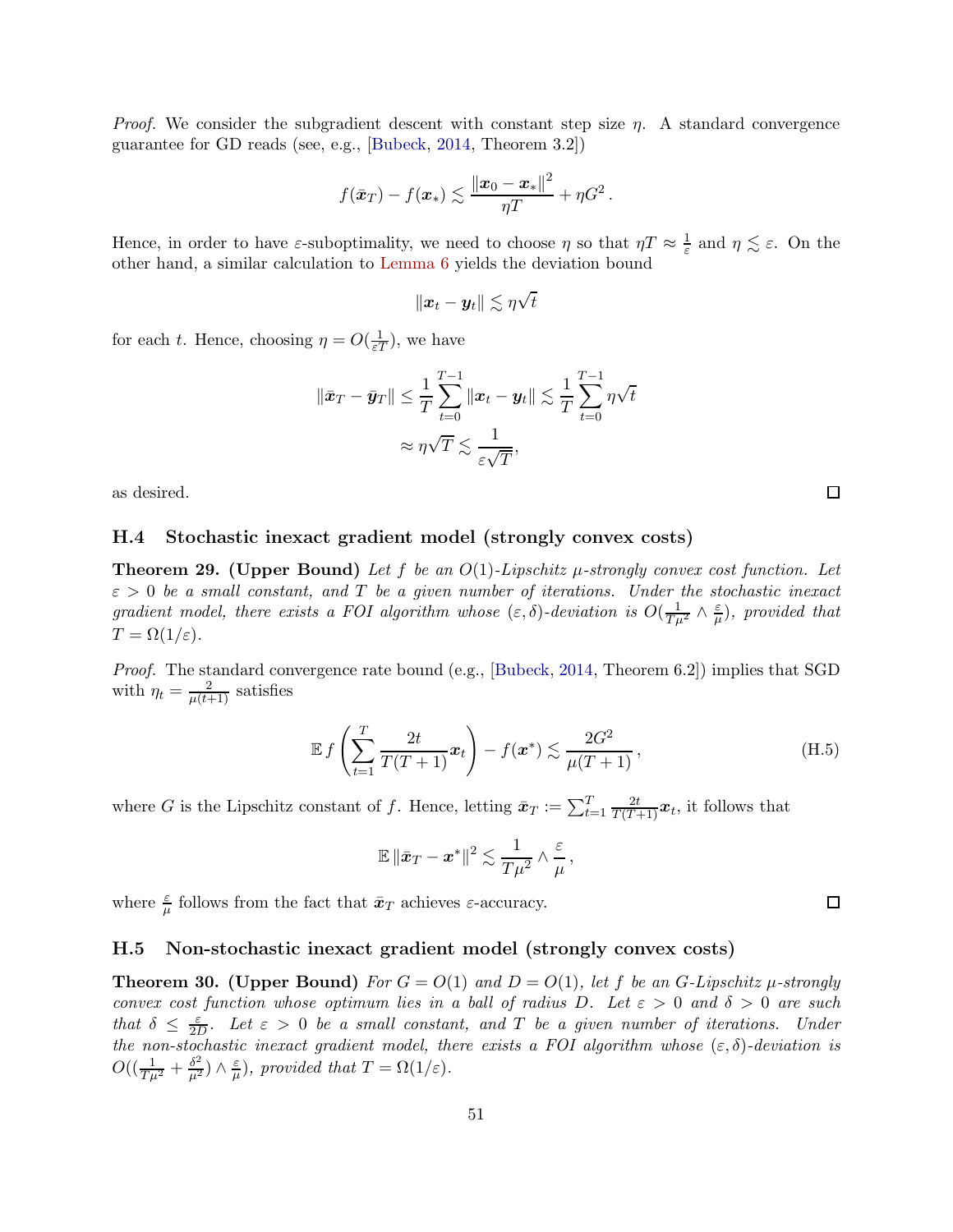Proof. We first prove the convergence rate bound. We run projected gradient descent with a constant learning rate  $\eta_t = \frac{1}{\mu(t+1)}$ . Then, it follows that

$$
\frac{\mu(t+1)}{2} \|x_{t+1} - x^*\|^2 - \frac{\mu t}{2} \|x_t - x^*\|^2
$$
\n
$$
= \frac{\mu}{2} \|x_t - x^*\|^2 + \frac{1}{2\eta_t} ( \|x_{t+1} - x^*\|^2 - \|x_t - x^*\|^2 )
$$
\n
$$
= \frac{\mu}{2} \|x_t - x^*\|^2 + \langle g(x_t), x^* - x_t \rangle + \frac{\eta_t}{2} \|g(x_t)\|^2
$$
\n
$$
\leq \frac{\mu}{2} \|x_t - x^*\|^2 + \langle \nabla f(x_t), x^* - x_t \rangle + \frac{\eta_t}{2} \|g(x_t)\|^2 + \delta D,
$$

where the last line follows since every iterate lies in the ball of radius  $D$ . Hence,

$$
f(\boldsymbol{x}_t) - f(\boldsymbol{x}^*) + \frac{\mu(t+1)}{2} \|\boldsymbol{x}_{t+1} - \boldsymbol{x}^*\|^2 - \frac{\mu t}{2} \|\boldsymbol{x}_t - \boldsymbol{x}^*\|^2
$$
  
\$\leq \underline{f}(\boldsymbol{x}\_t) - f(\boldsymbol{x}^\*) + \frac{\mu}{2} \|\boldsymbol{x}\_t - \boldsymbol{x}^\*\|^2 + \langle \nabla f(\boldsymbol{x}\_t), \boldsymbol{x}^\* - \boldsymbol{x}\_t \rangle + \frac{\eta\_t}{2} \|g(\boldsymbol{x}\_t)\|^2 + \delta D\$  
\$\leq \frac{\eta\_t}{2} \|\boldsymbol{g}(\boldsymbol{x}\_t)\|^2 + \delta D \lesssim \frac{\eta\_t}{2} G^2 + \delta D\$,

where  $(a)$  follows from strong convexity. Therefore, it holds that

$$
f\left(\sum_{t=1}^{T} \frac{2(t+1)}{(T+1)(T+2)} x_t\right) - f(x^*) \leq \sum_{t=1}^{T} \frac{2(t+1)}{(T+1)(T+2)} (f(x_t) - f(x^*))
$$
  

$$
\lesssim \sum_{t=1}^{T} \frac{2(t+1)}{(T+1)(T+2)} (\frac{\eta_t}{2} G^2 + \delta D) \lesssim \frac{G^2}{\mu T} + \delta D.
$$

Let  $\bar{x}_T := \sum_{t=1}^T \frac{2t}{T(T+1)} x_t$ . We next bound the deviation. Again, let  $\{y_t\}$  be the iterates of (projected) GD with stepsize  $\eta_t$  with exact gradients and  $\{\boldsymbol{x}_t\}$  be the iterates of (projected) GD with the same stepsize with inexact gradients with noise  $\{\Delta_t\}.$ 

$$
\|\boldsymbol{y}_{t+1}-\boldsymbol{x}_{t+1}\|^2 \overset{(a)}{\leq} \|\boldsymbol{y}_t-\eta_t\nabla f(\boldsymbol{y}_t)-(\boldsymbol{x}_t-\eta_t(\nabla f(\boldsymbol{x}_t)+\Delta_t))\|^2 \n= \|\boldsymbol{x}_t-\boldsymbol{y}_t\|^2-2\eta_t\langle \boldsymbol{y}_t-\boldsymbol{x}_t, \nabla f(\boldsymbol{y}_t)-\nabla f(\boldsymbol{x}_t)-\Delta_t\rangle \n+\eta_t^2\|\nabla f(\boldsymbol{y}_t)-\nabla f(\boldsymbol{x}_t)-\Delta_t\|^2 \n\overset{(b)}{\leq} (1-2\mu\eta_t)\|\boldsymbol{x}_t-\boldsymbol{y}_t\|^2+2\eta_t\langle \boldsymbol{x}_t-\boldsymbol{y}_t,\Delta_t\rangle+\eta_t^2\|\nabla f(\boldsymbol{y}_t)-\nabla f(\boldsymbol{x}_t)-\Delta_t\|^2 \n\overset{(c)}{\lesssim} (1-\frac{2}{t+1})\|\boldsymbol{x}_t-\boldsymbol{y}_t\|^2+2\delta\eta_t\|\boldsymbol{x}_t-\boldsymbol{y}_t\|+\eta_t^2G^2,
$$

where  $(a)$  is due to the non-expansiveness of the projection step,  $(b)$  is due to convexity, and  $(c)$ is due to the inequality  $||v_1 + v_2 + v_3|| \leq 3 ||v_1||^2 + 3 ||v_2||^2 + 3 ||v_3||^2$ . Denoting  $d_t := ||x_t - y_t||$ , we obtain

$$
d_T^2 \lesssim \delta \sum_{t=0}^{T-1} \frac{t^2}{T^2} \eta_t d_t + \sum_{t=0}^{T-1} \frac{t^2}{T^2} \eta_t^2.
$$
 (H.6)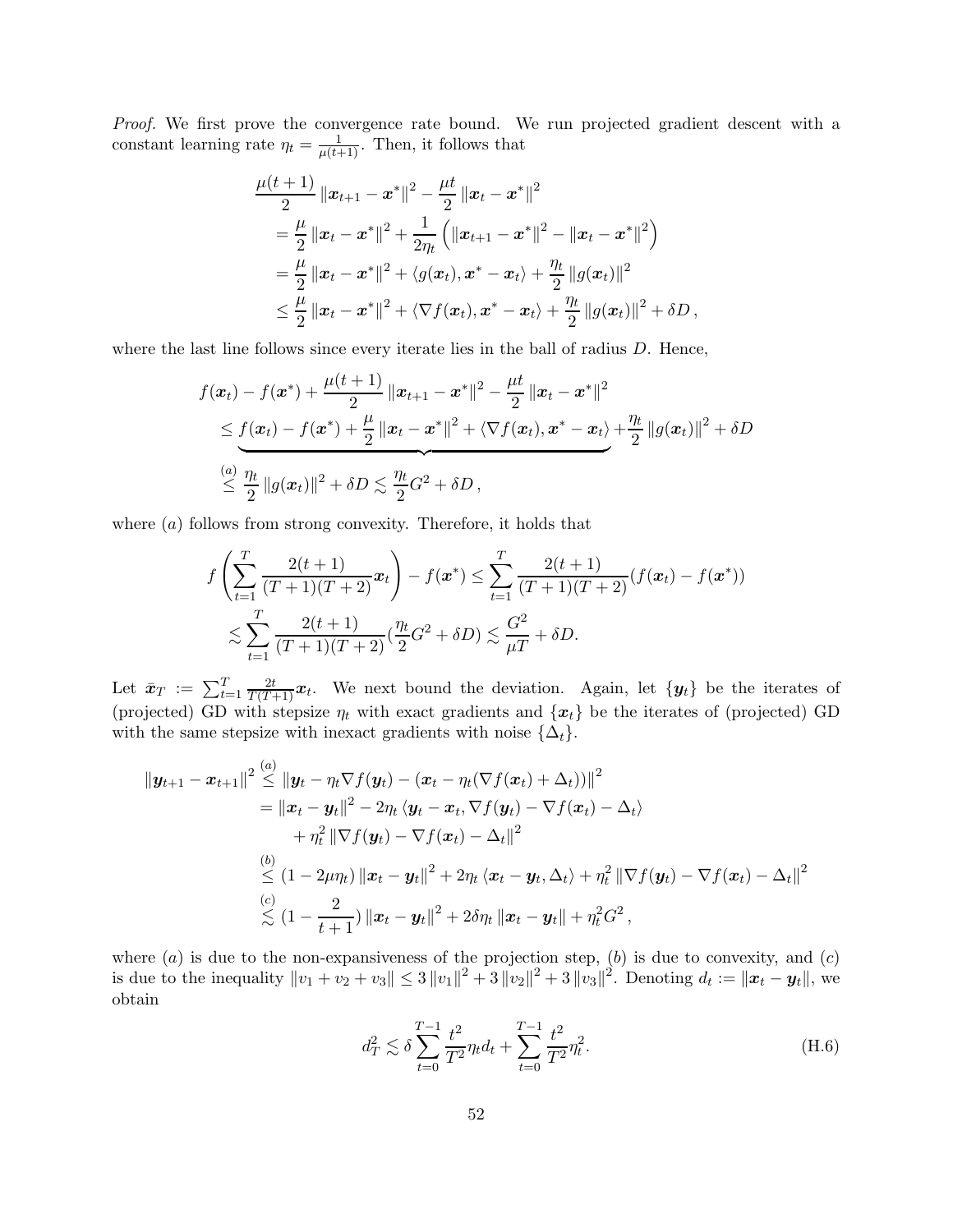Now similarly to [Lemma 6,](#page-48-3) one can deduce from this inequality that

$$
d_T^2 \lesssim \frac{\delta}{\mu} d_T + \frac{1}{T \mu^2} \quad \Longrightarrow \quad d_T^2 \lesssim \frac{\delta^2}{\mu^2} + \frac{1}{T \mu^2} \, .
$$

Now, after applying the Jensen's inequality, we obtain the desired deviation bound of  $\|\bar{\mathbf{x}}_T - \bar{\mathbf{x}}_T'\|^2 \leq$  $\left(\frac{\delta^2}{\mu^2}+\frac{1}{T\mu^2}\right)\wedge \frac{\varepsilon}{\mu}$  $\frac{\varepsilon}{\mu}$ , where  $\frac{\varepsilon}{\mu}$  follows from the fact that  $\bar{\mathbf{x}}_T$  achieves  $\varepsilon$ -accuracy. □

### <span id="page-52-1"></span>H.6 Inexact initialization model (strongly convex costs)

<span id="page-52-2"></span>**Theorem 31.** (Upper Bound) Let f be an  $O(1)$ -Lipschitz  $\mu$ -strongly convex cost function. Let  $\varepsilon > 0$  be a small constant, and T be a given number of iterations. Then there exists a FOI algorithm whose  $(\varepsilon, \delta)$ -deviation is  $O(\frac{1}{T\mu^2} \wedge \frac{\varepsilon}{\mu})$  $(\frac{\varepsilon}{\mu})$ , provided that  $T = \Omega(1/\varepsilon)$ .

Proof. The standard convergence rate bound (e.g., [\[Bansal and Gupta,](#page-12-14) [2019](#page-12-14), Theorem 2.4]) implies that GD with  $\eta_t = \frac{2}{\mu(t+1)}$  satisfies

$$
f\left(\sum_{t=1}^{T}\frac{2t}{T(T+1)}\boldsymbol{x}_t\right) - f(\boldsymbol{x}^*) \lesssim \frac{2G^2}{\mu(T+1)},
$$
\n(H.7)

where G is the Lipschitz constant of f. Hence, letting  $\bar{x}_T := \sum_{t=1}^T \frac{2t}{T(T+1)} x_t$ , it follows that

$$
\left\|\bar{\bm{x}}_{T}-\bm{x}^{*}\right\|^{2} \lesssim \frac{1}{T\mu^{2}}\wedge\frac{\varepsilon}{\mu}\,,
$$

where  $\frac{\varepsilon}{\mu}$  follows from the fact that  $\bar{x}_T$  achieves  $\varepsilon$ -accuracy.

### <span id="page-52-0"></span>I Proof of upper bound for finite-sum setting [\(Theorem 4\)](#page-10-0)

Recall [Theorem 4:](#page-10-0)

**Theorem 4.** For  $G = O(1)$  and  $D = O(1)$ , let  $f_i$  be an G-Lipschitz convex cost function for each  $i \in [m]$ , and assume that the optimum of f lies in a ball of radius D. Let  $\varepsilon, \delta > 0$  be given parameters such that  $\delta \le \epsilon/(2D)$ , and  $T = \Omega(1/\epsilon^2)$  be a given number of iterations. Define the SGD updates as follows: initialize  $x_0 = 0$ , and for  $t = 0, 1, \ldots, T-1$ , set  $x_{t+1} = x_t - \eta_t g_{i_t}(x_t)$  where  $i_t \sim [n]$  uniformly at random. Under the inexact component gradient oracle (Definition [4\)](#page-10-1), the average iterate  $\bar{x}_T$  of SGD with stepsize  $\eta = \Theta(1/(\epsilon T))$  satisfies  $\mathbb{E} f(\bar{x}_T) - \inf_{\bm{x} \in domf} f(\bm{x}) \leq \epsilon$  and  $\mathbb{E}\|\bar{\boldsymbol{x}}_T - \bar{\boldsymbol{x}}_T'\|^2 = O(1/(T\varepsilon^2) + \delta^2/\varepsilon^2)$ , where  $\bar{\boldsymbol{x}}_T'$  is the output of an independent run of SGD.

*Proof.* We first prove a deviation bound similar to that of [Lemma 6.](#page-48-3) Let us denote  $\Delta_t := g_{i_t}(x_t) -$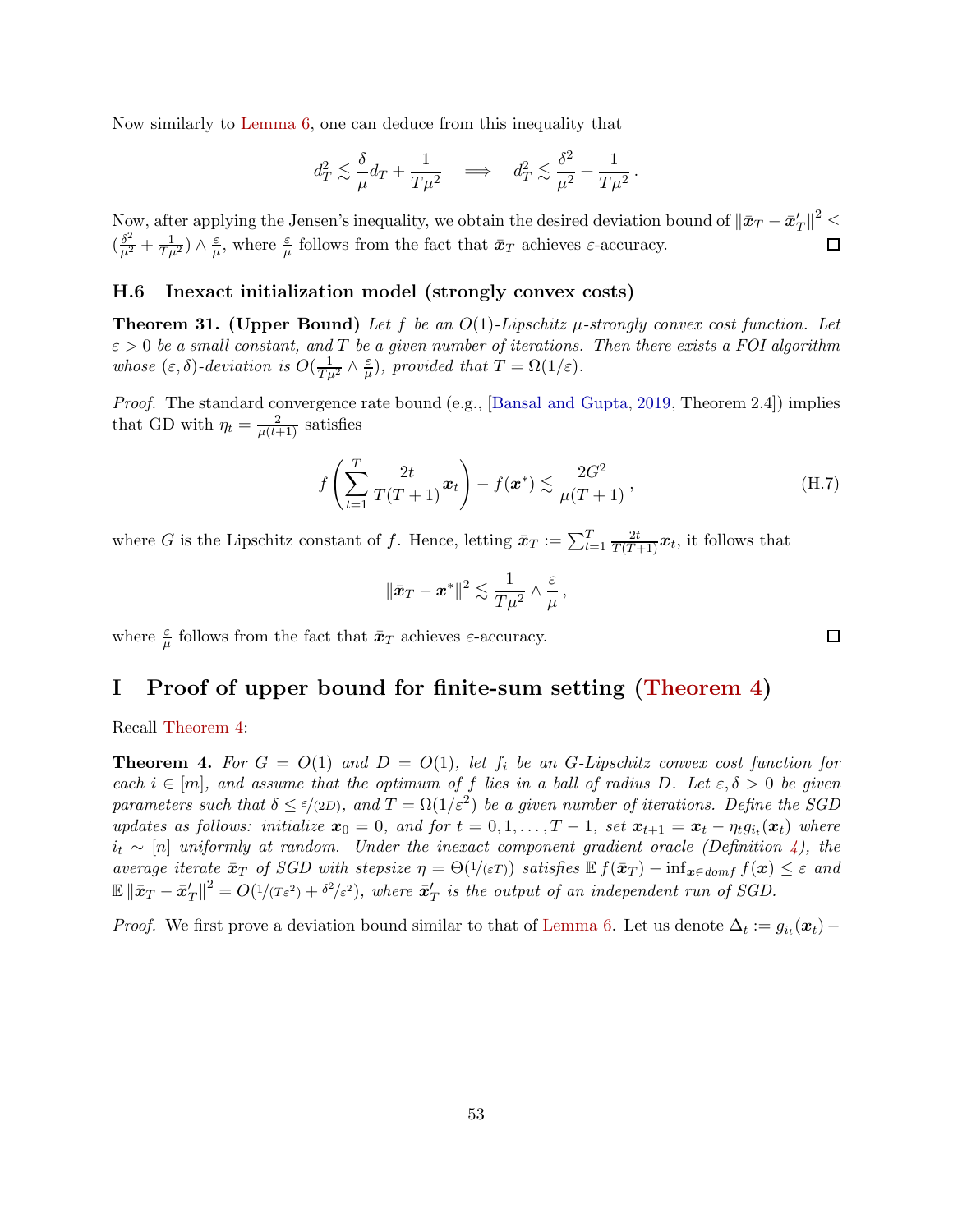$\nabla f_{i_t}(\boldsymbol{x}_t)$ . Let  $\{\boldsymbol{y}_t\}$  be the iterates of (projected) GD with inexact gradients. Then we have

$$
\mathbb{E} ||x_{t+1} - y_{t+1}||^2
$$
\n
$$
\leq \mathbb{E} ||x_t - \eta_t g_{i_t}(x_t) - (y_t - \eta_t (\nabla f(y_t)))||^2
$$
\n
$$
= ||x_t - y_t||^2 - 2\eta_t \mathbb{E} \langle x_t - y_t, g_{i_t}(x_t) - \nabla f(y_t) \rangle + \eta_t^2 \mathbb{E} ||g_{i_t}(x_t) - \nabla f(y_t)||^2
$$
\n
$$
= ||x_t - y_t||^2 - 2\eta_t \mathbb{E} \langle x_t - y_t, \nabla f_{i_t}(x_t) + \Delta_t - \nabla f(y_t) \rangle + \eta_t^2 \mathbb{E} ||g_{i_t}(x_t) - \nabla f(y_t)||^2
$$
\n
$$
= ||x_t - y_t||^2 - 2\eta_t \langle x_t - y_t, \nabla f(x_t) + \Delta_t - \nabla f(y_t) \rangle + \eta_t^2 \mathbb{E} ||g_{i_t}(x_t) - \nabla f(y_t)||^2
$$
\n
$$
\leq ||x_t - y_t||^2 - 2\eta_t \langle x_t - y_t, \Delta_t \rangle + \eta_t^2 \mathbb{E} ||\nabla f_{i_t}(x_t) + \Delta_t - \nabla f(y_t)||^2
$$
\n
$$
\leq ||x_t - y_t||^2 + 2\delta \eta_t ||x_t - y_t|| + 3\eta_t^2 (2G^2 + \delta^2),
$$

where  $(a)$  is due to the non-expansiveness of the projection step, and  $(b)$  is due to convexity, and (c) is due to the inequality  $||v_1 + v_2 + v_3|| \leq 3 ||v_1||^2 + 3 ||v_2||^2 + 3 ||v_3||^2$ . Taking expectations on both sides, we obtain

$$
\mathbb{E} \|x_{t+1} - y_{t+1}\|^2 \leq \mathbb{E} \|x_t - y_t\|^2 + 2\delta \eta_t \mathbb{E} \|x_t - y_t\| + 3\eta_t^2 (2G^2 + \delta^2)
$$
  

$$
\leq \mathbb{E} \|x_t - y_t\|^2 + 2\delta \eta_t \sqrt{\mathbb{E} \|x_t - y_t\|^2} + 3\eta_t^2 (2G^2 + \delta^2),
$$

Denoting  $d_t := \sqrt{\mathbb{E} ||x_t - y_t||^2}$  and telescoping the above inequality, we obtain

$$
d_T^2 \le 2\delta \sum_{t=0}^{T-1} \eta_t d_t + 3(2G^2 + \delta^2) \sum_{t=0}^{T-1} \eta_t^2.
$$
 (I.1)

This is precisely equal to [\(H.4\)](#page-48-2) from the proof of [Lemma 6.](#page-48-3) Following the same recursion, we obtain the following bound:

$$
d_T \le \sqrt{3(2G^2 + \delta^2) \cdot \sum_{t=0}^{T-1} \eta_t^2 + 2\delta \sum_{t=0}^{T-1} \eta_t}.
$$

Squaring both sides, we obtain

$$
\mathbb{E} \|x_T - y_T\|^2 \le 6(2G^2 + \delta^2) \cdot \sum_{t=0}^{T-1} \eta_t^2 + 8\delta^2 \left(\sum_{t=0}^{T-1} \eta_t\right)^2.
$$
 (I.2)

We next prove the bound on the convergence rate.

Convergence rate bound. We consider the projected gradient descent with constant stepsize  $\eta$  onto the ball of radius D that contains the optimum  $x_{*}$ . Let  $z_{t}$  denote the iterate before projection.